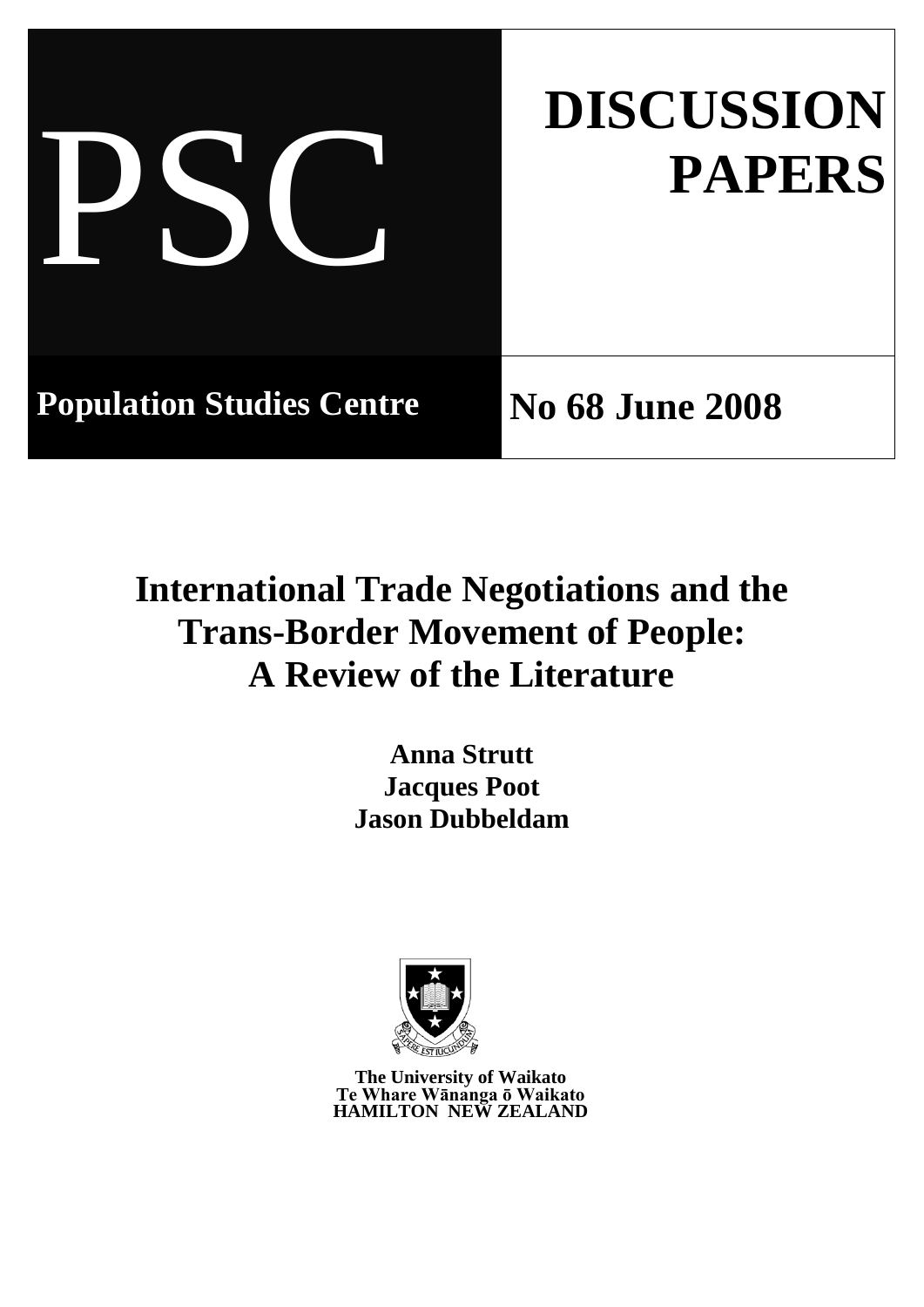The Population Studies Centre (PSC) was established at the University of Waikato in 1982.

POPULATIONS STUDIES CENTRE DISCUSSION PAPERS are intended as a forum for the publication of selected papers on research within the Centre, for the discussion and comment within the research community and among policy analysts prior to more formal refereeing and publication.

Discussion Papers can be obtained in pdf form from the centre"s website at <http://www.waikato.ac.nz/wfass/populationstudiescentre>

Any queries regarding this report should be addressed to Jacques Poot, Professor of Population Economics, Population Studies Centre University of Waikato, Private Bag 3105, Hamilton, e-mail [jpoot@waikato.ac](mailto:jpoot@waikato.ac) or Ph +64 7 838 4685

The views expressed in this report are those of the authors and do not reflect any official position on the part of the Centre.

© Population Studies Centre The University of Waikato Private Bag 3105 Hamilton New Zealand [www.waikato.ac.nz/wfass/populationstudiescentre](http://www.waikato.ac.nz/wfass/populationstudiescentre) [pscadmin@waikato.ac.nz](mailto:pscadmin@waikato.ac.nz)

**ISBN:** 1-877149-72-1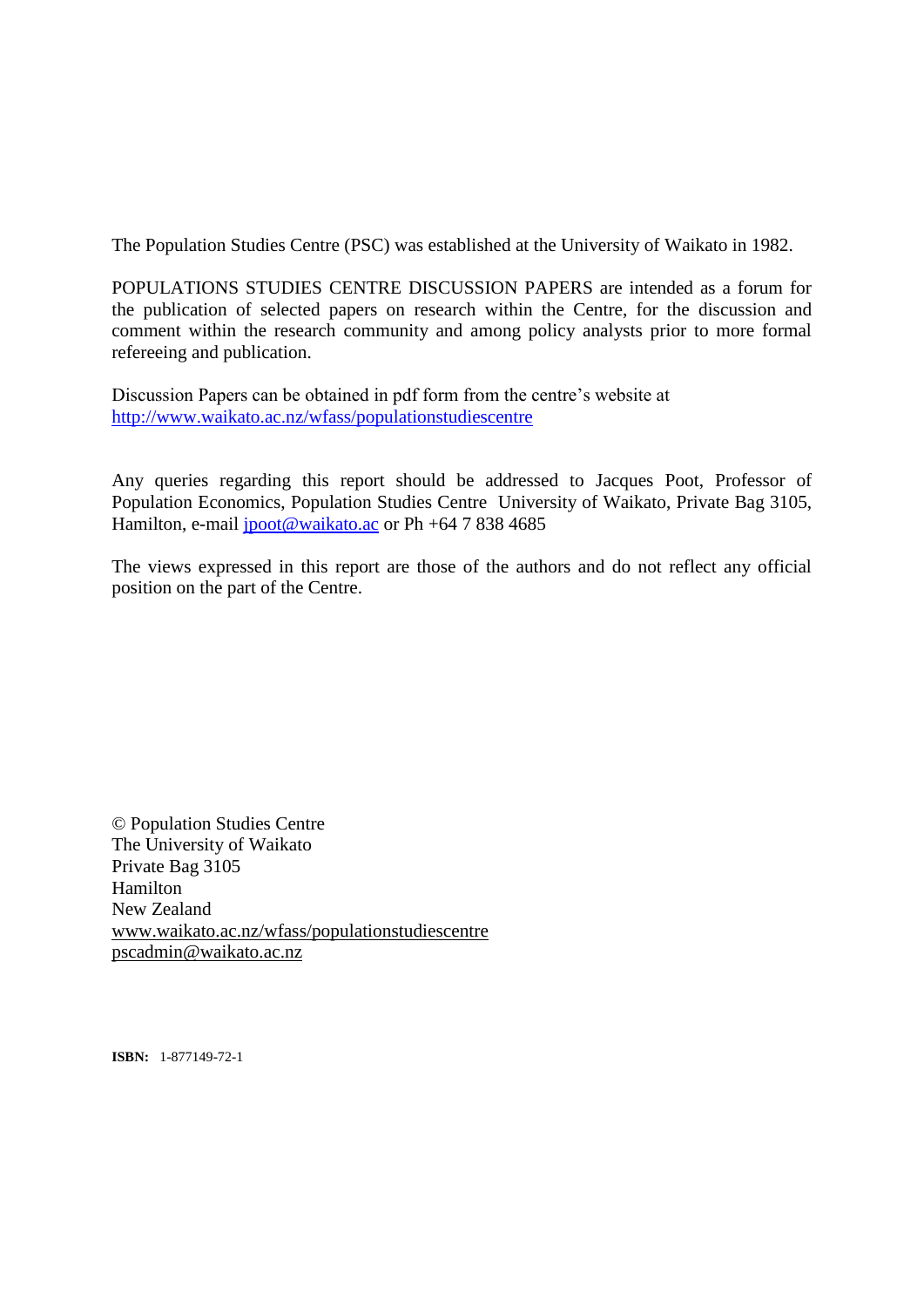## **International Trade Negotiations and the Trans-Border Movement of People: A Review of the Literature**

## **Anna Strutt Jacques Poot Jason Dubbeldam**

#### **Abstract**

We review the international and New Zealand literatures on the two-way interaction between international migration and agreements designed to enhance cross-border trade or investment. Benefits and costs of migration, to the extent that these may feature in trade and migration negotiations, are discussed. While trade and migration can be substitutes in some contexts, they will be complements in other contexts. Liberalisation of services and the movement of people are likely to offer much more significant gains than liberalisation of remaining barriers to goods trade. Significant scope for liberalisation under GATS mode 4 (the movement of natural persons) may remain. However, temporary migration is already promoted on a unilateral and bilateral basis within immigration policy frameworks that may provide greater flexibility than GATS mode 4. With respect to both trade and migration, the more diverse the exchanging countries are, the greater the economic benefits tend to be. However, greater diversity may also imply greater social costs. This paradox of diversity needs to be addressed through appropriate social policies accompanying enhanced temporary and permanent migration.

**Keywords:** international trade, migration, outsourcing, temporary workers, e-labour, GATS, negotiation

**JEL Classification:** D60, F13, F15, F22, F51

#### **Acknowledgements**

This literature review was commissioned by the Workforce Research and Evaluation section of the New Zealand Department of Labour. We would like to thank Ruth Wallis for initiating the project and for her input during the first stage. We also benefited from comments from Yan Flint, Rob Hodgson, Christine Hyndman, Vasantha Krishnan and Dirk van Seventer.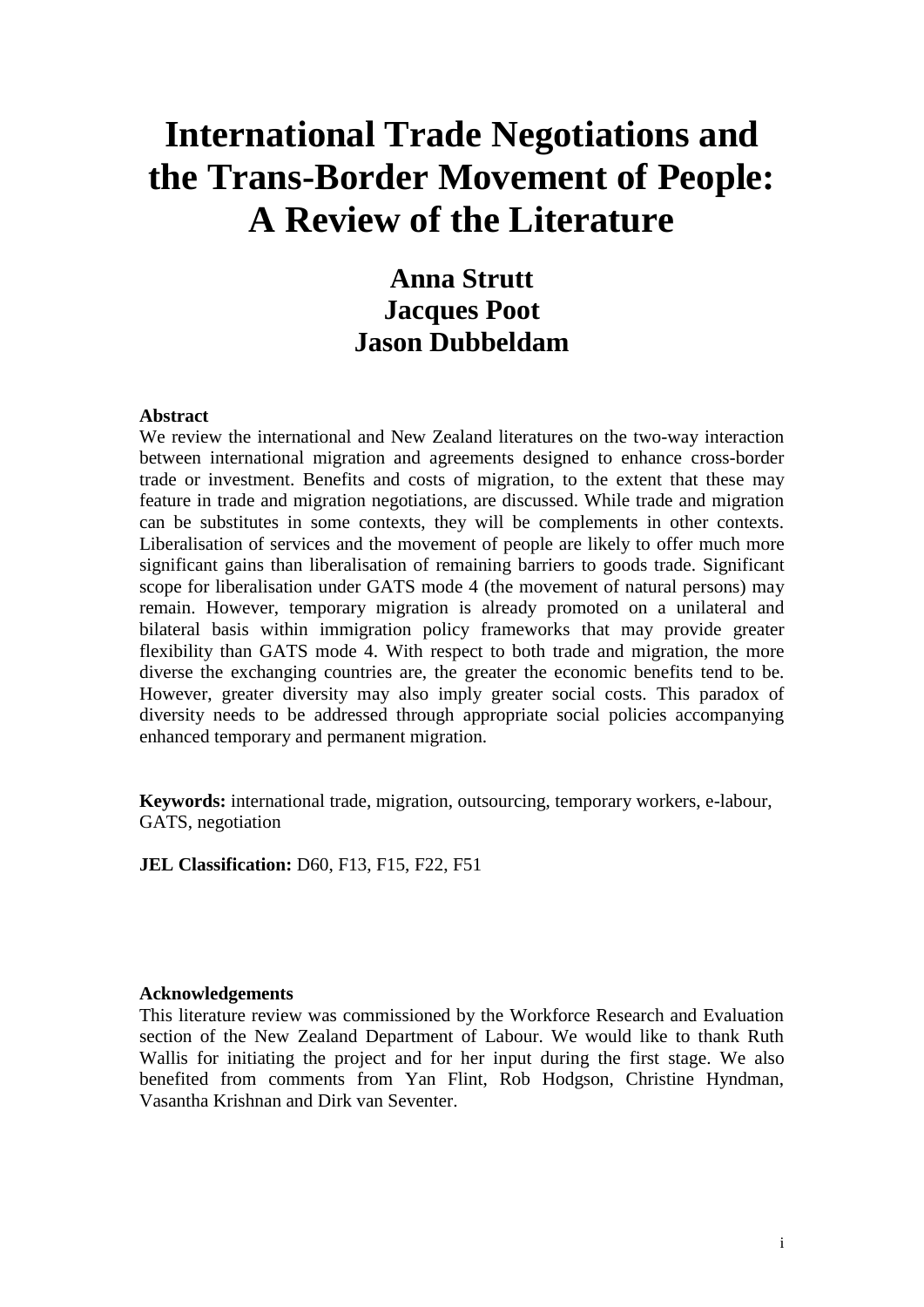### **Table of Contents**

| Abstract                                                             |  |
|----------------------------------------------------------------------|--|
|                                                                      |  |
|                                                                      |  |
| List of Figures                                                      |  |
| <b>List of Tables</b>                                                |  |
|                                                                      |  |
| 1.                                                                   |  |
| 2.                                                                   |  |
|                                                                      |  |
|                                                                      |  |
|                                                                      |  |
|                                                                      |  |
|                                                                      |  |
| 3.                                                                   |  |
|                                                                      |  |
|                                                                      |  |
|                                                                      |  |
|                                                                      |  |
|                                                                      |  |
| 4.                                                                   |  |
|                                                                      |  |
|                                                                      |  |
|                                                                      |  |
| 5.                                                                   |  |
|                                                                      |  |
|                                                                      |  |
|                                                                      |  |
|                                                                      |  |
| 5.5 Maximising the benefits and minimising the costs of migration 38 |  |
| 6.                                                                   |  |
|                                                                      |  |
|                                                                      |  |
|                                                                      |  |
|                                                                      |  |
| 7.                                                                   |  |
| References                                                           |  |
|                                                                      |  |
| <b>List of Figures</b>                                               |  |
| Figure 1.                                                            |  |

#### **List of Tables**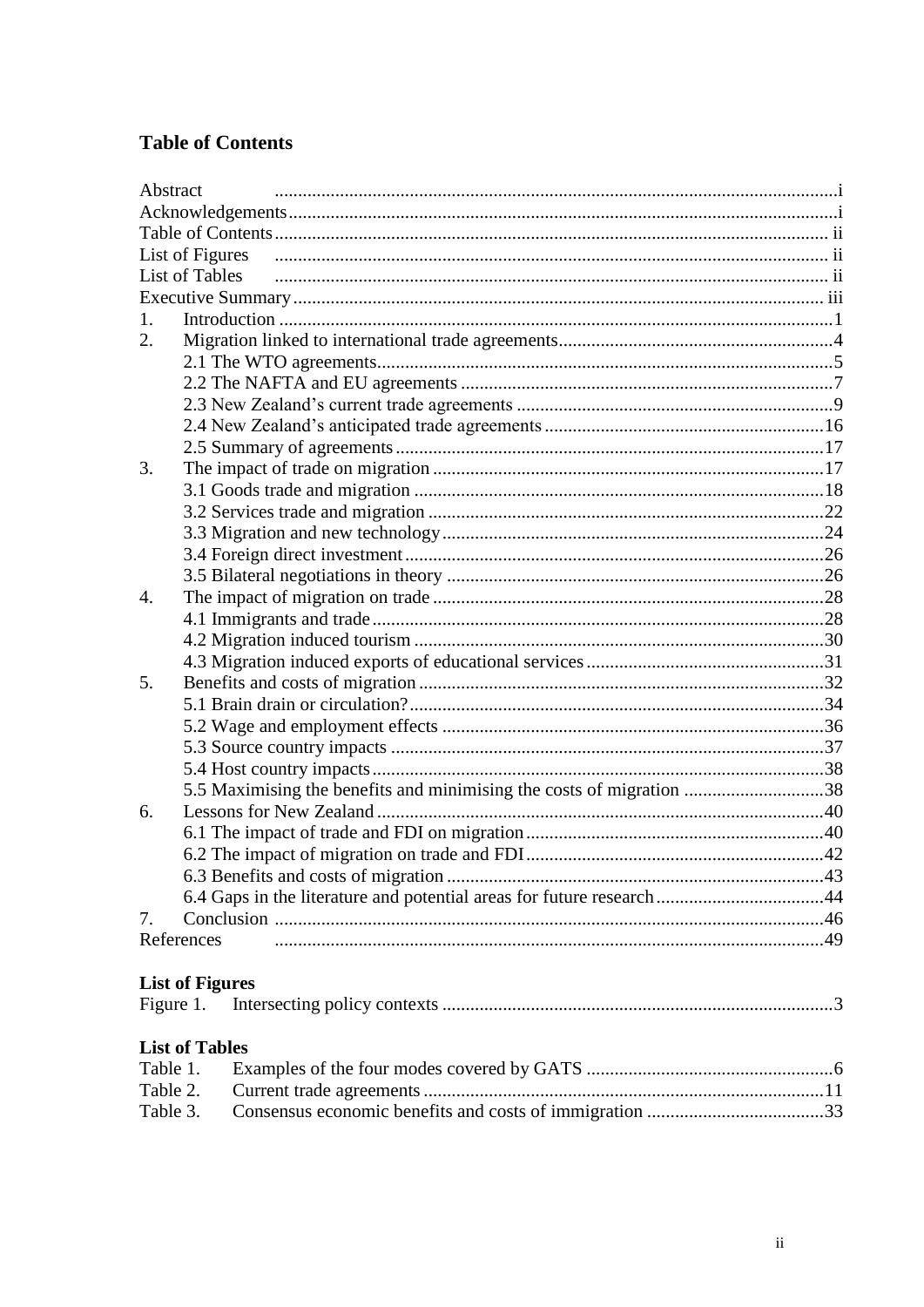#### **Executive Summary**

- [1] In recent decades, the world has witnessed greater cross-border integration through increased trade in goods and services, foreign direct investment, financial flows and international migration. These flows have been facilitated through lower transportation costs, rapid information and communication technology developments and the removal of barriers by governments.
- [2] Of all cross-border interaction, the movement of people for temporary or permanent settlement remains the most restricted. This is understandable because the consequences of the movement of people are broader and more complex than those of the exchange of physical goods, cross-border service supply or financial flows.
- [3] This report reviews the international and New Zealand literatures on the interaction between enhancing cross-border trade and investment, through negotiations and agreements, and international migration. There is a two-way interaction: increased trade will affect migration and increased migration will affect trade. Both directions of this two-way interaction are reviewed in the report. The report also briefly reviews the benefits and costs of migration to the extent these might feature in trade and migration negotiations. The extent to which lessons for New Zealand can be drawn from the international literature is assessed.
- [4] International migration flows are becoming more complex. While income and job opportunities remain important determinants, people may move abroad for other than economic reasons, and their migration may be permanent, or temporary. Return and repeated migration are becoming increasingly common. Both migrants and host countries may benefit from "work to residency" policies in which migration for a limited term of employment is followed by the right of permanent residency.
- [5] Trade, immigration, labour market and social policies overlap. Trade officials need to consider immigration and labour market perspectives, while immigration and labour policy officials need to pay attention to trade policy issues. Firm policy guidelines and cross-departmental coordination appear essential.
- [6] The report reviews World Trade Organisation (WTO) agreements and regional agreements relevant to New Zealand. In the WTO framework for trade negotiations, only mode 4 of the General Agreement for Trade in Services (GATS) is directly concerned with the cross-border movement of people to carry out services abroad. Within the GATS, this is referred to as the "movement of natural persons'. This is defined as temporary movement only, in which temporary is not further specified.
- [7] Trade liberalisation of the service sector could offer even more significant gains than liberalisation of international goods trade. Trade in services cannot prosper if the movement of people is not promoted. The main barriers to trade in services under mode 4 of GATS are: immigration policy and social security issues;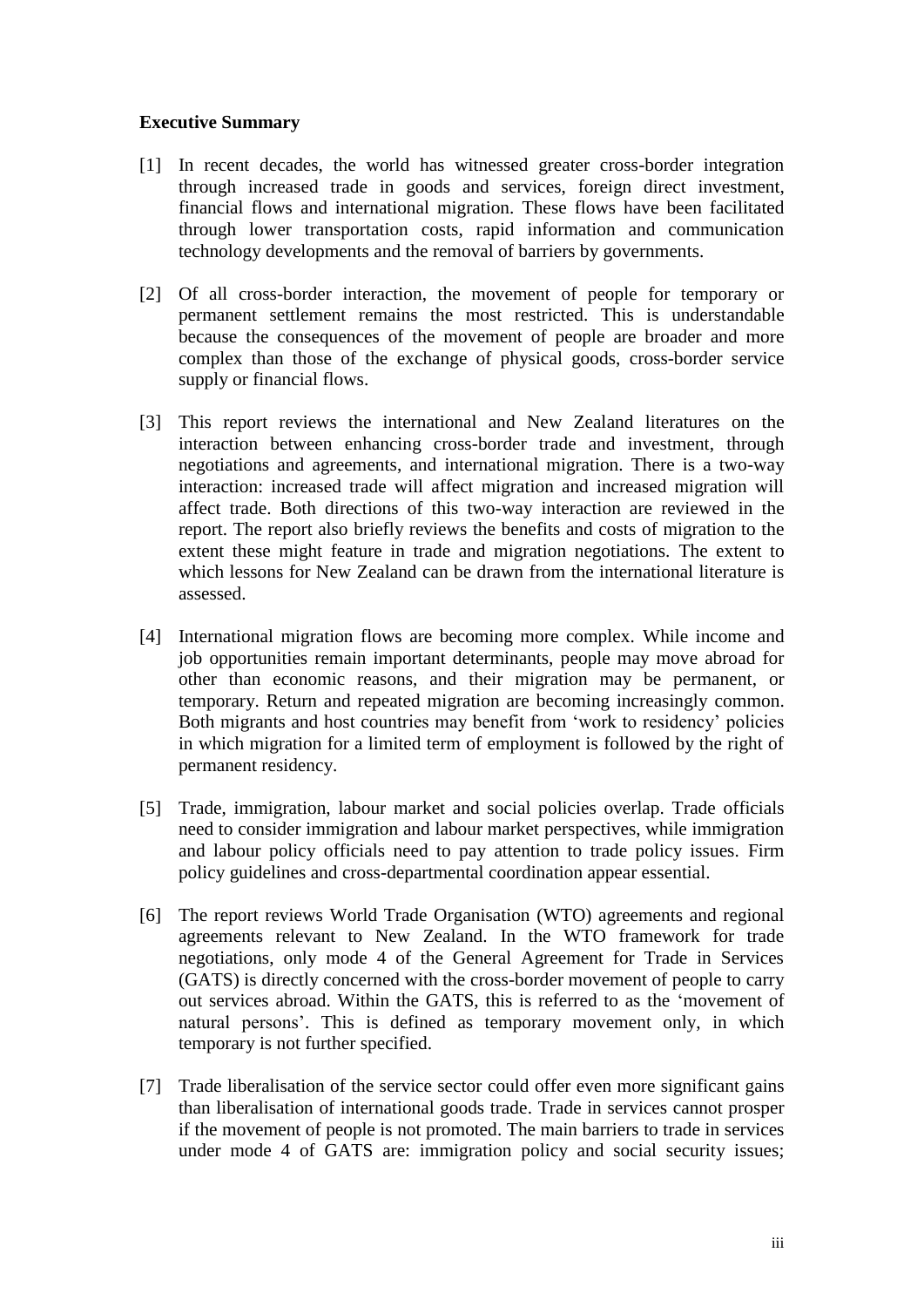potential discriminatory treatment of foreign providers of services; and inadequate recognition of qualifications.

- [8] There is broad agreement in the literature that the wording of GATS, especially mode 4, is rather vague. Although mode 4 is potentially ambitious, relatively few commitments to open markets have been made. The actual temporary migration policies of countries tend to be more open than their potential GATS commitments. This is also the case in New Zealand. While the international movement of "natural persons" for the provision of services abroad is likely to increase in the future, this will take place irrespective of whether such movement is negotiated under GATS mode 4 or not.
- [9] GATS is unlikely to have a major impact on immigration policy for several reasons. Firstly, GATS is only concerned with temporary movement. Secondly, the most favoured national (MFN) clause is unlikely to be acceptable to countries in this context. Under MFN, discrimination between trading partners is not allowed and any favourable concessions granted must be extended to all WTO members. Thirdly, once agreements are made these are difficult to reverse and countries will wish to maintain flexibility to adjust future immigration policy in response to changing domestic conditions.
- [10] Developing countries may seek access to New Zealand's labour market as a condition for opening their own markets to goods trade and professional services supplied by New Zealanders. Such negotiations are more likely on a bilateral than multilateral basis.
- [11] Countries such as New Zealand already impose few barriers on the short-term movement of business people. The establishment of "offshoots" of foreign services providers under GATS mode 3 is likely to trigger an associated need for temporary migration of intra-corporate transferees. Again, existing arrangements already accommodate such movement, so that GATS mode 4 is not essential to negotiation in this context.
- [12] International trade in goods or services, or the movement of factors of production other than labour, may be able to substitute for the movement of people. However, there are also plausible economic theories that suggest that migration and trade are complements. Similarly, foreign direct investment (FDI) can be a substitute or a complement to migration. In the short-run it is likely to be a substitute and in the long run a complement to migration.
- [13] In recent years, there has been rapid growth in outsourcing of services. The main benefit is the wage differential between developing and developed countries in the cost of skilled labour. Outsourcing leads to a redistribution of job opportunities and income, but the impacts of outsourcing vis-à-vis immigration have yet to be assessed. A specific form of outsourcing that is growing rapidly is e-labour: internet-based knowledge-intensive services exported by low wage countries.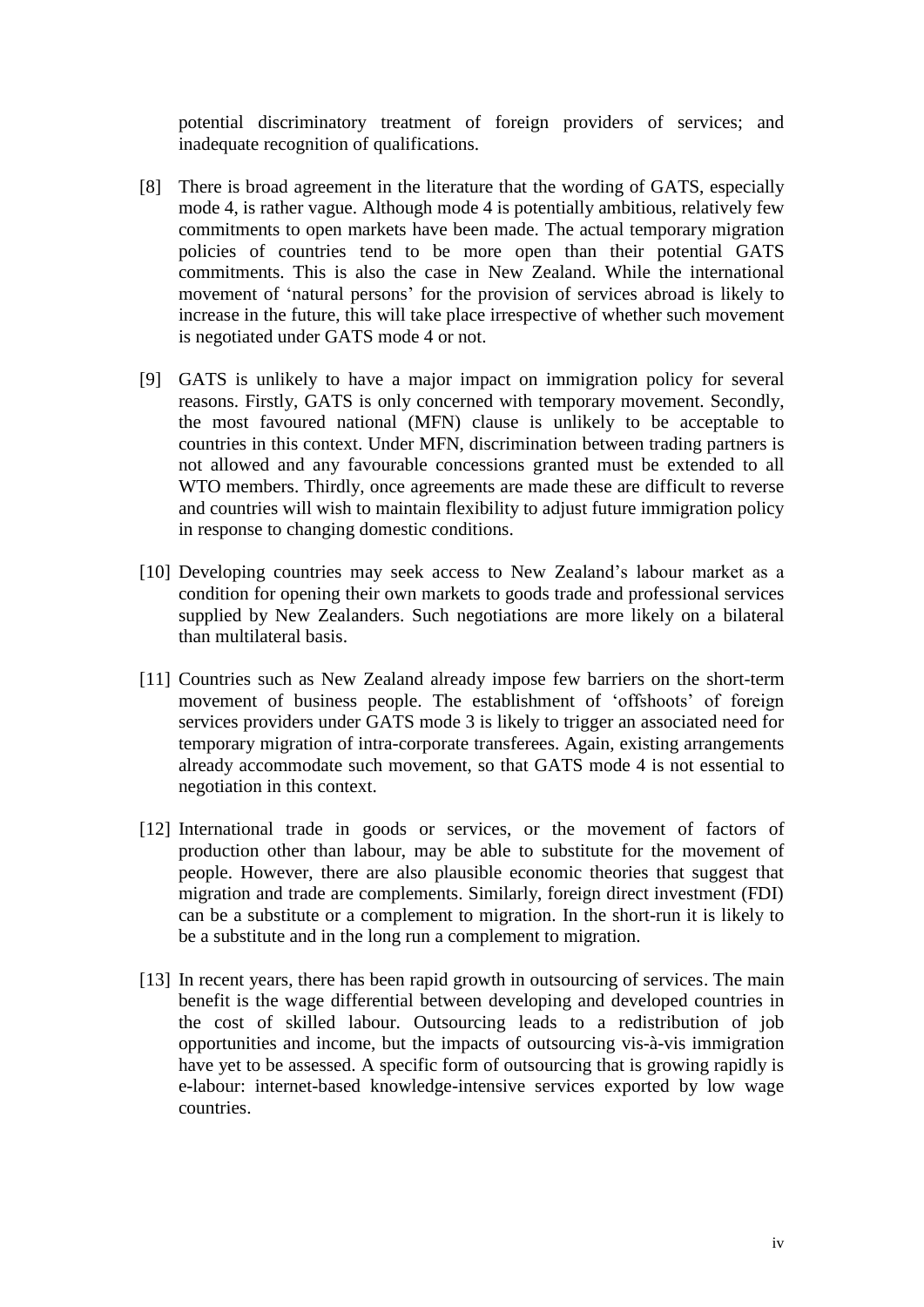- [14] Trade facilitation involves the recognition and reduction of trade barriers, including barriers due to a range of different standards and requirements. It can be argued that trade facilitation is a substitute for migration.
- [15] Immigrants foster international trade through their demand for home country outputs and through their ability to facilitate trade between the host and home countries. Migrant networks are important in this context. The impact of immigration on exports is less than the impact on imports.
- [16] Migration stimulates the export of tourism services. In addition, tourism growth is often seasonal and leads to a greater demand for temporary migrant workers. There is also likely to be an impact of immigration on the export of educational services, but this impact has yet to be quantified.
- [17] The report reviews costs and benefits of immigration that trade negotiators may take into account when considering migration concessions. Migration enables human resources to locate to where they are most productive. The migrants benefit from this (through higher incomes), the sending countries benefit (through remittances and also perhaps through increasing the marginal product of labour and therefore wages of those left behind) and the receiving countries benefit (through the so-called immigration surplus that accrues to the owners of capital and the workers with skills complementary to immigrants).
- [18] While sending and receiving countries benefit in aggregate, there will be a redistribution of income that will make some people better off and others worse off. The distributional impact of immigration may be much larger than its net aggregate impact. This explains why it is very difficult to reach a political consensus on immigration. Nonetheless, meta-analysis shows that any adverse impacts of immigration on wages and employment of the host population are likely to be very small.
- [19] Developing countries are concerned about a "brain drain" of highly skilled workers and there is some empirical evidence of significant adverse brain drain impacts. If a brain drain problem exists, then this can be alleviated by embracing the "brain circulation" concept. This requires a commitment of sending and receiving countries to facilitate temporary movement of highly skilled workers. Countries such as New Zealand may be attractive destinations for hosting foreign "talent" through offering a high quality of life.
- [20] There exist a number of ways to help maximise the benefits and minimise the problems caused by the trans-border movement of people. Besides benefits to both host and source countries from temporary migration of highly skilled or seasonal workers, it has also been argued that in the case of permanent immigrants, there may be benefits from applying some kind of "tariff" (i.e. a tax or social security differential, or entry fee).
- [21] Historically, immigration of workers into import substitution industries may have substituted for New Zealand imports that faced tariff and quota barriers. In recent years, immigration, emigration (specifically to Australia) and international trade are likely to have been complements. An expansion of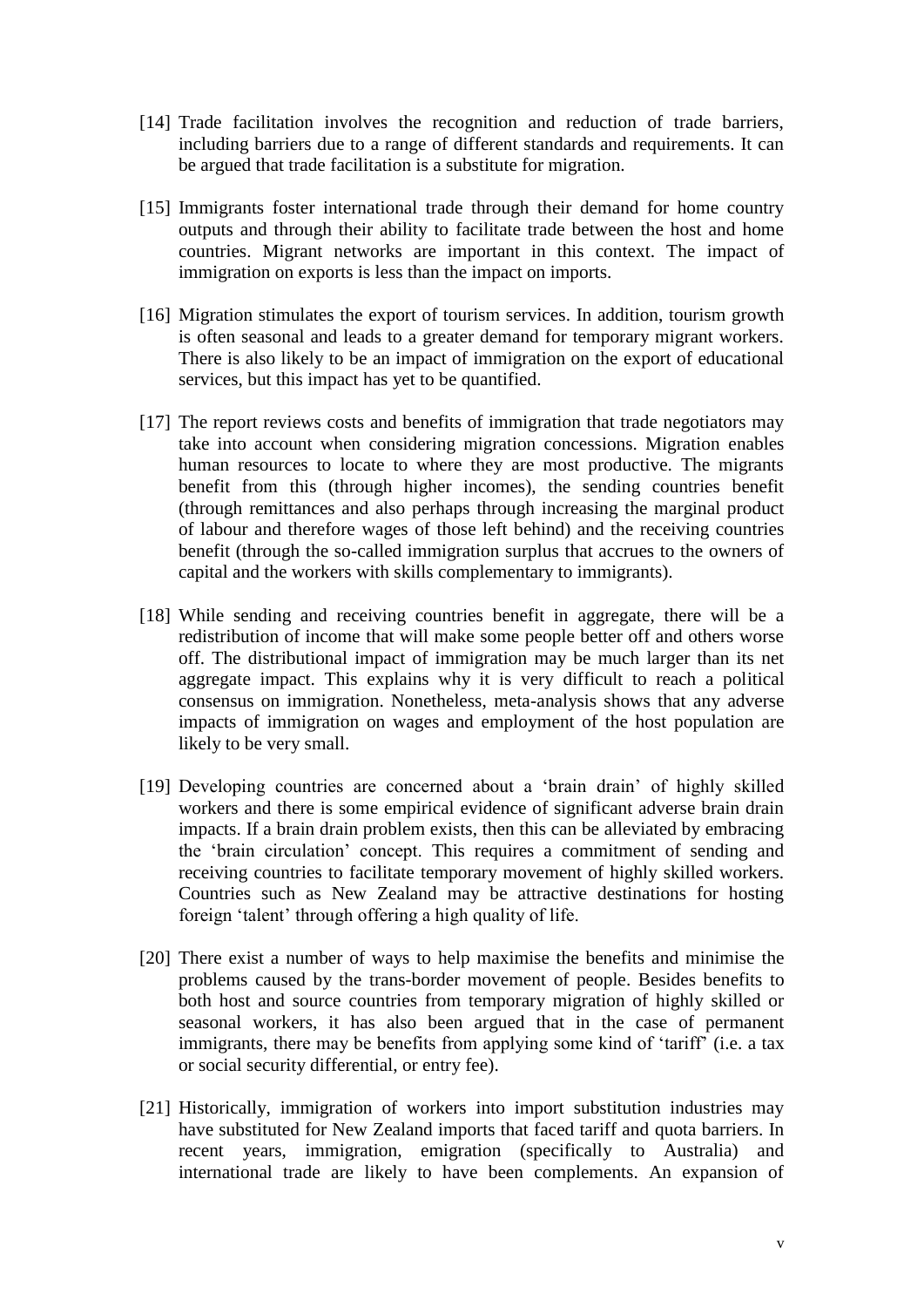temporary work policies will have economic benefits for New Zealand and its trading partners.

- [22] More rigorous studies of the relationships between trade and foreign direct investment and patterns of international migration are needed. Extending the global trade models to cover negotiations and scenarios of particular interest to New Zealand, would be very useful. Also, the relative benefits and costs of outsourcing and immigration should be compared.
- [23] The most rapid growth in international labour movement in the years to come is likely to be that of temporary labour movement. This development is encouraged from the perspective of immigration policy as it provides more flexibility and effective pathways to subsequent permanent settlement. The likelihood that further temporary movement agreements would be negotiated under GATS mode 4 is still to be investigated further, but existing arrangements already impose few barriers on business and professional temporary movement, so that GATS mode 4 is not essential to negotiation in this context.
- [24] From a policy perspective, the linkages between migration, foreign investment and trade cannot be fully addressed within a purely economic framework. The report highlights the paradox of diversity. Economic benefits of opening up borders to trade or immigration are at their largest, the more different the countries are. In addition, greater labour mobility helps to facilitate trade and increases the cross-border demand for domestic output. The nurturing of cultural diversity may further enhance trade. However, social cohesion and the accumulation of social capital are not natural outcomes in increasingly diverse societies, but require resources to be allocated to the promotion of desirable social outcomes. Thus, the social evaluation of greater cross-border mobility resulting from greater international economic integration must go hand in hand with the economic assessment.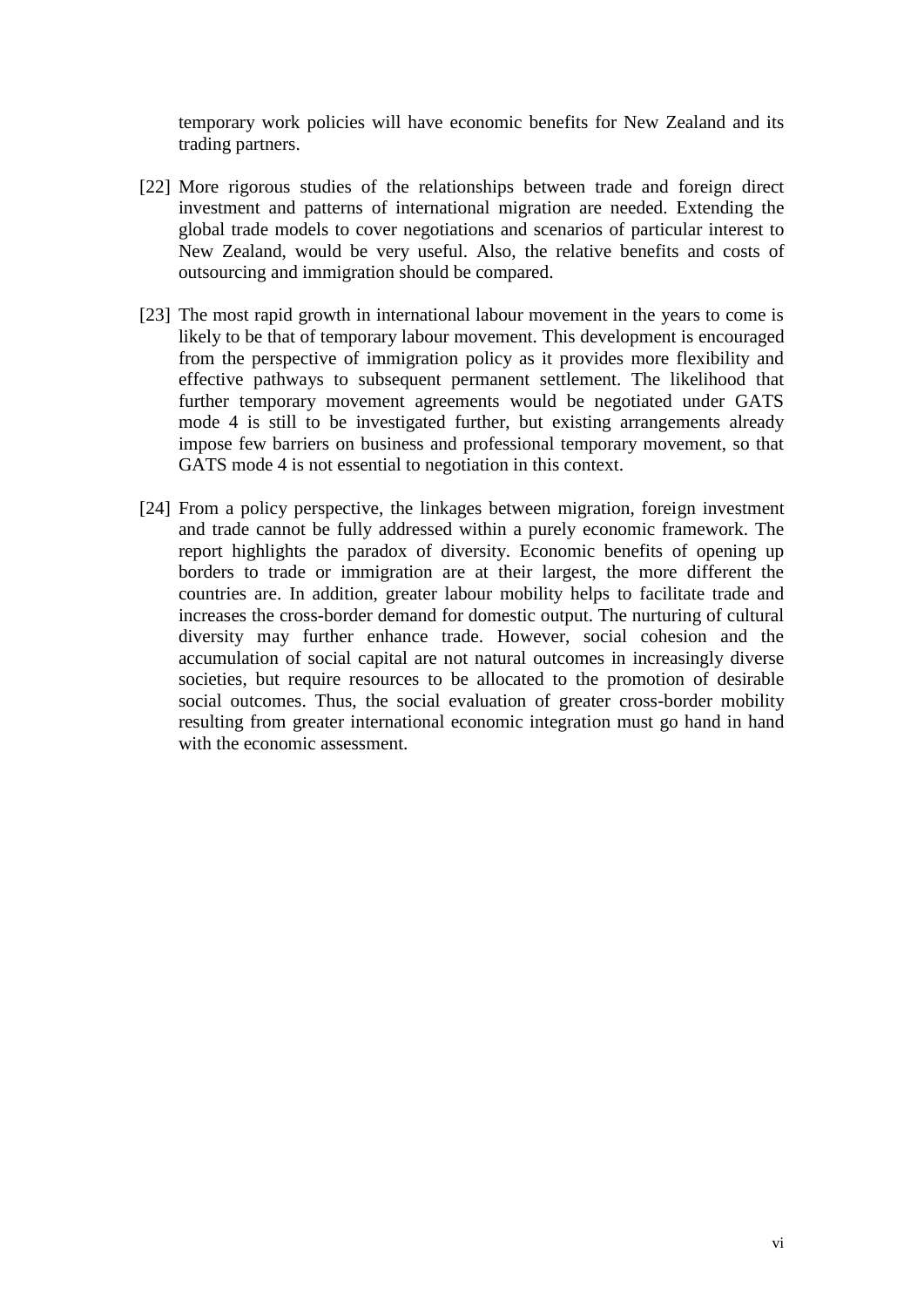#### **1 Introduction**

 $\overline{a}$ 

In recent decades the economic integration of countries has intensified considerably. Large increases in international trade, foreign investment, information exchange and communication, diffusion of technologies, and a growing cross-border movement of people are the main forces of this globalisation. Of course the world has experienced earlier waves of globalisation, but with respect to people movement there is a big difference. During the previous epoch of globalisation of the late  $19<sup>th</sup>$  century (e.g., Williamson, 1996), visas and work permits were not required for most movements of people between countries and for the employment of foreigners (Ng and Whalley, 2005). In contrast, the present epoch coincides with persistent control of international movements. While mobility of the highly skilled and within economically integrated areas is facilitated, countries try to keep out what are considered to be undesirable immigrants, given perceived negative economic and social impacts and, more recently, given growing security concerns.

Of course it can be argued that, prior to 1913, the relatively high costs of travel and communication acted as natural barriers to the movement of people. As these barriers have diminished over time, increased regulation has attempted to strengthen sovereignty and reduce the perceived costs of a large influx of foreigners on host populations. However, barriers to international migration tend to be much higher than barriers to trade. Since the 1960s, the increase in the worldwide ratio of immigrants to population has been relatively modest (notwithstanding a large increase in the number of immigrants in some countries), while the ratio of imports to GDP has doubled (Hatton, 2007). This report is concerned with the growing tension between the benefits of growing economic integration of markets for goods, services and capital and the commensurate need for greater cross-border movements of people.

Traditionally a distinction is made between migration, defined as a permanent or long-term change of residence (12 months or more), and temporary movement of people. This distinction is becoming increasingly blurred as migrants may continue to travel internationally and maintain strong links with their home country (e.g., McCann and Poot, 2008). They may also be employed under temporary work policies extending over more than twelve months, or have an intention to migrate again to another destination, or back home. Conversely, short-term visitors may become migrants after some time in the host country for business, education, or a working holiday. In New Zealand, most of the principal applicants approved for residence had work, study or visitor permits in the past.<sup>1</sup> Hugo (1999) refers to the greater complexity and fluidity of types of international movement as a new paradigm of migration. In this survey of the literature, we consider this paradigm in the context of the links between migration and international trade in goods and services.

Migration and trade policies are generally not well integrated at present: they tend to be designed and negotiated by government agencies with differing areas of focus and concern. However, neglecting to coordinate these policies can create problems (Keely, 2003). For example, granting concessions to foreigners to provide services domestically may be a useful negotiating position in trade talks, but it may not link well with the assessment of labour market shortages that may guide immigration

<sup>&</sup>lt;sup>1</sup> The Department of Labour 2005/06 report on migration trends notes that 87 percent of principal applicants approved for residence that year had previously held a temporary visitor, student, or work permit. Moreover, approximately 30 percent of work permit holders and 20 percent of international students gain permanent residence within five years of being issued their first permit (Department of Labour 2006, p.1).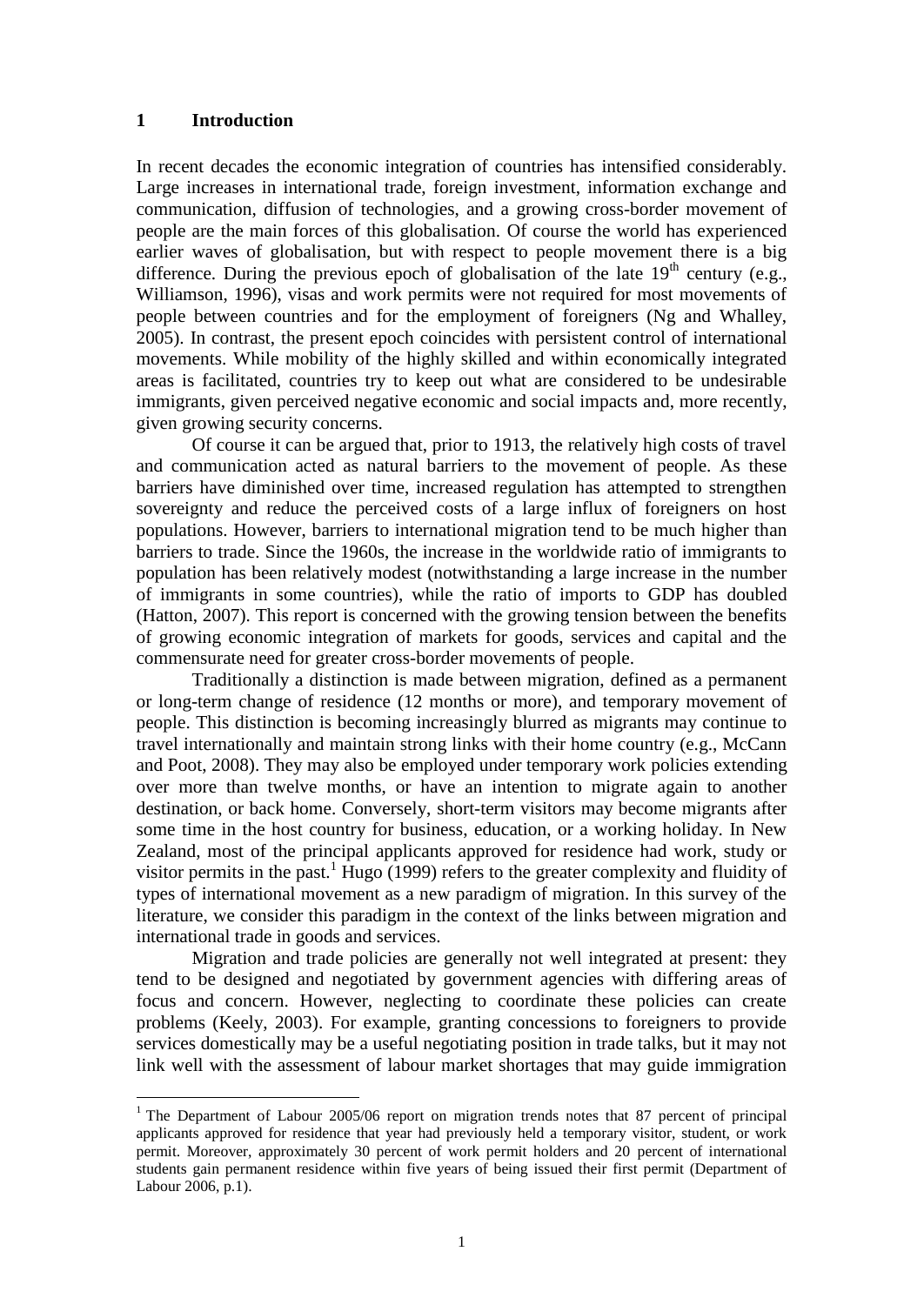policy. Unlike the case of international trade, where the World Trade Organisation (WTO) offers a multilateral forum for negotiations, no comparable institution exists for negotiations on the permanent and long-term migration of people.

Pasquetti (2006) argues that such an institution is now needed in economically integrated areas such as the European Union, where labour mobility among member states is unrestricted. In such a situation, it is clearly important that governments impose the same restrictions on migration from outside. This is also relevant in the case of Australasia where the Australian government believed that lesser immigration requirements in New Zealand led to a considerable flow of 'backdoor' migration to Australia of immigrants to New Zealand who, after obtaining New Zealand citizenship, benefited from unrestricted trans-Tasman migration to Australia. This was one trigger for removing in 2001 eligibility for some types of social security in Australia to new "special visa" holders from New Zealand. Poot and Sanderson (2007) found that this policy change did reduce "backdoor migration" to some extent.

Pasquetti (2006) argues that multilateral international regulation is also necessary at a global scale, i.e. a case can be made for a "World Migration Organisation" (WMO) alongside WTO. While there are already two International Labour Organisation (ILO) Conventions on migrant labour (dating back to 1949 and 1975) and a 1990 United Nations (UN) Convention on the rights of migrant workers and their families, these conventions are generally seen as benefitting sending countries rather than host countries and have consequently only been ratified by a limited number of primarily sending countries. In general, countries are free to set immigration policy as '...an accepted exercise of national sovereignty' (Freeman, 2006a). Therefore almost all countries impose barriers that significantly limit the opportunities for foreigners to reside permanently or long term within their borders.

Migration policy intersects with trade policy at present only in terms of the temporary movement of persons to provide services abroad, such as covered by the socalled "mode 4" of the General Agreement of Trade in Services (GATS) administered by the WTO. However, mode 4 has to date not yet facilitated a significant rise in crossborder labour movements (World Bank, 2006). The extent to which entry under agreements along the lines of mode 4 can substitute for, or complement, immigration policy in the future will be explored later in this report. We will argue that the scope for mode 4 to play a major role in immigration policy is limited.

The interaction between trade agreements and the movement of people appears likely to become increasingly important over time. This is in part because barriers to the settlement of people across international borders remain high, while barriers to international trade have been significantly reduced over time. Closer economic integration may coincide with the introduction of relatively free labour movement (such as in the European Union) or an open border for labour may precede economic integration (as in Australasia). In addition, the temporary movement of professionals working for trans-national corporations is already permitted in most countries. The increasing demographic pressure of high population growth in developing countries, combined with relatively low population growth and shrinking domestic workforces in rich countries, is likely to lead to greater incentives for people to migrate in coming decades, as well as pressure on governments by employers to accommodate such migration. The rapid growth in the number of opportunity-seeking young people in developing countries, along with large income gaps between countries and increasing demand for services in sectors such as aged care, domestic services, cleaning and tourism, make migration an increasingly significant labour market issue (World Bank, 2006). In addition, large diaspora created by migration surges since the 1980s, with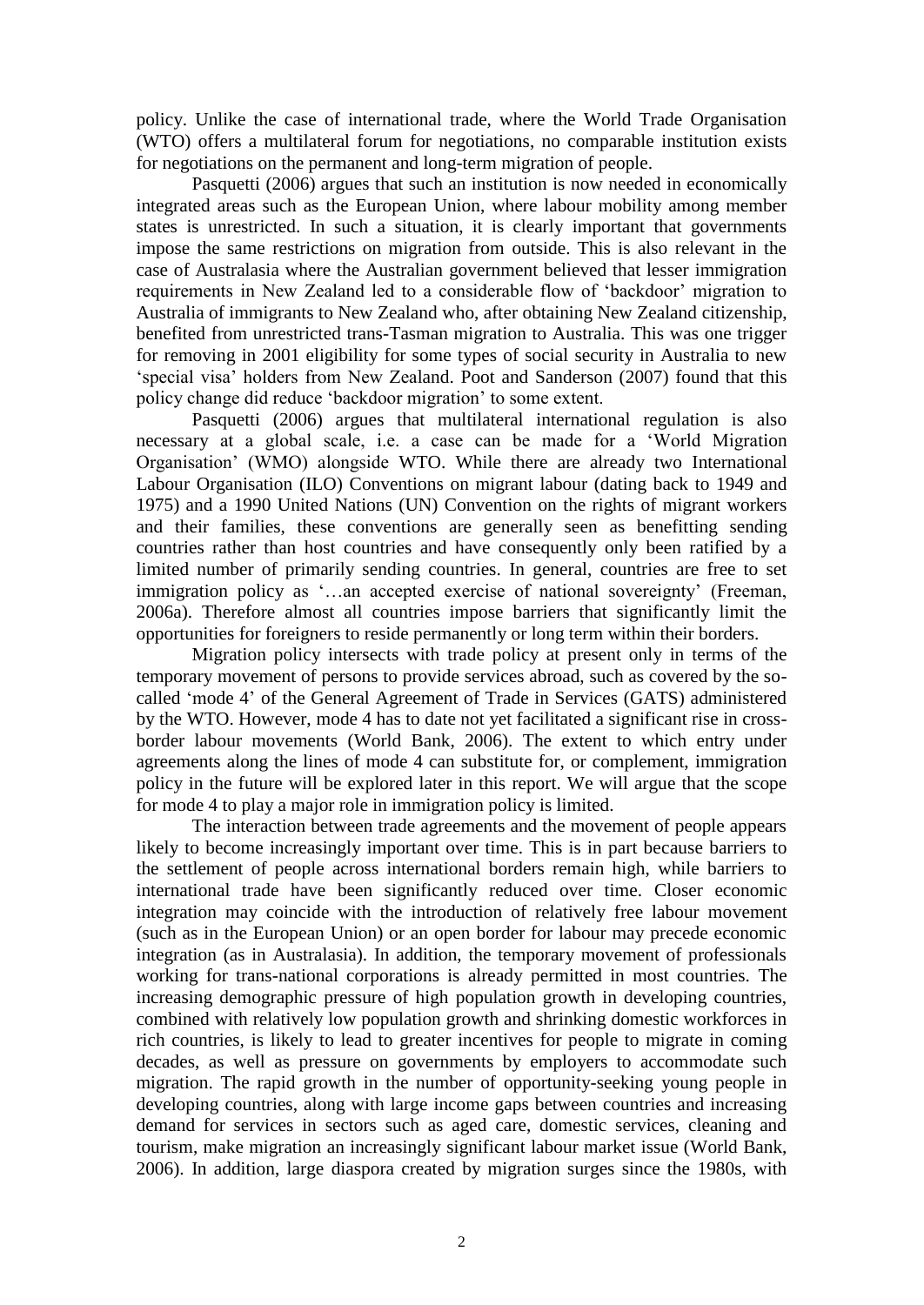some 200 million people now living outside their county of birth, have helped to reduce the costs and risks of migration of those considering a move in the future (World Bank, 2006).

The movement of people that is likely to intersect with trade agreements "will benefit from negotiators achieving a better understanding of the different policy contexts or perspectives, particularly those of trade, immigration, and labour market development' (Henry, 2003). Figure 1 shows a representation of how these areas may interact. Henry argues that the overlapping nature of these policies means that trade officials need to consider immigration and labour market perspectives, while immigration and labour policy officials need to pay attention to trade policy issues. There are many areas of potential policy friction, and officials from the various areas may, at times, need to remember that they 'are partners, not adversaries' (Henry, 2003). Given the increasingly important interactions between these policy areas, officials may need to adjust "to a new mindset" (Lambinon and Oriani-Ambrosini, 2005). Concerns that some trade agreements seem "to confuse… migration with international trade" (Francois et al., 2005) may become less relevant in the future, with bilateral and regional trade agreements perhaps addressing these kind of broader issues as a matter of course. Crump (2007) suggests that dynamic interactions between negotiations with rich potential linkages is an "underdeveloped area of study within the field of negotiation": improved understanding of negotiation linkage dynamics may help negotiators to better manage the opportunities and challenges arising from multiple complex and interacting international agreements.





While there exists an extensive literature on trade negotiations and, similarly, a large literature on immigration policy, research that explicitly links the two is relatively sparse. However, this literature does appear to be expanding and evolving as the topic grows in importance. For example, there is an emerging literature on the movement of people for trade in services under the WTO framework that will be considered in this report (following reviews such as Mattoo and Carzaniga, 2003).

*Source*: Adapted from Henry (2003)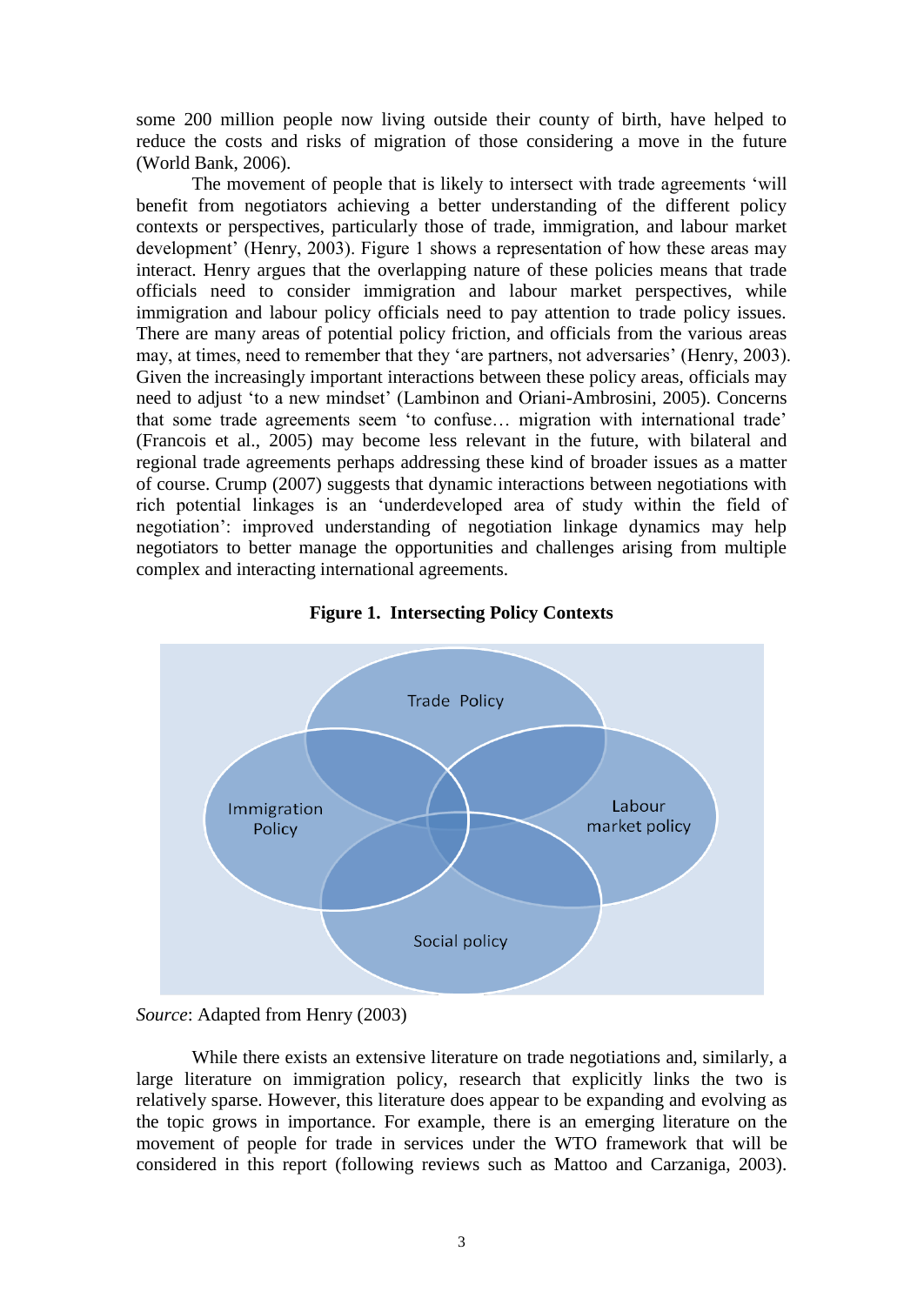However, this area remains "under explored" (Mattoo, 2003), with Hatton (2007) questioning whether there is even sufficient basis for WTO-style negotiations on migration. Bhatnagar (2004), Bhatnagar and Manning (2005) and Banda and Whalley (2005) discuss the movement of "natural persons" in their analysis of free trade areas (FTAs) involving ASEAN countries. <sup>2</sup> Nielson (2003) offers a useful examination of labour mobility in 20 regional trade agreements. There is also a developing literature in the area of modelling the impact of trade liberalisation and international migration (including Walmsley and Winters, 2005; World Bank, 2006; and in a trans-Tasman context: Nana and Poot, 1996).

In this review, we examine literature on the implications of trade for the temporary and permanent movement of labour, and vice versa, with a focus on issues of particular relevance to New Zealand where possible. In Section 2, we begin by assessing the extent to which migration is explicitly considered in current international economic agreements. The next section focuses on the impact of trade on migration. Then Section 4 examines how migration can impact on trade and foreign direct investment. In Section 5 we briefly review some of the key benefits and costs of migration (a topic that is addressed extensively elsewhere, for example: Smith and Edmonston, 1997; Borjas, 1999a, 1999b; Poot and Cochrane, 2005; Productivity Commission, 2006). The penultimate section considers the relevance and implications of the reviewed literature for New Zealand, with the concluding section drawing together some general findings.

#### **2 Migration linked to International Trade Agreements**

In this section, we review available literature on direct linkages between trade negotiations and agreements on trans-border labour movement. However, it is difficult to fully review such links because migrant access (particularly of temporary workers) may be part of confidential trade negotiations, or may constitute a side agreement, and the links may not be explicitly acknowledged in publicly available documents.

It is important to emphasise at the outset that the international movement of labour has generally been treated quite differently from goods and investment flows (Chia, 2006). International trade liberalisation has taken place through a range of regional and multilateral agreements and foreign direct investment liberalisation has often accompanied these agreements (though not at the WTO level), while labour movements continue to be tightly regulated, particularly in the case of unskilled/semiskilled workers (Chia, 2006).

Hatton (2007) summarises a range of studies that compare the potential gains from reducing barriers to migration with those from reducing further barriers to trade. He finds that the gains from moving to free migration are typically huge compared to moving to free trade. Despite these large potential gains, liberalisation of migration has not shared the high-profile of trade liberalisation and the movement of people across borders has not been a central focus of most international trade agreements. Facchini (2004) reviews the literature on the political economy of international trade and factor mobility and concludes that there is empirical support that trade policy is determined by what he calls "influence driven contribution", in which outcomes are determined by the relative negotiating strengths of lobby groups, such as business and unions. One

 $\overline{a}$ 

 $2^{2}$  In jurisprudence, a natural person is a human being perceptible through the senses and subject to physical laws, as opposed to an artificial person, i.e. an organisation that the law treats for some purposes as if it were a person.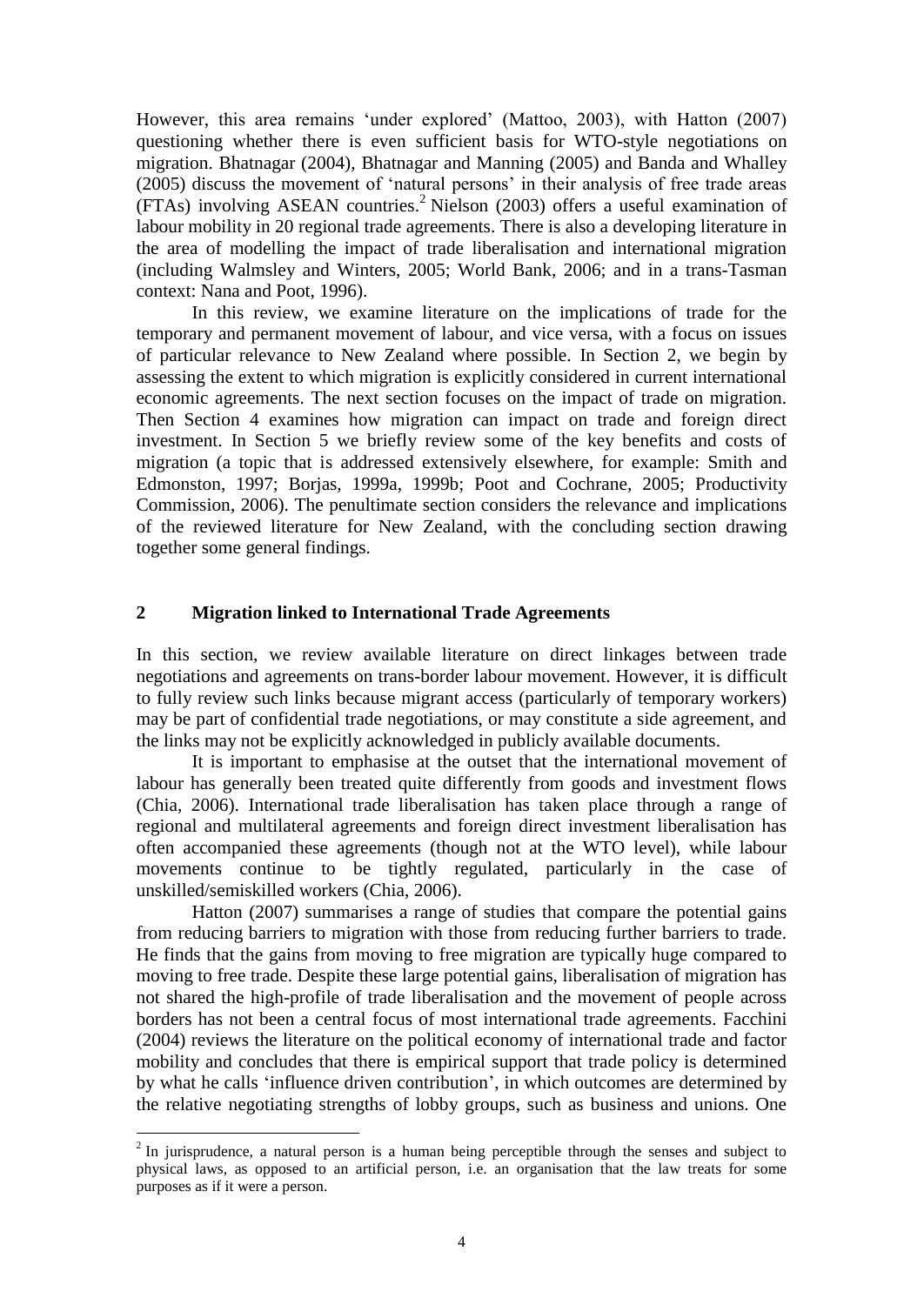would expect that a similar perspective can be used to explain restrictions to international migration flows, but Facchini (2004) argues that the formal theoretical and empirical literature in that area is still less developed.

Where they do cover labour mobility, multilateral and regional trade agreements treat it in a wide variety of ways, from (relatively) full mobility of labour through to little or no movement of labour being allowed (Nielson, 2003). Many alternative arrangements are possible, including with respect to the length of stay, the skill level and the type of contracts covered. Agreements covering countries with geographic proximity and similar levels of development tend to demonstrate a relatively liberal approach to labour mobility (Mattoo, 2001). However, Winters (2003b) notes that "the very heart of international trade…lies in exploiting differences. The larger the differences, the larger are the potential gains". He extends this argument to the temporary movement of natural persons, implying that the greatest gains are to be had from allowing increased labour mobility between very different countries. However, in that case the social concerns may be much larger than in the case of migration between very similar countries. This paradox will be revisited later in the report.

In this section, we begin by examining the implications of the WTO agreements for labour mobility. We then examine two of the best known regional free trade areas, the European Union (EU) and the North American Free Trade Agreement, (NAFTA) to gain insights into the implications for the movement of people. We then move to a discussion of the range of regional and bilateral agreements in which New Zealand has a direct involvement, both current and anticipated.

#### *2.1 The WTO Agreements*

The WTO is the most extensive multilateral trade organisation, covering over 150 countries. These countries are diverse in their economies, geography and level of development, not to mention language and culture. The WTO was established in 1995 and includes rules based on the General Agreement on Tariffs and Trade (GATT), which originated in 1948. Following the Uruguay Round of negotiations, the WTO also implemented the General Agreement on Trade in Services (GATS), which is of particular relevance to the movement of people across international borders.

A key guiding principle of the WTO is non-discrimination between member countries. This principle is motivated by the maximum gains from trade that are achieved when non-discrimination allows access to the lowest cost suppliers. However, labour markets are generally not able to fully adjust, due to various non-competitive components and forms of public intervention such as minimum wages and social insurance. Hence, the benefits from non-discrimination may be weaker for the movement of people than for trade in goods (World Bank, 2006). In addition, because of the cyclical nature of unemployment, governments are typically reluctant to undertake quantitative and permanent commitments (Chia, 2006). The impact of a particular shipment of trade is only short-run: once consumed, the impact is gone. With respect to migrants, their arrival may impact on the economy and society for a long time (Carbaugh, 2007). A further hindrance to multilateral agreements is that countries generally prefer to import foreign workers from particular countries and communities, rather than being bound by the WTO principle of Most Favoured Nation (MFN) treatment, whereby discrimination between countries is not allowed (Chia, 2006). We note that even if the anticipated economic benefits are large, the expected social costs may deter the complete opening of borders.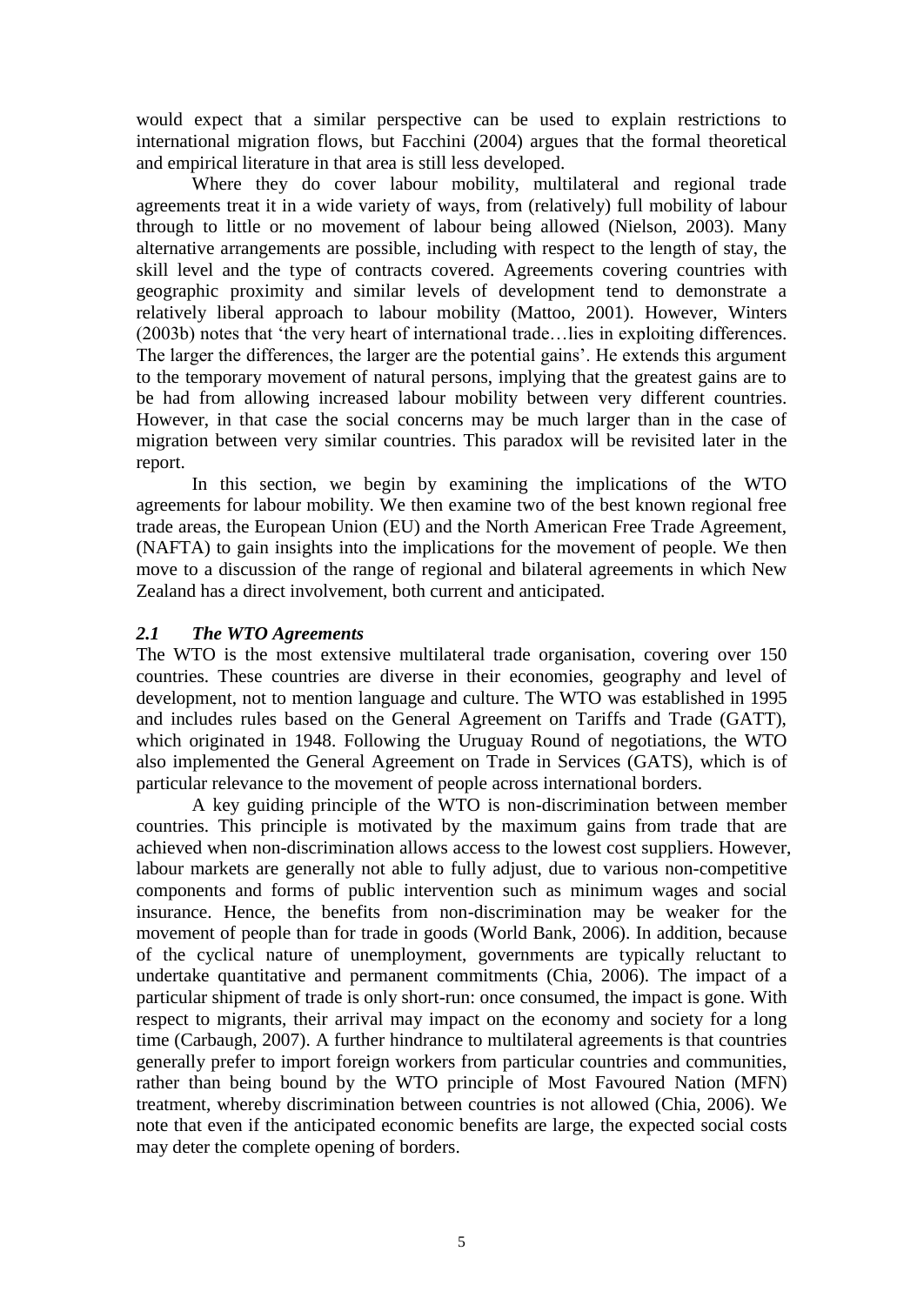The GATS was negotiated during the Uruguay Round in response to the huge growth in services in the global economy (DRCMGP, 2005), with services now the dominant sector of economic activity in most developed countries. All WTO members are signatories to the GATS, with the first round of negotiations on services trade having started in January 2000 (WTO, 2006). The GATS does not cover permanent migration, or workers in sectors other than services. It comprises four main elements, identified as modes one through to four. Mode 1 deals with cross-border supply; mode 2 focuses on consumption of services abroad; mode 3 deals with the commercial presence of foreign firms; while mode 4 is concerned with the presence of natural persons (WTO, 2006). Examples of the different modes of supply covered, from the perspective of the importing country (Country A), are provided in Table 1.

#### **Table 1. Examples of the four modes covered by GATS**

#### **Mode 1: Cross-border**

A user in country A receives services from another country through its telecommunications or postal infrastructure. Such supplies may include consultancy or market research reports, the services of calling centres for assistance and information, accounting services, medical advice, distance training, or architectural drawings.

#### **Mode 2: Consumption abroad**

Nationals of country A have moved abroad as tourists, students, or patients to consume the services in another country.

#### **Mode 3: Commercial presence**

The service is provided within country A by a locally-established affiliate, subsidiary, or representative office of a foreign-owned and controlled company (e.g. bank, hotel group, construction firm).

#### **Mode 4: Movement of natural persons**

A foreign national provides a service within country A as an independent supplier (e.g., consultant, health worker) or employee of a service supplier.

*Source*: WTO, 2006

While negotiations on mode 4 first took place during the Uruguay Round from 1986 until 1994, these initial negotiations were primarily focused on facilitating business visits of an exploratory nature and also the movement of high-level personnel of multinational corporations. Mattoo (2003) notes that developing countries were disappointed with the lack of commitment given to any movement of workers unrelated to foreign direct investment. In addition, multinational firms wanted further facilitation of the movement of personnel across borders (Mattoo, 2003). While there may be plenty of scope for expanding the coverage of mode 4, explicit concessions have not been very forthcoming. There are also various other barriers that constrain the movement of people, including visa quotas, red-tape, discriminatory standards and lack of recognition of foreign professional qualifications (Mattoo, 2003).

GATS mode 4 appears primarily targeted at intra-corporate transferees and business visitors (Chaudhuri et al., 2004; Walmsley and Winters, 2005). However, more broadly, GATS encompasses the movement of natural persons for which it is hard to find substitutes, such as medical and construction services. In some services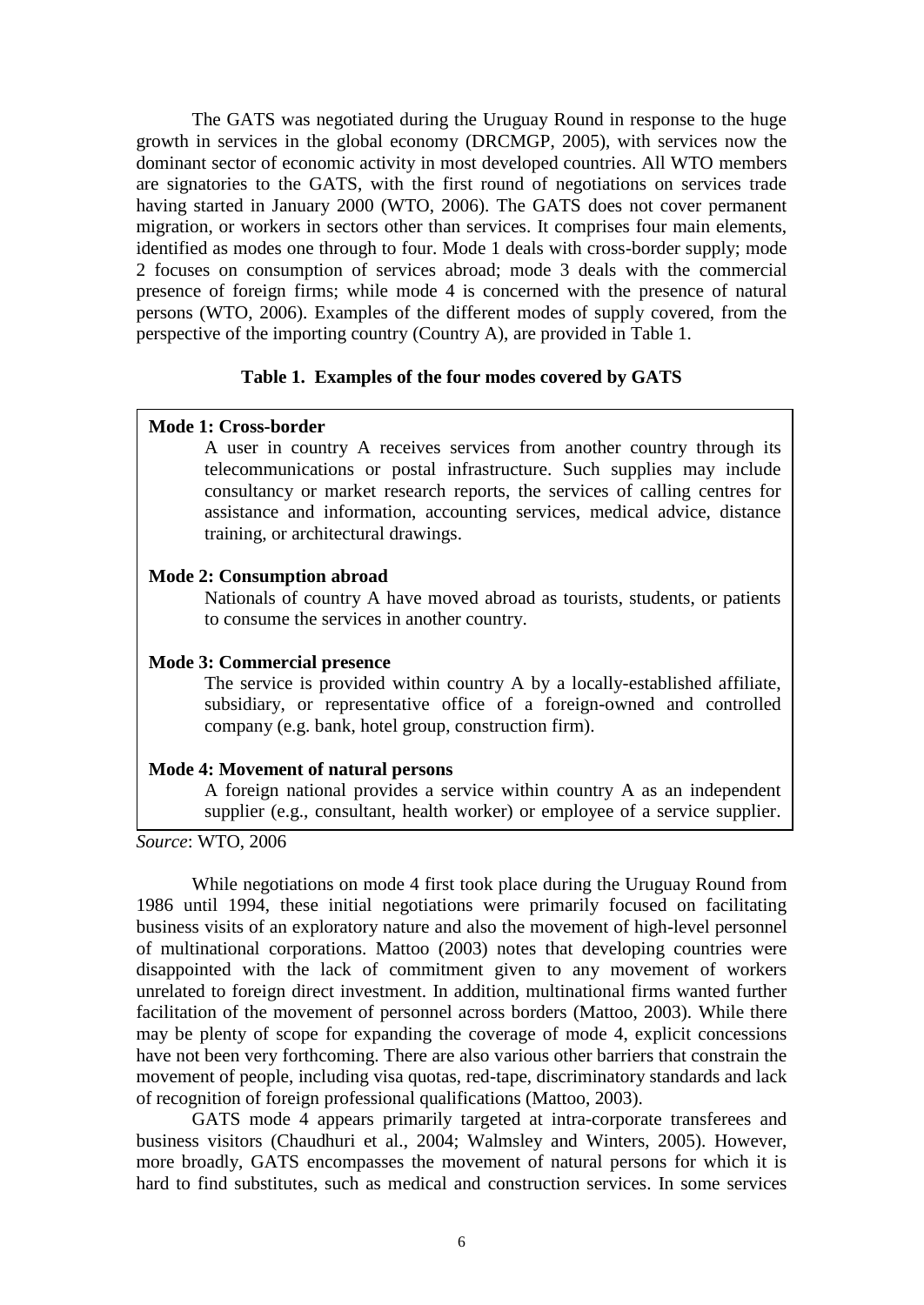sectors modern communication technology can substitute for person movement. This may be the case in education, accounting and lawyer services (ACCI, 2002; WTO, 2006).

There appears to be broad agreement in the literature that GATS, especially mode 4, is rather vague and unclear. Mode 4 was set up to make it easier for service workers to move between countries as temporary migrants. However, its impact is limited, with adherence to the agreement voluntary and flexible and even the term temporary not clearly defined (Chaudhuri et al., 2004). The definition of temporary can vary from a few months to a number of years, depending on the country and type of work and the types of movement covered. For example, Japan allows foreign business travellers to stay for up to 90 days, however, some categories of intra-corporate transferees may remain in Japan for up to five years (Mattoo, 2003). Teachers of English and university lecturers may also take up contracts with Japanese institutions that extend over several years. This rather vague notion of temporary movement may blur the distinction between mode 4 and more permanent migration. In addition, details of the coverage of GATS are sometimes unclear or under dispute (DRCMGP, 2005). Mattoo (2001) indicates that, for example, an Egyptian accountant selling services abroad, either independently or as an employee of an Egyptian firm, would likely be covered by GATS. However, if the accountant was employed by a host country firm, this would seem to fall outside of GATS. This kind of partial coverage may lead to distortions in international trade in services that diminish the potential economic gains.

Mattoo (2003) refers to GATS mode 4 as "ambitious in scope but unclear in definition". While mode 4 is potentially ambitious, relatively few commitments to open markets have been made. This is evidenced by the very few changes in the movement of people that have been made compared to what was already covered under existing immigration policies.<sup>3</sup> Indeed, countries' actual temporary migration policies tend to be more liberal than commitments made under GATS (World Bank, 2006), with existing national regimes often "more open and less narrowly defined than the GATS" (Mattoo, 2003). This is also the case in New Zealand.

Hufbauer and Stephenson (2007) argue that while the GATS was regarded as path breaking when it was negotiated in the mid-1990s, the world has changed quickly and overtaken it. For GATS to maintain relevance, they suggest it needs to move forward in four main areas: electronic delivery of services, liberalising temporary labour movement, dispute settlement, and future services trade liberalisation. However, Hatton (2007) argues that the problem is not simply institutional, with the real issue being that the basis for multilateral agreement on migration is not clear. The missing element is the reciprocity that is central to multilateral agreements. Since migration driven by absolute rather than comparative advantage, it is "more of a one-way street than is trade" (Hatton, 2007).

#### *2.2 The NAFTA and EU agreements*

 $\overline{a}$ 

Following the review of GATS, we will now consider regional agreements with relevance to New Zealand. The best-known regional free trade agreements are the European Union (EU) and the North American Free Trade Agreement (NAFTA). Although these agreements cover countries geographically distant from New Zealand, they are important international benchmarks. We examine the implications of these agreements for the movement of persons to generate insights into both the opportunities and challenges of international labour movement.

 $3$  See, for example, Chanda (2003), Winters et al. (2003), Chaudhuri et al. (2004) and Ghosh (2005).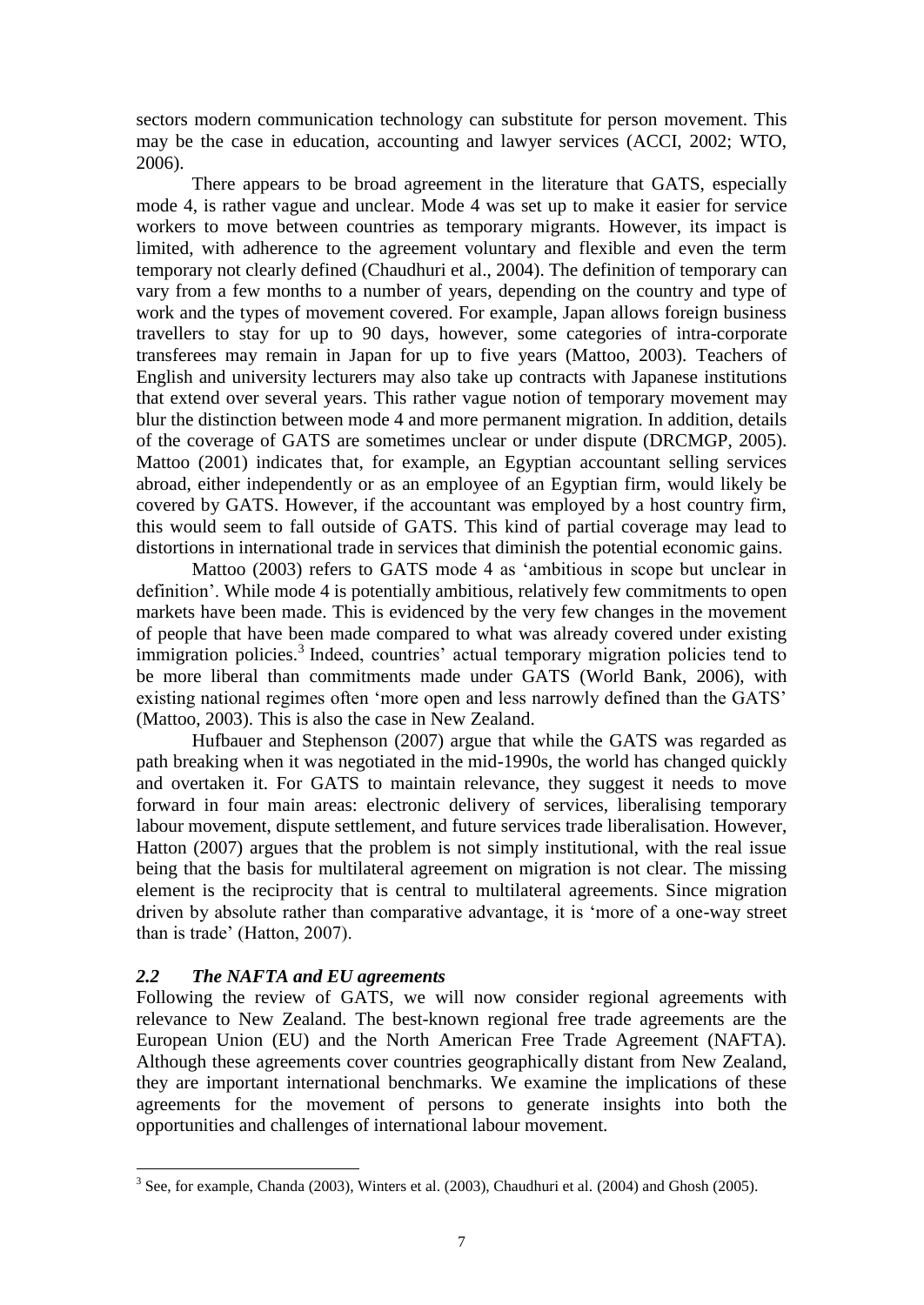The EU represents a unique agreement, which covers many different economies, cultures and languages.<sup>4</sup> It seeks to preserve diversity, while also working to promote unity. The Treaty of Amsterdam on the EU came into force in May 1999 with the key ambition of maintaining and developing a multi-country area of freedom, security and justice; a region which promotes and assures the free movement of persons; and introduces appropriate methods to control borders, the entry of asylum seekers, and immigration (European Commission, 2006). The EU has resulted in relatively unrestricted movement of capital, goods and services. However, despite progress with respect to people movement, there remains a long way to go before this can be regarded as completely free among all EU member states. It was originally planned that only skilled workers would be able to move freely within the EU. However, due to political and social pressures, this has been extended to all categories of citizens (European Commission, 2006). Furthermore, it could be argued that a scheme that restricts on the basis of skills would be too cumbersome and costly to administer.

Since 2007, the EU comprises 27 member countries, but Western European members have indicated concern that the new Central and Eastern European Countries (CEEC) members will adversely impact their economies. This is particularly true of the labour market, where it is believed that large flows of labour could potentially move from east to west (Layard et al., 1992). There is a significant difference in wage levels between the old member states and the CEEC, necessitating the negotiation of transitional arrangements for the movement of people (Breuss, 2001). Jileva (2002) argues that the EU has adopted a relatively restrictive policy on the movement of labour from the CEEC. In this sense, the EU treats them "as members as far as the obligations of EU membership are concerned and as third countries as to its benefits" (Jileva, 2002). Expansion of the EU into more diverse economic regions has tested the issue of borders and migration, with the EU displaying a very cautious approach to the new eastern borders (Kengerlinsky, 2004). When the EU expanded from 15 to 25 countries in May 2004, only Britain, Ireland and Sweden waived the opportunity to impose immigration restrictions lasting up to seven years. With the recent joining of Bulgaria and Romania in January 2007, even these countries now impose restrictions on migration. Britain defends the restrictions on the grounds that immigrant flows since 2004 from Eastern European countries had been grossly underestimated and the only two sectors in Britain open to unskilled workers from Bulgaria and Romania are food processing and agriculture.<sup>5</sup>

The NAFTA has been in force since 1994 and, covering only Canada, the United States and Mexico, it is much smaller than the EU in terms of membership. NAFTA is also much less ambitious than the EU in terms of cross-border people movement, however, it does include provisions for the *temporary* movement of business persons across each of the borders. NAFTA defines temporary entry as entry without wanting to establish permanent residence and the period of stay should have a "reasonable finite end" (DFAIT, 2006). This absence of a set time period appears to give some discretion to the administering officials.

There are four categories of business persons in the NAFTA agreement: business visitors, professionals, intra-company transferees, and traders/investors. Business visitors may perform work in all aspects of production: research and design,

 $\overline{a}$ 

 $4$  For a recent report on the European Union, see The Economist (2007).

<sup>5</sup> Source: *The Sofia Echo*, 24 October 2006. Dustmann and Glitz (2006, Chapter 2) provide an overview of Europe's experience of migration since the Second World War. The Economist (2008) provides a recent survey of migration issues.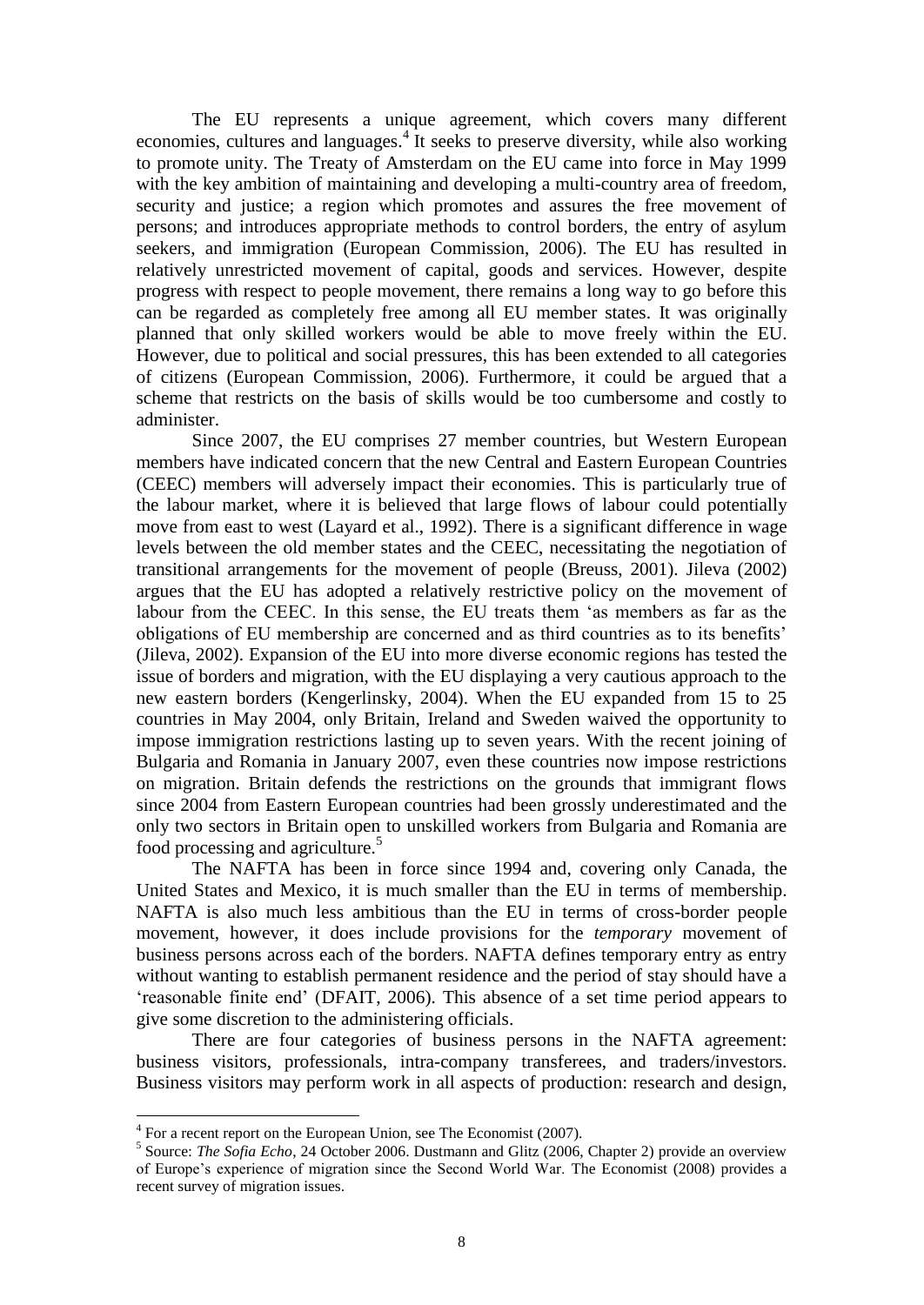manufacturing, marketing, sales, after-sales service, and distribution (DFAIT, 2006). The "professionals" category covers 63 professions, including accountants, engineers and lawyers. These professionals can enter the member country for temporary employment in their occupation. They can also enter to perform training functions or conduct seminars in their respective profession (DFAIT, 2006). An intra-company transferee is a person who is employed by an enterprise to perform management, executive or specialised functions in an enterprise, parent branch, subsidiary, or affiliated branch in another member state (DFAIT, 2006). The traders and investors category is particularly interesting. It allows traders to enter a member state if they conduct over 50 percent of their trade in goods or services between the member countries, while investors must own at least 50 percent in a company, or maintain a controlling interest. Business persons in this category may also enter if they wish to establish, develop, administer, or provide consulting or technical services to manage an investment to which foreign capital has been, or is going to be committed to a project. Included in this category are the employees of the traders and investors, who may act in a supervisory or executive capacity, or have skills that are essential to the operation of the company (DFAIT, 2006).

The NAFTA agreement differs of course from the EU situation in that permanent migration between the members States is still relatively restricted. However, notwithstanding the restrictions on labour mobility between the three countries, there were in 2001 about 250,000 US born and 50,000 Mexico born persons living in Canada and some 800,000 Canada born and 9 million Mexico born living in the US.

#### *2.3 New Zealand's current trade agreements*

Table 2 summarises New Zealand"s current key trade agreements. It indicates some of the main aims, provisions and functions of the agreements, along with an indication of how labour mobility is integrated into these agreements. The table includes the information with respect to WTO and GATS that was already covered earlier. Detailed subsections further explain the other agreements and their implications.

#### **Asia-Pacific Economic Cooperation**

Asia-Pacific Economic Cooperation (APEC) is a multilateral economic and trade forum, formed in 1989 and now with 21 member economies, including New Zealand. APEC is committed to increasing trade by reducing barriers, as outlined under the Bogor Goals of 'free and open trade and investment'. The APEC region has had some success in lowering tariffs on average from 16.9 percent to 5.5 percent between 1989 and 2004. Many of the APEC members have had high rates of economic growth and the population living in poverty in APEC economies has approximately halved since 1989 (APEC, 2006; MFAT, 2007), though APEC itself is of course only one factor contributing to this outcome.

APEC does not contain specific market access arrangements for labour mobility. However, it does include "arrangements aimed at facilitating labour mobility by information exchange; dialogue with business; development and implementation of immigration standards; and capacity building to help streamline temporary entry, stay and departure processing for business people" (Nielson, 2003). The APEC Business Travel Card Scheme simplifies the entry of cardholders into participating countries and reduces time and costs of entry visas and permits (Chia, 2006). The card allows accredited business people easier access to participating economies. The card has a validity of three years and card holders have special privileges such as APEC immigration lanes at airports and automatic multiple entry visas for stays of up to 90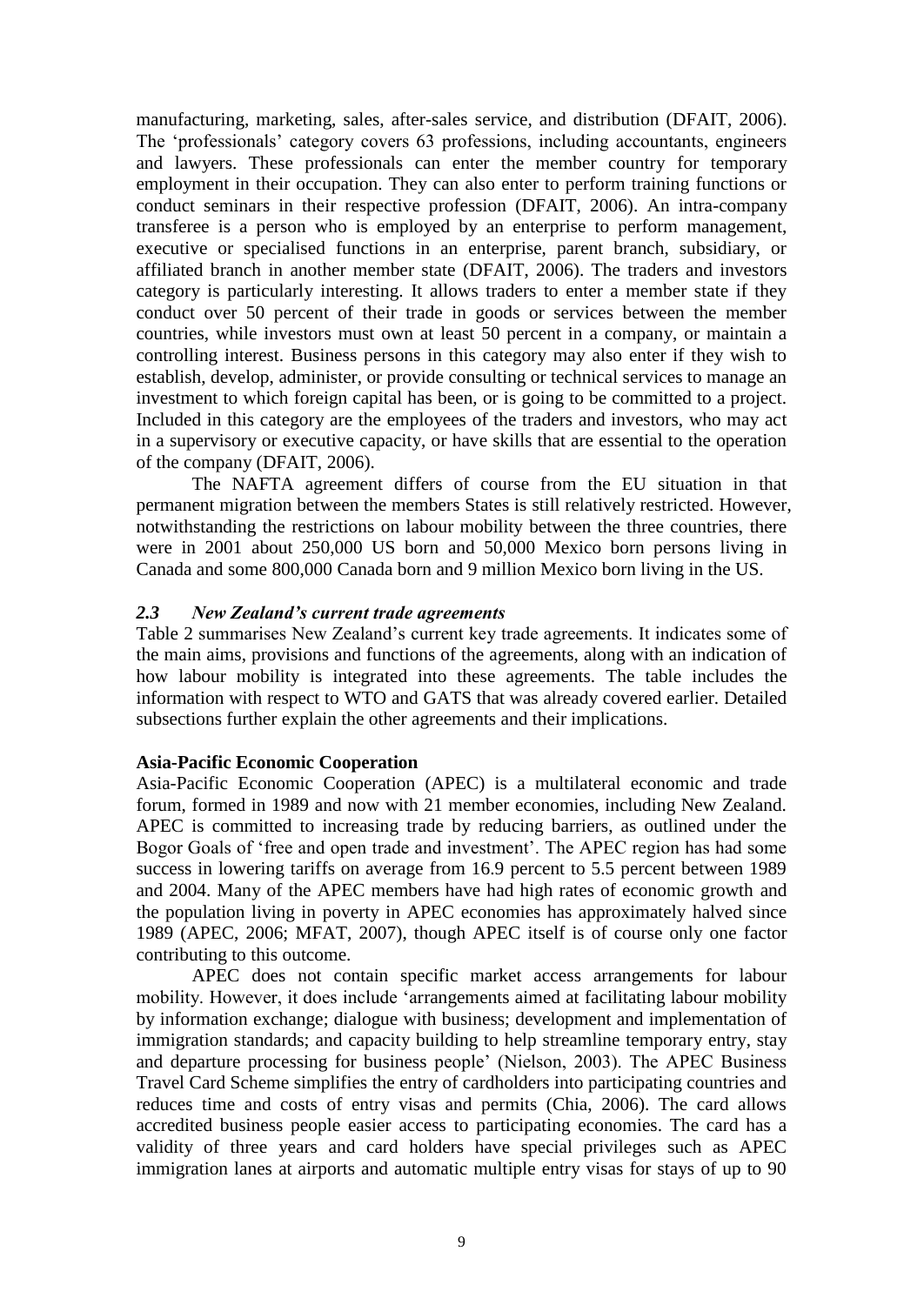days (Business Mobility Group, 2006; APEC, 2006). Other agreed measures aimed at facilitating the mobility of business people include: standards for processing applications; extending temporary residence permits for certain categories of skilled workers transferring within companies; and also Advanced Passenger Information (API) systems which enable passengers to be processed in advance of arrival in the destination country (Chia, 2006).

#### **Australia New Zealand Closer Economic Relations Agreement**

In 1965, New Zealand"s first free trade agreement was arranged with Australia, named the New Zealand-Australia Free Trade Agreement (i.e., the original "NAFTA"). The agreement was not actually a free trade agreement as such; it was rather an unclear agreement on removing trade barriers between the two countries. In January 1983, the Australia-New Zealand Closer Economic Relations Trade Agreement (ANZCERTA, commonly referred to as CER) came into force, replacing the less comprehensive NAFTA (Nana and Poot, 1996). Through CER there has been free trade in most goods and services since 1990. The WTO has commended the agreement as being "the world's most comprehensive, effective and mutually compatible free trade agreement' (MFAT, 2007).

Alongside CER is the Trans-Tasman Travel Arrangement (TTTA), which has been effectively operating since 1923 and formally since 1973 (Carmichael, 1993), whereby both New Zealand and Australian citizens can freely enter, live and work in each country. The TTTA is not a binding bilateral treaty but rather a string of procedures in the immigration policies of both countries. In 2001 Australia modified the arrangement by redefining eligibility for trans-Tasman social security, as noted earlier. Since then, New Zealanders who are not permanent residents in Australia are not able to receive labour market-related social security benefits, notably the unemployment benefit. New Zealanders who are semi-skilled or unskilled are most disadvantaged as they may not meet the Australian permanent residency criteria. There is some evidence of greater return migration and lesser attachment to Australia since the introduction of the new policy (Poot and Sanderson, 2007). The asymmetric treatment with respect to social security is arguably a step backwards on the path towards the single Australasian market. While New Zealanders working in Australia will be required to pay Australian taxes, when they become unemployed they may not receive the same benefits as Australians (Venter, 2001; Bushnell and Choy, 2001; MFAT, 2007).

In 1998, the Trans-Tasman Mutual Recognition Arrangement (TTMRA) entered into force, and as part of this arrangement, people are able to register an occupation and practise in the other country if they are registered in this occupation in the home country. This has lowered the barriers to people moving for employment reasons between the two countries (MFAT, 2007).

#### **Pacific Island agreements**

 $\overline{a}$ 

New Zealand and Australia have close ties to the Pacific Islands. One agreement that came into force for most Forum Island Countries (FIC) in January 1981 was the South Pacific Regional Trade and Economic Co-operation Agreement (SPARTECA).<sup>6</sup>

<sup>&</sup>lt;sup>6</sup> The Pacific Forum island countries comprise the Cook Islands, the Federal States of Micronesia, Fiji, Kiribati, Nauru, Niue, Palau, Papua New Guinea, Republic of the Marshall Islands, Samoa, Solomon Islands, Tonga, Tuvalu, and Vanuatu.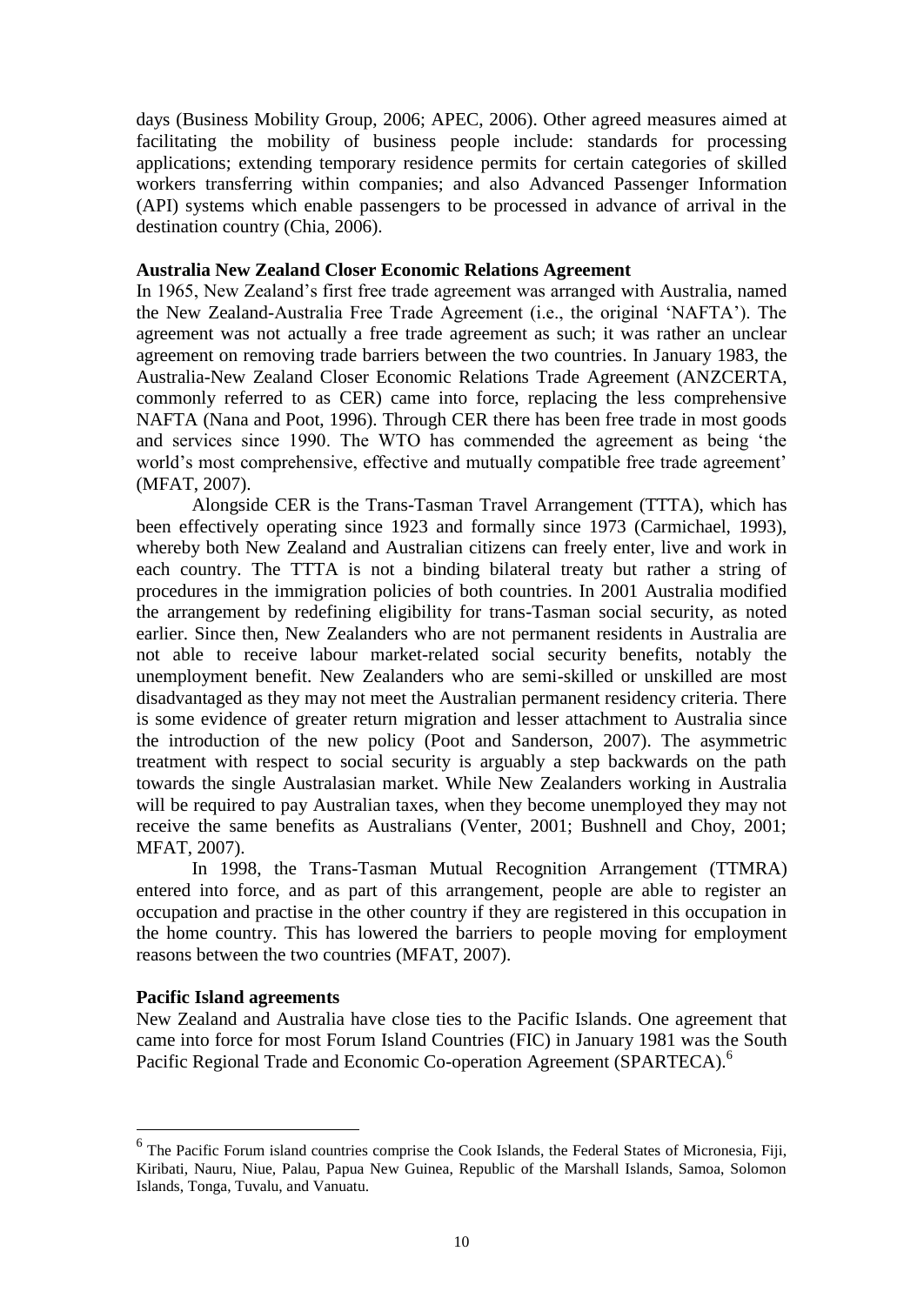| <b>Agreement and</b><br>documents consulted                                                                     | <b>Established</b> | <b>Members</b>                                                            | <b>Main Aims and Provisions</b>                                                                                                                                                                       | <b>Integration of Labour Mobility</b>                                                                                                                |
|-----------------------------------------------------------------------------------------------------------------|--------------------|---------------------------------------------------------------------------|-------------------------------------------------------------------------------------------------------------------------------------------------------------------------------------------------------|------------------------------------------------------------------------------------------------------------------------------------------------------|
| <b>WTO</b><br>(WTO, 2006).                                                                                      | January 1995       | 151 countries                                                             | Multilateral trade liberalisation:<br>administration, forum for negotiations and<br>handling disputes.                                                                                                | Does not focus specifically on labour<br>mobility, however all WTO members are<br>signatories to the GATS.                                           |
| <b>GATS</b><br>(WTO, 2006).                                                                                     | January 1995       | All WTO members.                                                          | Increased transparency and predictability of<br>rules and regulations. Promotion of services<br>liberalisation.                                                                                       | Mode 4 of the GATS covers temporary<br>movement of natural persons in the services<br>sectors.                                                       |
| <b>APEC</b><br>(Business Mobility)<br>Group, 2006; APEC,<br>2006).                                              | 1989               | 21 economies                                                              | Increase trade by reducing barriers under the<br>'Three Pillars'<br>1) Trade and investment liberalisation,<br>2) Business facilitation,<br>3) Economic and technical cooperation                     | APEC Business Travel Card (17 members)<br>allows easier access by business people.                                                                   |
| <b>ANZCERTA</b><br>(or CER),<br>(TTTA & TTMRA)<br>(Carmichael, 1993; Nana<br>and Poot, 1996; MFAT,<br>$2007$ ). | January 1983       | Australia and New<br>Zealand                                              | Free trade in goods and services. Also<br>freedom of people movement. However,<br>market access issues in some sectors are still<br>to be resolved. The ultimate goal is a single<br>economic market. | Mutual recognition of occupations (with<br>their qualifications). Citizens of both<br>countries may freely, enter, live and work in<br>each country. |
| <b>SPARTECA</b><br>(Forum Secretariat,<br>1998).                                                                | January 1981       | <b>Forum Island Countries</b><br>(FIC) with Australia and<br>New Zealand. | Integration of trade between FICs and<br>Australia and New Zealand. New Zealand<br>offers duty free and unrestricted or<br>concessional access for almost all products<br>originating from FICs.      | None evident.                                                                                                                                        |

### **Table 2. Current Trade Agreements**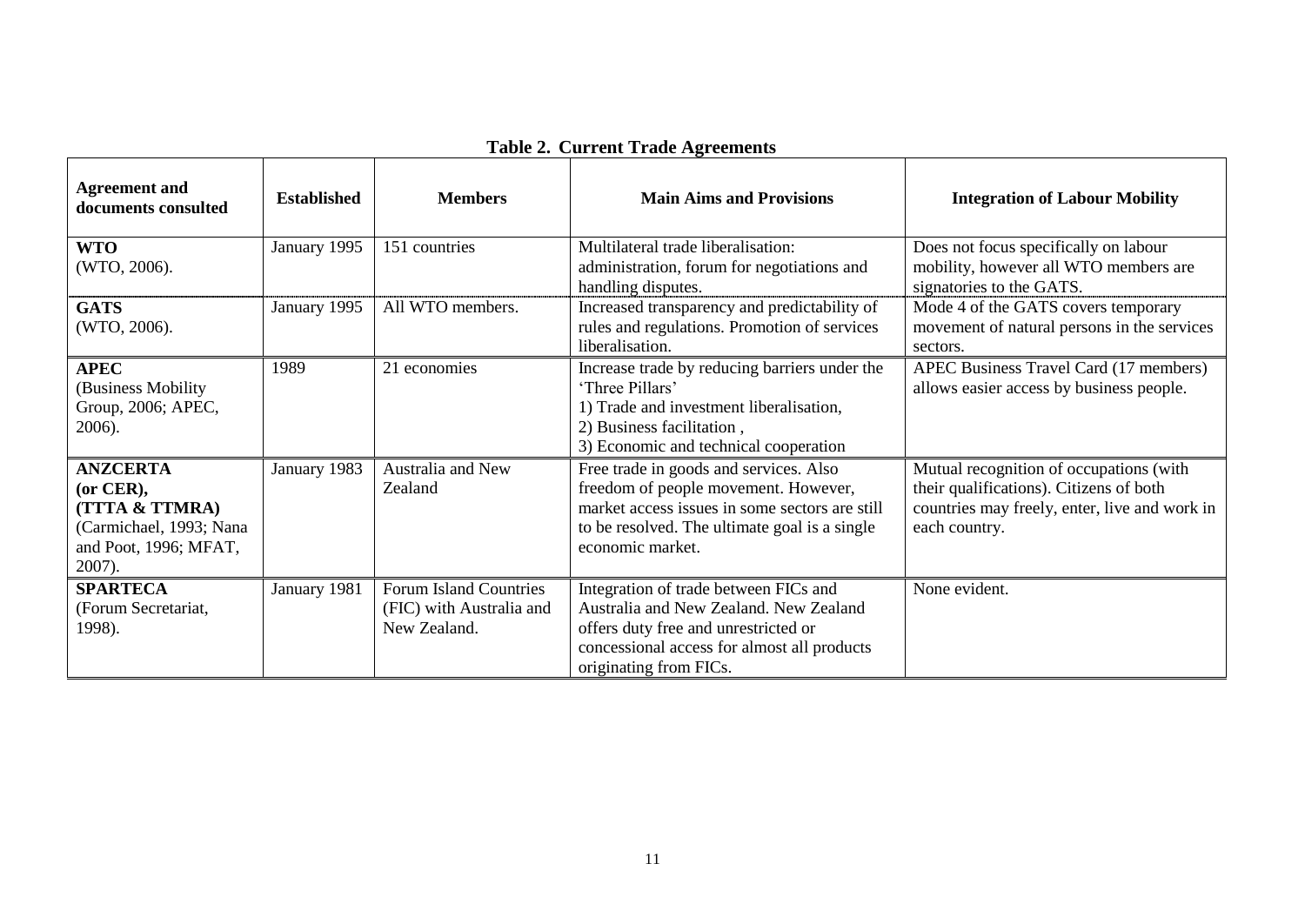|                                                                |                        |                                                                  | radio 2. Carrent Frage Agriculture (Community)                                                                                                                                             |                                                                                                                                                                                               |
|----------------------------------------------------------------|------------------------|------------------------------------------------------------------|--------------------------------------------------------------------------------------------------------------------------------------------------------------------------------------------|-----------------------------------------------------------------------------------------------------------------------------------------------------------------------------------------------|
| <b>Agreement and source</b><br>documents                       | <b>Established</b>     | <b>Members</b>                                                   | <b>Main Aims and Provisions</b>                                                                                                                                                            | <b>Integration of Labour Mobility</b>                                                                                                                                                         |
| <b>PACER</b><br>(MFAT, 2007; Qalo,<br>2006; Voigt-Graf, 2006). | October 2002           | Pacific Island countries,<br><b>Australia and New</b><br>Zealand | Vision of free trade with a current aim of<br>increased trade facilitation. No significant<br>provisions for trade liberalisation, but rather a<br>guide of how this should be undertaken. | Currently no provisions, but agreement has<br>potential for, e.g., the setting up of work<br>programmes.                                                                                      |
| <b>ANZSCEP</b><br>(Nielson, 2003; MFAT,<br>$2007$ ).           | January 2001           | New Zealand and<br>Singapore                                     | To advance the trade in goods and services<br>and increase investment.                                                                                                                     | Easier for business visitors and intra-<br>corporate transferees. Uses the GATS<br>model with some additional elements.<br>Professionals and their qualifications are<br>mutually recognised. |
| <b>NZTCEP</b><br>(MFAT, 2007).                                 | <b>July 2005</b>       | New Zealand and<br>Thailand                                      | Eliminating tariffs and quotas. Liberalising<br>trade and investment, encouraging<br>cooperation in areas of mutual interest,<br>improving efficiency and competitiveness.                 | Business visitors and intra-corporate<br>transferees can enter each country more<br>easily. New Zealand agreed to temporary<br>entry of Thai Chefs and possibly Thai<br>massage therapists.   |
| <b>TPSEP</b><br>(Nielson, 2003; MFAT,<br>2007).                | $May -$<br>August 2006 | Brunei Darussalam,<br>Chile, New Zealand and<br>Singapore        | Elimination of tariffs and quotas. There will<br>be or has been an immediate elimination of<br>tariffs in 90 percent of exports. All tariffs are<br>to be eliminated by the year 2017.     | Improved travel conditions for business<br>people. GATS commitments are honoured<br>as well as APEC business card<br>commitments. Also, increased recognition<br>of qualifications.           |

#### **Table 2: Current Trade Agreements** *(Continued)*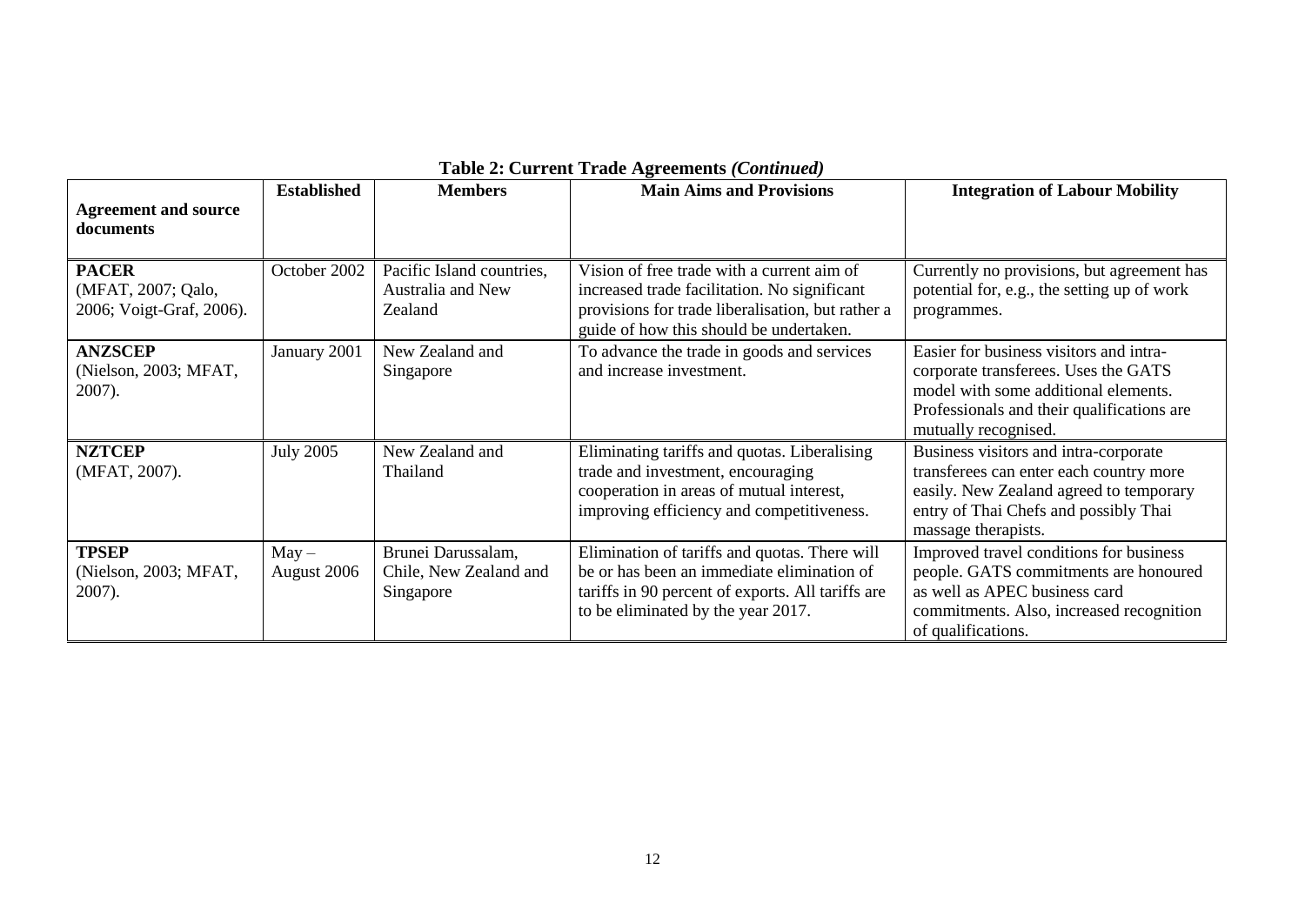SPARTECA is "a non-reciprocal trade agreement under which the two developed nations of the South Pacific Forum, Australia and New Zealand, offer duty free and unrestricted or concessional access for virtually all products originating from the developing island member countries of the FIC" (Forum Secretariat, 1998).

Another Pacific Island agreement is the Pacific Agreement for Closer Economic Relations (PACER). This also includes Australia and New Zealand. The agreement entered into force in October 2002, but does not contain significant provisions for the liberalisation of trade. Instead, PACER provides guidelines for setting up an agreement for goods trade between the Pacific Island countries, as occurred in 2003 with the Pacific Island Countries Trade Agreement (PICTA) (MFAT, 2007). Currently however, there are no provisions in the SPARTECA or PACER agreements that deal with the movement of people. It is clear that from the perspectives of both the Pacific nations and New Zealand there are benefits in giving this more prominence. Such benefits are outlined elsewhere in this report, but we note here that the temporary movement of people, as well as more permanent migration, may be important sources of foreign exchange supply through remittances for many of the FIC (Qalo, 2006; Voigt-Graf, 2006; MFAT, 2007, World Bank, 2006). Permanent migration from the Pacific Islands to New Zealand has of course already been extensive, with the number of New Zealand residents from selected Pacific birthplaces being in 2006: 51,000 from Samoa, 38,000 from Fiji and 21,000 from Tonga.

Forau (2006) argues that the FIC currently do not provide employment for all of the economically active populations. Their small and peripheral economies may have been detrimentally affected by globalisation forces (Poot, 2004). The resulting unemployment or underemployment may become a source of disruption and pose threats to the security and viability of those countries. Therefore, the Pacific communities have two main options. They must either invest in job creation, or negotiate better people movement provisions with New Zealand and Australia. Section 6.1 discusses some new initiatives in temporary movement in more detail.

#### **Agreement between New Zealand and Singapore on a Closer Economic Partnership**

The New Zealand and Singapore Closer Economic Partnership Agreement (ANZSCEP) entered into force in January, 2001. At the time, it was the most comprehensive trade agreement negotiated by New Zealand, with the exception of the CER. The agreement strives to advance trade in goods and services and increase investment in the two economies.

Labour mobility is included in Part 11 of the General Provisions, using the GATS model, with some additional elements (Nielson, 2003). Under the ANZSCEP, service exporters from New Zealand will have better access into Singapore, especially in such areas as architecture, engineering, telecommunications, finance, education and environmental services. Regulatory agencies and educational institutions have been set up so that services can flow more freely between the economies. This has been done so that professionals and their qualifications are mutually recognised in each economy (MFAT, 2007).

The ANZSCEP also makes it easier to buy Singaporean services in New Zealand. The areas that received particular attention were engineering services, computer and related services, transport, dental services, environmental services and some business sectors, including market research and management consulting (MFAT, 2007). The agreement makes it easier for both business visitors and intra-corporate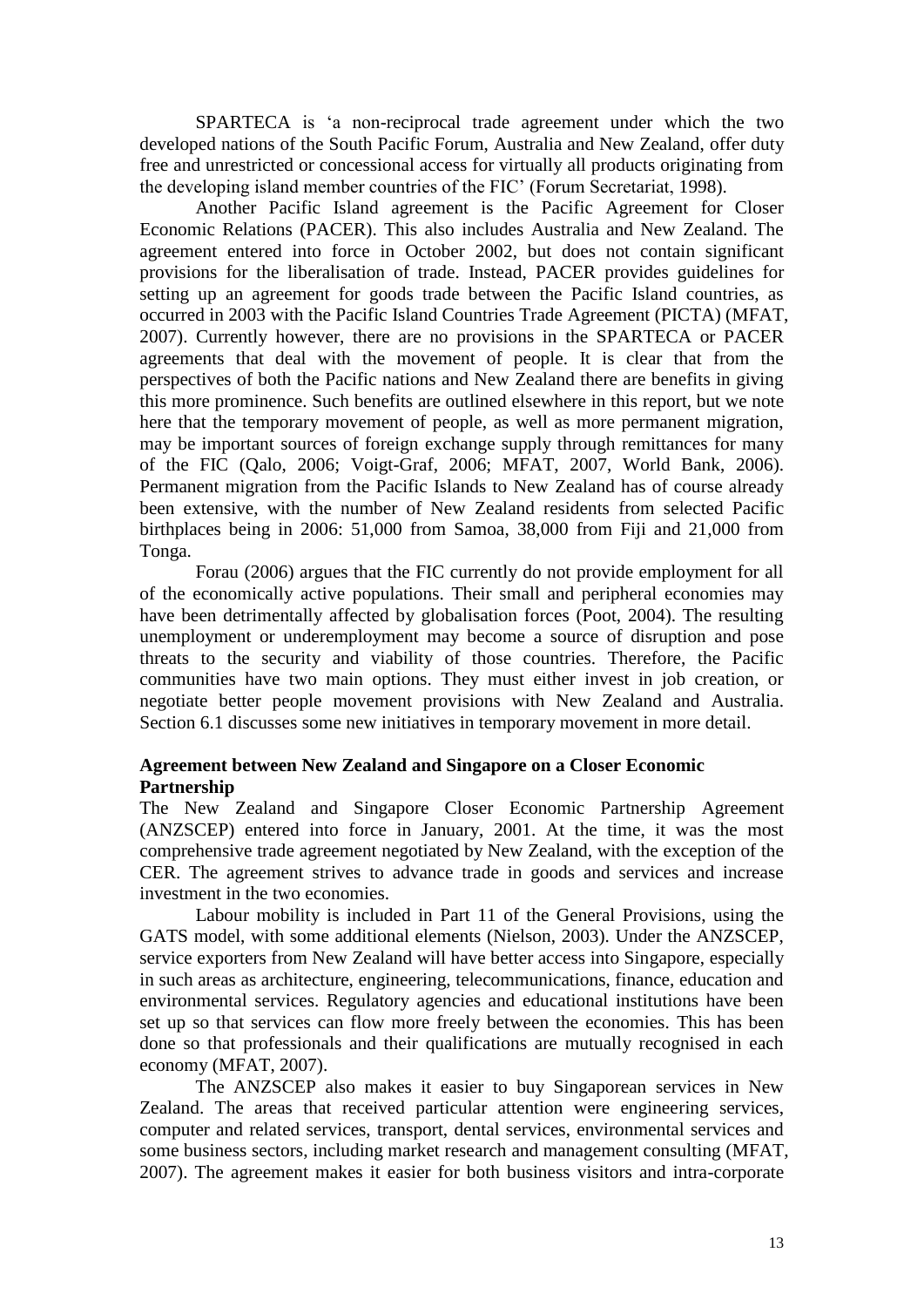transferees to enter Singapore and New Zealand. Temporary business visitors are able to enter Singapore to negotiate or service a contract and stay for a month, which can be extended for a further two months. Intra-corporate transferees must have worked for the firm for at least a year, after which time they can work for the company in Singapore for up to three years (MFAT, 2007).

#### **New Zealand and Thailand Closer Economic Partnership**

In July 2005, the New Zealand and Thailand Closer Economic Partnership (NZTCEP) entered into force. The main commitment under the agreement is to establish a free trade area. When the NZTCEP entered into force, about 50 percent of the tariffs were eliminated, with a goal of eliminating the last tariffs and quotas in 2025. Trade between the two countries amounted to NZ\$1 billion in 2004, with New Zealand exports accounting for \$365 million of this. New Zealand exporters faced 9 percent tariffs on average, with some tariffs as high as 40 to 60 percent, therefore, the NZTCEP opens up many opportunities (MFAT, 2007).

Under the NZTCEP, Thailand was unable to consider any major services negotiations. However, it was agreed that talks on such liberalisation would commence within three years. With the NZTCEP, New Zealand and Thailand have agreed on several aspects of temporary entry of people, mainly through the exchange of letters. Business visitors from New Zealand are able to apply for one-year multiple entry non-immigrant business visas, which allow business people to enter Thailand for 90 days each visit. It was also negotiated that intra-corporate transferees who are managers, executives or specialists can have one year work permits that can be renewed up to a maximum of five years. In addition to this, the intra-corporate transferees do not have to notify Thai authorities to attend business meetings, seminars, or 'conduct business contacts'. Another aspect of people movement that was agreed to by Thailand was that New Zealand investors with at least two million Baht (about NZ\$87,000) of capital will be able to access Thailand"s One Stop Service Centre for visa and work permit applications (MFAT, 2007).

New Zealand also made concessions to Thailand, including agreeing to the temporary movement of Thai chefs into New Zealand. Under the agreement a Thai national must have gained a Thai cooking certificate at levels 1, 2 or 3 with practical experience of 5, 4 or 3 years respectively and they need to have secured a job offer. If Thai chefs meet the requirements, they may enter New Zealand for a period of three years, which can be extended for an extra one year (MFAT, 2007). New Zealand is also examining the possibility of recognising traditional Thai massage therapist qualifications, which would allow them to enter New Zealand for temporary employment.

#### **Trans-Pacific Strategic Economic Partnership**

The Trans-Pacific Strategic Economic Partnership (TPSEP) has four founding member countries: Brunei Darussalam, Chile, New Zealand and Singapore. This is the first regional agreement that New Zealand has made which incorporates a Latin American country. The agreement entered into force (officially) between New Zealand and Singapore on 28 May 2006. The ANZSCEP from 2001 will continue to be in force; both countries are able to take advantage of provisions from either agreement. The TPSEP entered into force on 12 July 2006 between New Zealand and Brunei and the Chilean senate approved the deal on August 9, 2006. An important part of the agreement is the elimination of tariffs. There are also no quotas allowed, and very little allowance for the use of transitional safeguards. In each market there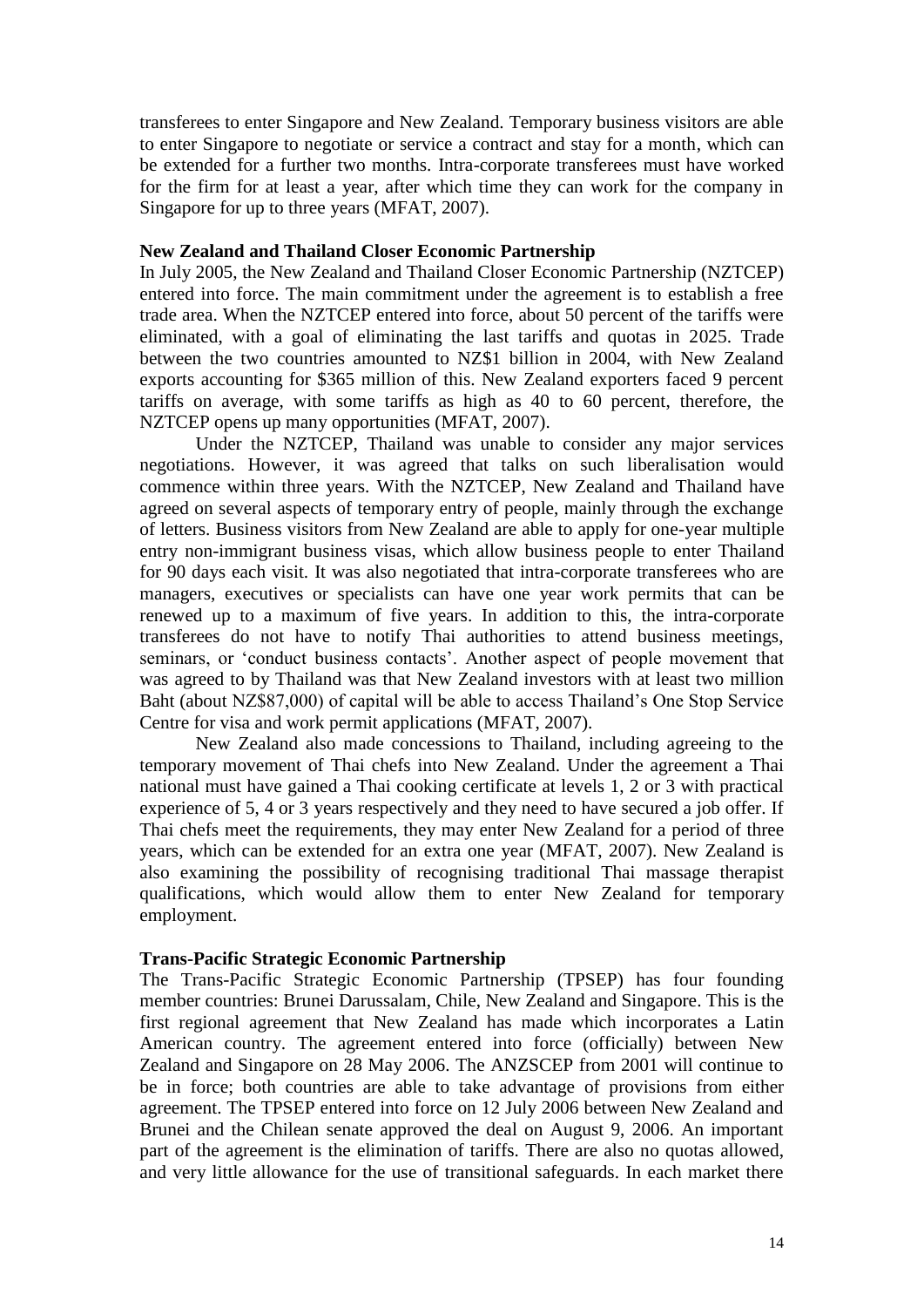has been, or will be, an immediate elimination of tariffs in 90 percent of exports, with all tariffs to be eliminated by 2017 (MFAT, 2007).

The TPSEP improves travel conditions for New Zealand business people by facilitating the temporary entry of business persons through streamlined and transparent immigration clearance procedures. In addition, the members have reestablished their GATS commitments in regard to the temporary entry for business people and they have confirmed their APEC business travel card commitments. Furthermore, provisions have been made to increase the recognition of New Zealand qualifications and professional registration organisations. Those professions and qualifications which will be given priority are: architects, accountants, engineers, geologists, geophysicists and planners (MFAT, 2007). The agreement also has a 'MFN Treatment' clause, whereby the service suppliers in New Zealand will get the benefit of commitments made by the TPSEP member countries in later FTAs which are more liberal than those in the TPSEP (MFAT, 2007).

#### **The New Zealand-China Free Trade Agreement**

The New Zealand and China Free Trade Agreement was signed in April 2008, with the FTA expected to come into force from 1 October 2008. This agreement "liberalises and facilitates trade in goods and services, improves the business environment and promotes cooperation between the two countries in a broad range of economic areas".<sup> $\bar{\tau}$ </sup> It marks the first bilateral trade negotiation that China has entered into with a developed country.

China is New Zealand"s fourth largest trading partner and, with its rapidly growing economy, China is of increasing importance as a trading partner to New Zealand. We also note that China continues to be the major source country of foreign students in New Zealand. During the year ending June 2006, 26,661 entry permits were issued to Chinese students. However, the number has declined from a peak of 40,748 in June year 02/03 (Bedford and Ho, 2006; MFAT, 2007). The trade agreement offers significant potential benefits to New Zealand, particularly for securing markets in goods and services that include milk powder, wool and education (MFAT, 2007).

Included in the fairly comprehensive agreement on trade and service liberalization, is agreement on some improvements to labour movement between the countries. Annex 10 of the FTA details commitments on temporary entry, Annex 11 details commitments on temporary employment entry and Annex 12 details visa facilitation agreements.<sup>8</sup> The FTA aims to improve the ease with which New Zealand and Chinese nationals can temporarily enter one another"s countries for stays related to the supply of services. In particular, there is commitment to fast processing and greater transparency in the processing of visa applications for New Zealand business people, along with an increase in the allowed stay from 90 days to a maximum of six months. Senior and specialist inter-corporate transferees to China will be granted a work permit for an initial stay of up to three years. Likewise, under certain conditions, Chinese executives or managers may enter for an initial stay of up to three years which may be extended for a further three years. There are also commitments for a total of up to 800 skilled workers from China to enter New Zealand for temporary employment in specified the areas of include traditional Chinese medicine, Chinese chefs, "Wushu" martial arts coaches and Chinese tour guides.

<u>.</u>

<sup>7</sup> [www.chinafta.govt.nz](http://www.chinafta.govt.nz/)

<sup>&</sup>lt;sup>8</sup> Detailed information on all aspects of the FTA can be found at [www.chinafta.govt.nz](http://www.chinafta.govt.nz/).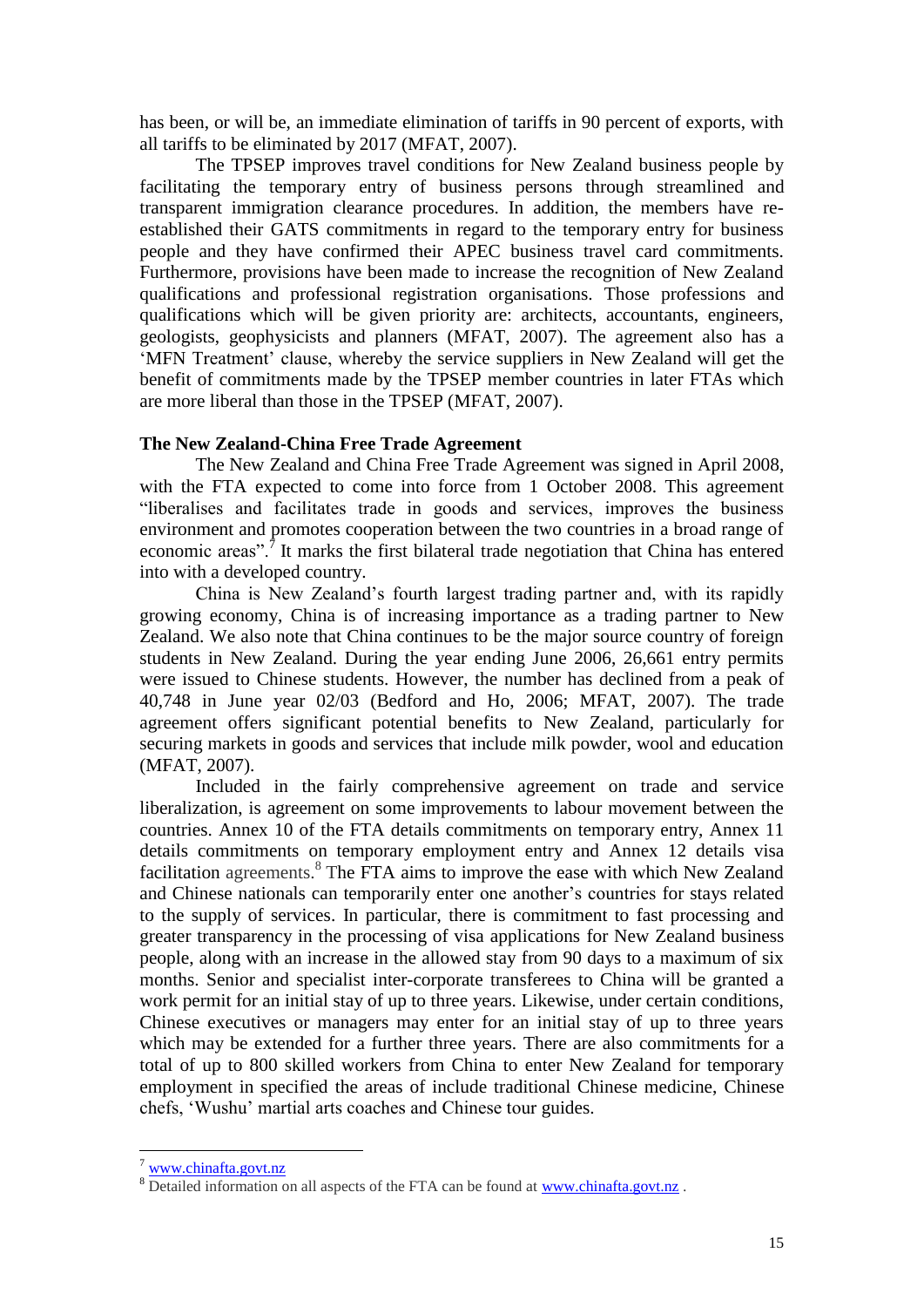Alongside the China-New Zealand FTA is a side letter on skilled workers and an arrangement for working holidays. Under the skilled workers agreement, a maximum of 1000 skilled Chinese may be granted temporary employment for up to three years in specified occupations where New Zealand has a shortage of skills. The working holiday scheme allows an annual quota of up to 1000 skilled, young Chinese to enter New Zealand for up to a year.

While these agreements regarding the movement of people do not cover large numbers, it is notable that they formed an explicit part of the negotiations and agreement reached between China and New Zealand. These kinds of agreements may well become an increasingly common and more important component of bilateral and regional trade agreements.

#### *2.4 New Zealand's anticipated trade agreements*

There are also a number of trade agreements currently under negotiation or anticipated by New Zealand that we briefly introduce here. In particular, there are negotiations with ASEAN, Malaysia, Hong Kong and possibly the United States. There is, however, very limited publicly available information on how the movement of people will be dealt with in these agreements*.*

In 2004, the Association of Southeast Asian Nations (ASEAN) with its 10 member countries agreed to start free trade negotiations with both Australia and New Zealand. The combined population of this area encompasses 500 million people, with over US\$700 billion in GDP. The agreement should help foster greater economic growth in the area and it has been suggested that an additional US\$48 billion in GDP will be gained between 2000 and 2020, with New Zealand's share being US\$3.4 billion (MFAT, 2007). If the EU area is counted as a whole, ASEAN becomes the fifth largest export market and also source of imports for New Zealand. Negotiations between ASEAN and Australia and New Zealand are continuing.

Another country with which New Zealand is conducting trade negotiations is Malaysia. Within ASEAN, it is New Zealand"s largest trading partner and an agreement will further strengthen the ASEAN agreement. While some issues have been finalised, further negotiation is needed with respect to services and investment, areas that are of course particularly relevant with respect to implications for migration.

Negotiations between China"s Special Administrative Region of Hong Kong and New Zealand commenced in 2001, however, these were suspended in late 2002. The situation is likely to be reviewed, given the now concluded China-New Zealand Free Trade Agreement. Hong Kong is New Zealand's seventh largest export destination. New Zealand negotiators would strive to create a positive environment for encouraging inward investment from Hong Kong into New Zealand (MFAT, 2007). Such investment may trigger some temporary and permanent migration.

New Zealand is currently actively seeking a way forward towards an agreement with the United States that has similarities with the 2005 Australia – United States Free Trade Agreement (AUSTFA). There are interesting issues regarding temporary movement in this context. While AUSTFA does not include a chapter on the movement of natural persons along the lines of mode 4 of GATS, the agreement did spark efforts in the US Congress and a special E-3 visa for Australian professionals was passed through legislation. The visa applies to those Australian nationals that have a university degree (or its equivalent in specialty occupations), and are looking for temporary residence to work in the US. The applicants also need a sponsoring US business. There is an annual quota of 10,500 applicants, which does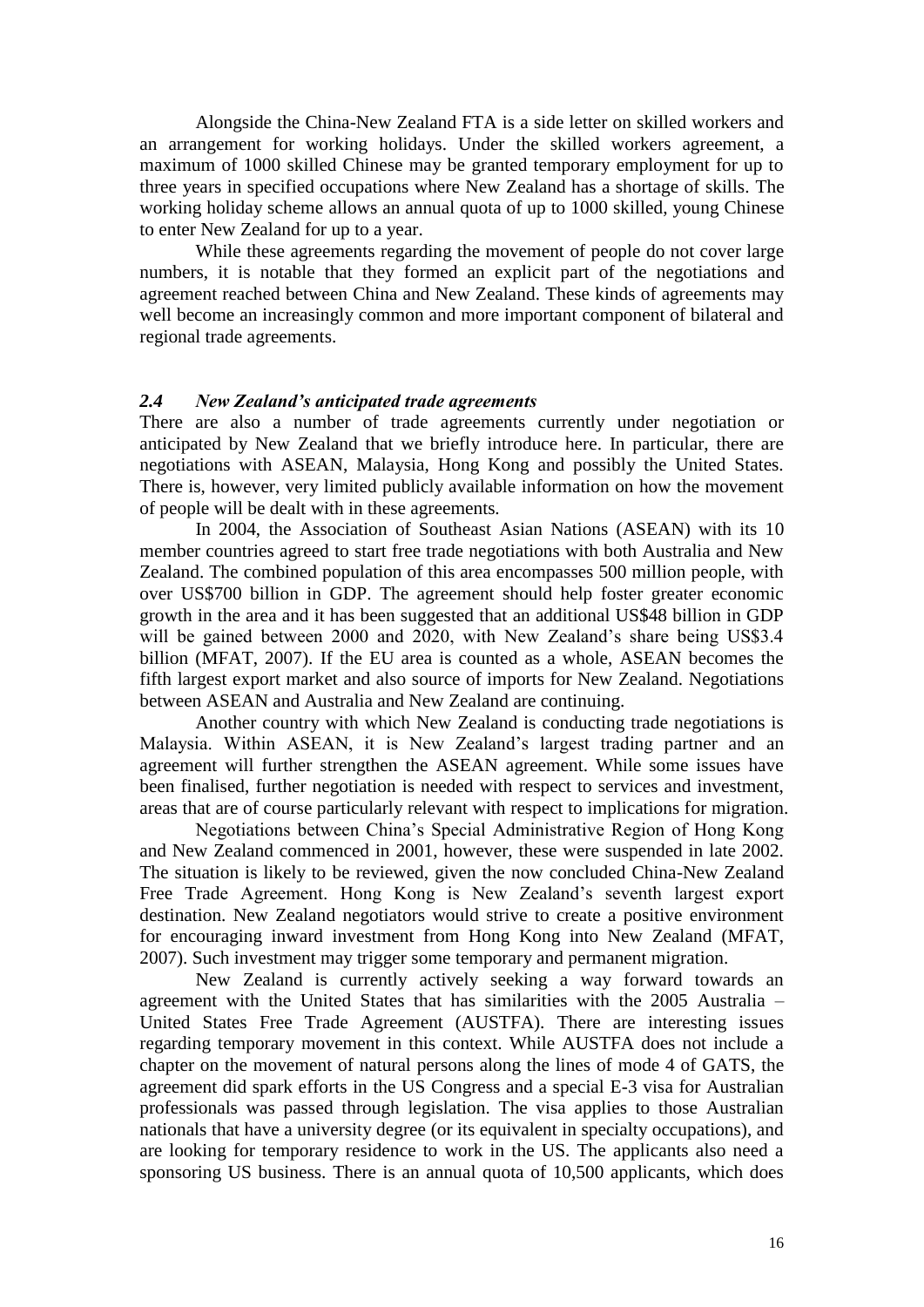not include their spouses and children, though the E-3 holder"s spouse is entitled to work as well. An initial two year visa is issued, which can be extended every two years for an indefinite period of time (DFAT, 2005).

#### *2.5 Summary of agreements*

We have explored a range of multilateral, regional and bilateral trade agreements, particularly focusing on those directly affecting New Zealand. Most multilateral and regional trade agreements, with the exception of the EU and CER, appear to have had very limited impact on the temporary or permanent movement of less-skilled workers (World Bank, 2006). It should be noted that agreements on free labour movement are much more likely among countries that have similar levels of development. This was undoubtedly a major factor in the EU and CER agreements. With the expansion of the EU to countries with much lower income levels in recent years, (temporary) barriers have been introduced in the EU to limit migration flows from new member countries to existing high income members. This suggests that, while economic theory shows that countries can gain from both trade and labour migration, distributional issues (net gains coincide with a distribution of winners and losers from the liberalisation) are perceived to be less detrimental in trade than in migration liberalisation.

The absence of multilateral agreements for dealing with visa and work permit issues in the global economy has led to some trade agreements dealing with the movement of people explicitly, usually in separate chapters. Banda and Whalley (2005) note that the "platform provided by a wide ranging trade and economic partnership agreement facilitates visa and work permits issues being included in the negotiations. But, the diversity of both outcome and approaches makes the emergence of later common disciplines from these agreements that much more difficult".

The treatment of labour movement in trade agreements is currently very patchy, but will be supplemented to some extent by separate international labour agreements. While international trade agreements tend to be rather limited in permitting liberalisation of the movement of people, a number of bilateral and regional agreements exist that facilitate movement between selected countries, particularly between "similar" developed countries such as Australia and New Zealand, Ireland and the United Kingdom, and the European Union, as noted above. It can be argued that typically "trade agreements tend to be developed in response to trade that is already under way. Trade is rarely initiated by trade agreements" (OECD, 2004). Similarly, we may find that labour agreements will have a similar tendency to cover movement of labour that is already occurring to some extent.

#### **3 The impact of trade on migration**

Recent decades have seen a large reduction in barriers for many traded goods and services, as illustrated by the trade agreements reviewed in the previous section. There has also been considerable liberalisation of markets for financial capital. However, the removal of barriers to the movement of people has been relatively limited. Of course, growth in immigration to developed economies has been significant, with the share of migrants in the population of high-income countries almost doubling between 1970 and 2000. However, of the current world population of 6.6 billion no more than 3 percent are resident in a country other than their country of birth. This contrasts markedly with trade, where the ratio of worldwide imports to GDP is around 10 percent (Hatton, 2007). While for OECD countries the ratio of immigrants to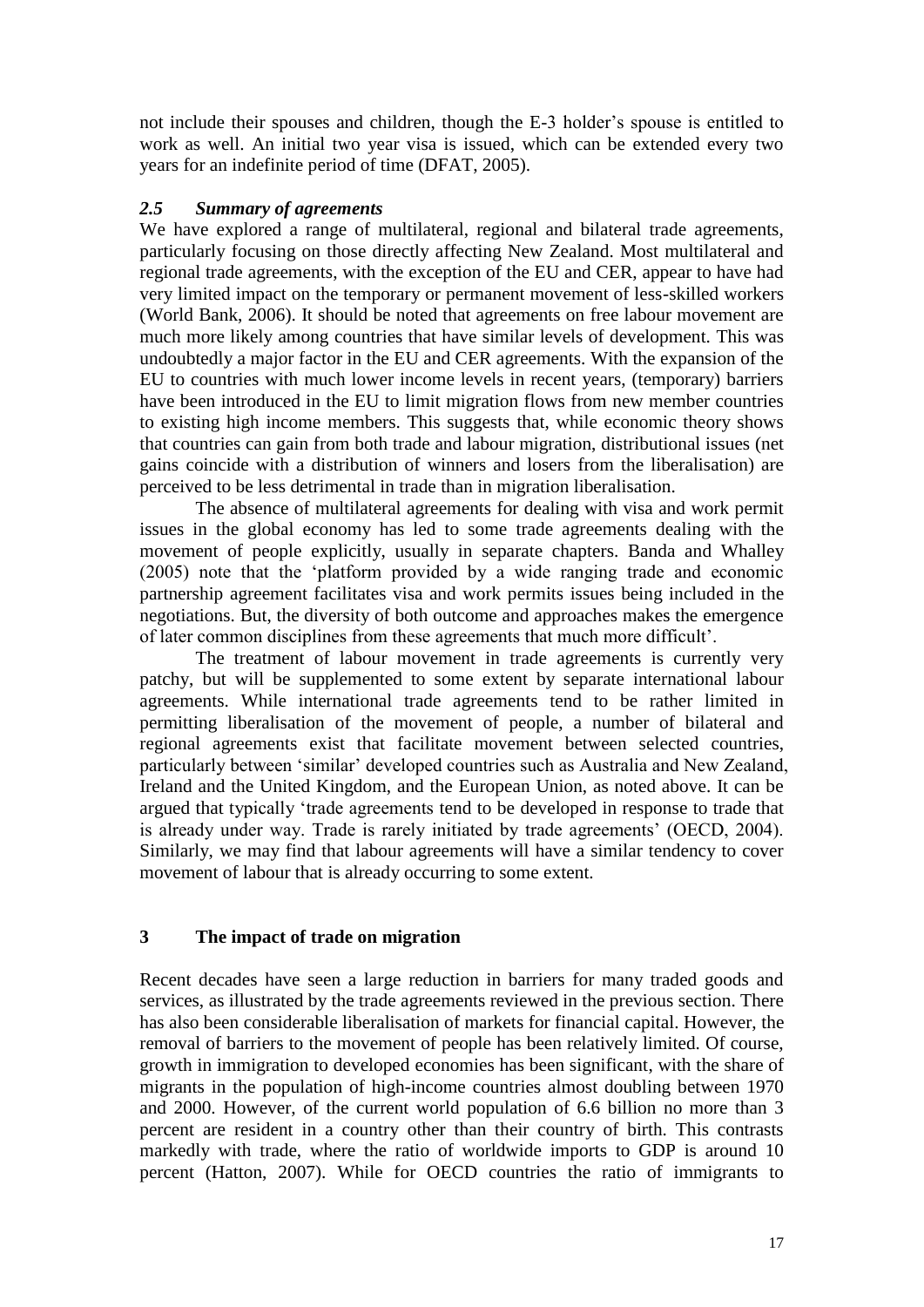population is around 6 percent on average, the ratio of imports to GDP is four and a half times this at 27.5 percent (Hatton, 2007). This suggests enormous potential for further increases in migration.

Freeman (2006a) also compares the relative importance of people, trade and capital flows in globalisation by looking at several different measures. There is no simple way of comparing the flows. Nevertheless, international merchandise trade as a fraction of the global sales of goods, and international capital flows as a fraction of the global capital market are much more significant than immigrants are as a proportion of the global labour market. Another measure is that of price or wage dispersion. Wages of similar occupations around the world are much more dispersed than prices of goods and the cost of capital. Freeman therefore concludes that the least liberalised part in the global economy is the labour market.

In this section, we examine the interactions between trade and investment flows and migration. Some of the movement of skilled labour between countries is closely aligned with the movement of capital and trade. Given the relatively mild regulation of the temporary movement of people, most of the cross border people flows tend to be of a temporary nature (Iredale, 2000). Migration that is intended to be long term or permanent, faces in most cases relatively strong restrictions. Particularly strong restrictions tend to be placed on unskilled workers, family-linked migration and the admission of people on humanitarian grounds. Both Iredale (2000) and Freeman (2006a) argue that there will be a loosening of such restrictions when developed economies with ageing populations start to realise the benefits of opening the border to labour flows. On the other hand, concerns about diminishing social cohesion may lead to tighter restrictions.

#### *3.1 Goods trade and migration*

With increasing trade in goods internationally, the relocation of people may be necessary to facilitate transactions. Without more careful coordination of trade and migration policies, firms will be "harder and harder pressed to meet their increasing need for more permeable borders that allow the flexible and fleet movement of highskilled employees" (Keely, 2003). Both Harris (1998) and Kikuchi (2003) argue that communication networks, such as the internet, are important in facilitating business services trade, including the services of skilled labour.

#### **Goods trade and people movement: Substitutes or complements?**

In models of international trade it is argued that

"if country A has more labour relative to capital than country B, it can send labour to country B directly though immigration or indirectly through the export of labour-intensive goods. Restrict immigration, and trade [of goods] should increase. Restrict trade, and immigration should increase' (Freeman, 2006a, p.160).

This then argues for the substitution case. In other words: movements of goods, or factors of production other than labour, may be able to substitute for the movement of people (Luterbacher and Theler, 1994; Feenstra, 1998; Freeman, 2006a).

Collins et al. (1997) argue that if a quota is set on the number of immigrants this will create an incentive for trade in goods to increase, causing more competition with local suppliers in the quota-setting country. On the other hand, if tariffs are significant, then it is likely that countries will receive more pressure from potential immigrants to allow access to their labour markets. This is because the immigrants' home countries' exports will be lower than otherwise, causing lower demand for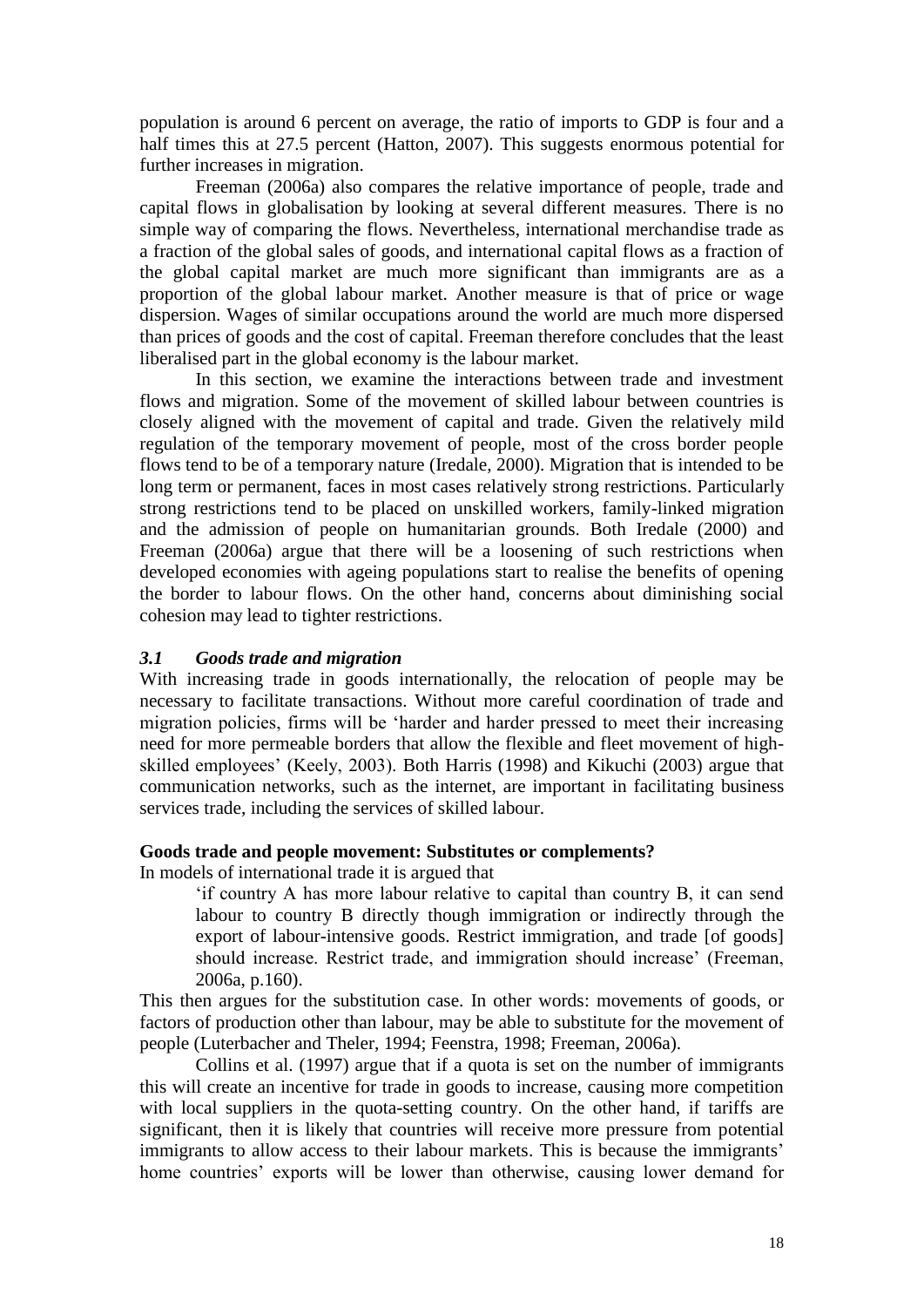labour used to produce such export commodities. In addition, prices of goods and wages tend to be relatively high in developed countries with protected domestic industries, and the gains to immigrants may be significant if they can gain access to these labour markets.

Apart from substituting finished goods for labour movement, it is also common for countries to demand low-skill labour intensive intermediate goods from abroad. This will result in a relative fall in demand for low-skilled workers in the importing country. On the other hand, unskilled labour demand will then rise in the exporting economies. Activities which need large amounts of low-skilled labour may be outsourced to low wage economies, given the constraints of moving people between countries. For example, in the case of the well-known Barbie doll, materials such as plastics and hair are retrieved from Taiwan and Japan, with the assembly undertaken mainly in the low-wage labour markets of Indonesia, Malaysia and China (Tempest, 1996; Hatton and Williamson, 2005).

Outsourcing can lead to concerns about the hollowing out of domestic industries, with large shifts in the location of production to abroad. This has been a particularly prominent issue in countries such as Japan (e.g., Cowling and Tomlinson, 2001). In recent years, there has been rapid growth in outsourcing of services (e.g. call centres) where the main benefit is not the abundance of unskilled labour in the developing economy, but the wage differential between developing and developed countries in the cost of skilled labour. A major concern that countries seem to have with outsourcing is the loss of jobs for local citizens, although some argue that the quality of services can also be affected. From a purely economic perspective, the benefits will likely outweigh the costs, with production shifting according to comparative advantage. Gregory Mankiw, a very well-known and respected economist, has stated that 'outsourcing is just a new way of doing international trade' (Drezner, 2004).

Outsourcing of services has become increasingly possible due to new technologies, the lowering of communication costs and the compatibility of software packages. Some of the main business functions or activities that are outsourced include: customer service, telemarketing, and document management. In addition, professional services in medical transcription, tax preparation, and finance are also outsourced (Drezner, 2004). The literature in this area generally concludes that outsourcing leads to a redistribution of job opportunities. While lower-wage jobs are lost due to outsourcing, they are replaced by higher-wage jobs in the local economy (Bardhan and Kroll, 2003; Drezner, 2004; Bhagwati et al. 2004; Yomogida and Zhao, 2005).

There are some concerns that large numbers of the services jobs may be lost to countries such as India (e.g., Ganguly, 2005). However, Bhagwati et al. (2004) argue that this fear is unfounded. For example, around 70 percent of jobs in services in the US require both the consumer and supplier to physically be in the same place. This means that these jobs cannot be outsourced. Examples include retailing, catering, restaurants, hotels, tourism, and personal care. Hufbauer and Stephenson (2007) agree that "available evidence suggests that widespread fears of massive job losses in industrial countries due to outsourcing are overblown".

Yomogida and Zhao (2005) note that outsourcing of services and immigration are "two sides of the same story" in that when a firm cannot hire cheap labour through immigration, outsourcing will be undertaken to substitute for this. In most countries, outsourcing at the firm level faces fewer restrictions than immigration. This raises an interesting issue for research as the net benefits of outsourcing as compared with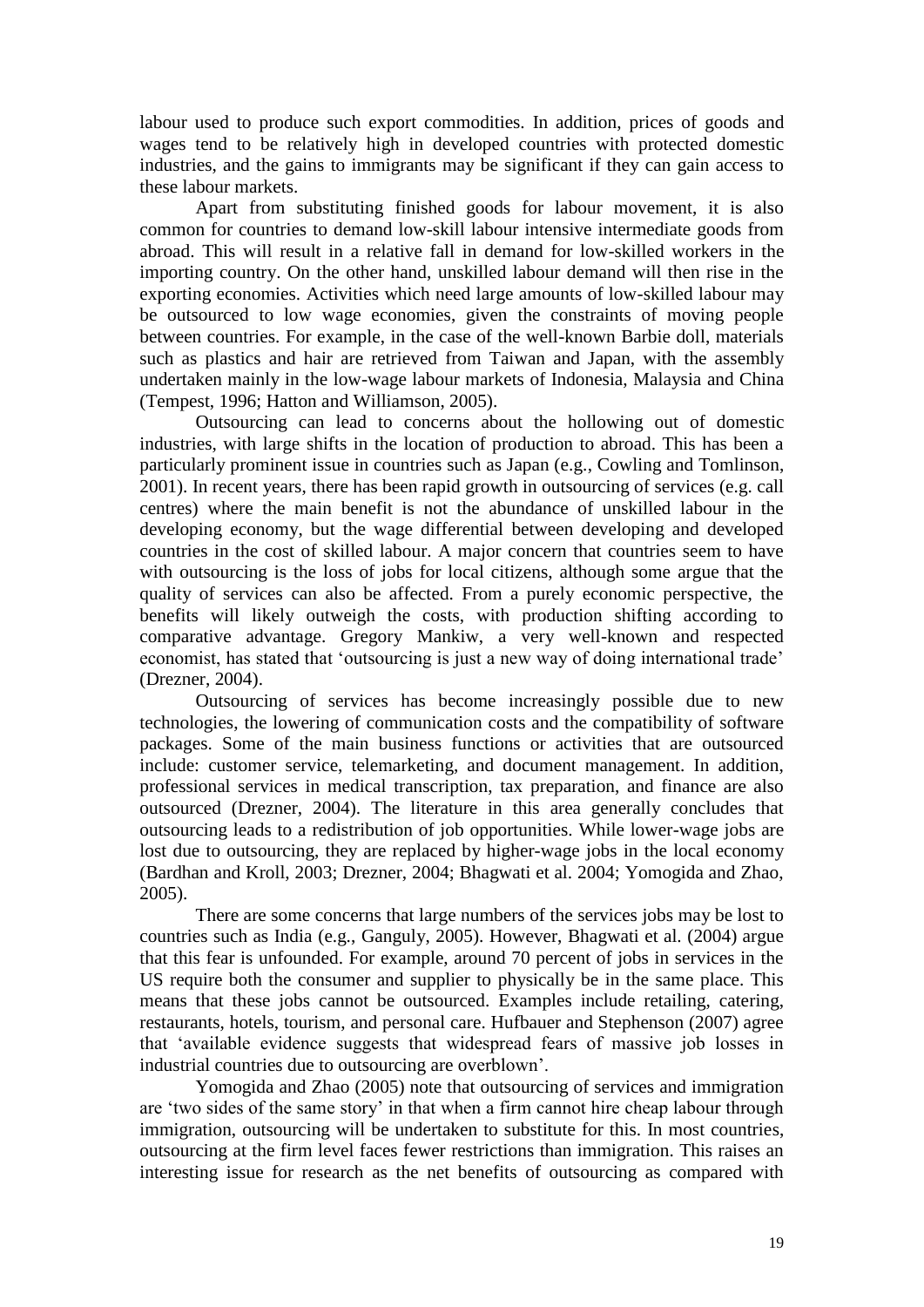immigration have yet to be assessed. Meta-analysis of the available evidence suggests that immigration has very little impact on wages and employment opportunities of native workers (Longhi et al. 2005a; 2005b). This is partially due to the consumption of locally produced goods and services by immigrants and through faster capital accumulation. With outsourcing, short-run domestic demand may decrease and wage and employment opportunities of local workers may be more negatively affected until long-run adjustments have been made.

Jain et al. (2006) consider the dilemma that governments of developed countries face: restricting immigration may encourage firms to outsource services abroad, but permitting immigration may also lead to distributional and social costs. Jain et al. (2006) argue that there is more political resistance to the outsourcing of service sector jobs than to the loss of manufacturing jobs (e.g. due to trade liberalisation) because of the general purpose nature of information technology that is used in services. This implies that outsourcing of services could potentially affect a greater share of the labour force than an increased vulnerability of manufacturing jobs.

International production factor movements, such as migration and capital flows are not always substitutes for trade. Markusen (1983) defines the flows as complements when trade increases as international factor mobility increases, and substitutes when trade falls due to an increase in factor mobility. The migrant labour input into production may be complementary to the locally born workers in a number of different ways. For example, as Freeman (2006a) points out, Mexican low-skilled workers have on average three years less schooling than low-skilled American workers, which may be a reason for the disproportionate representation of Mexicans in certain job areas. Furthermore, Jones (2005) notes that immigrant labour may differ in some unmeasured ways from local workers. One possible way may be a willingness to work in jobs that locals perceive as undesirable. For example, the seafood industry in Thailand makes use of workers from Myanmar willing to undertake unskilled work such as opening shellfish. This unskilled job is increasingly unattractive to Thai workers who have other opportunities. Therefore, immigrants and local workers may be complements in production. If the inflow of migrants is large enough, migrant inflows may lead to an increase in the marginal product of locals. Jones (2005) concluded that under certain circumstances both immigration and outsourcing of labour intensive production may lead to higher wages.

While complementarity between goods and factor movements is possible, there are economic theories that equally well suggest that migration and trade can be substitutes (Schiff, 2006; Carbaugh, 2007). The literature on this topic, reviewed in for example Nana and Poot (1996), concludes that in theory, trade and factor movements can be either complements or substitutes. The more realistically the theoretical models are formulated, the harder it becomes to draw firm conclusions. For example, Felbermayr and Kohler (2006) design a trade and migration general equilibrium model with three skill groups of labour and three types of outputs. However, analytical solutions in these types of models are quite messy. It is clear, therefore, that the substitution/complementarity question requires empirical testing (Bowen and Wu, 2005).

Bowen and Wu (2005) suggest that the literature in this area has neglected to look at how the *type* of immigrant employment may affect the issue of whether trade and immigration are complements or substitutes. Many immigrants work in sectors which produce non-traded goods, and some immigrants may face barriers in moving across sectors in the host country. Furthermore, a growing portion of industrial countries" economies consist of the activities of non-traded services sectors. In this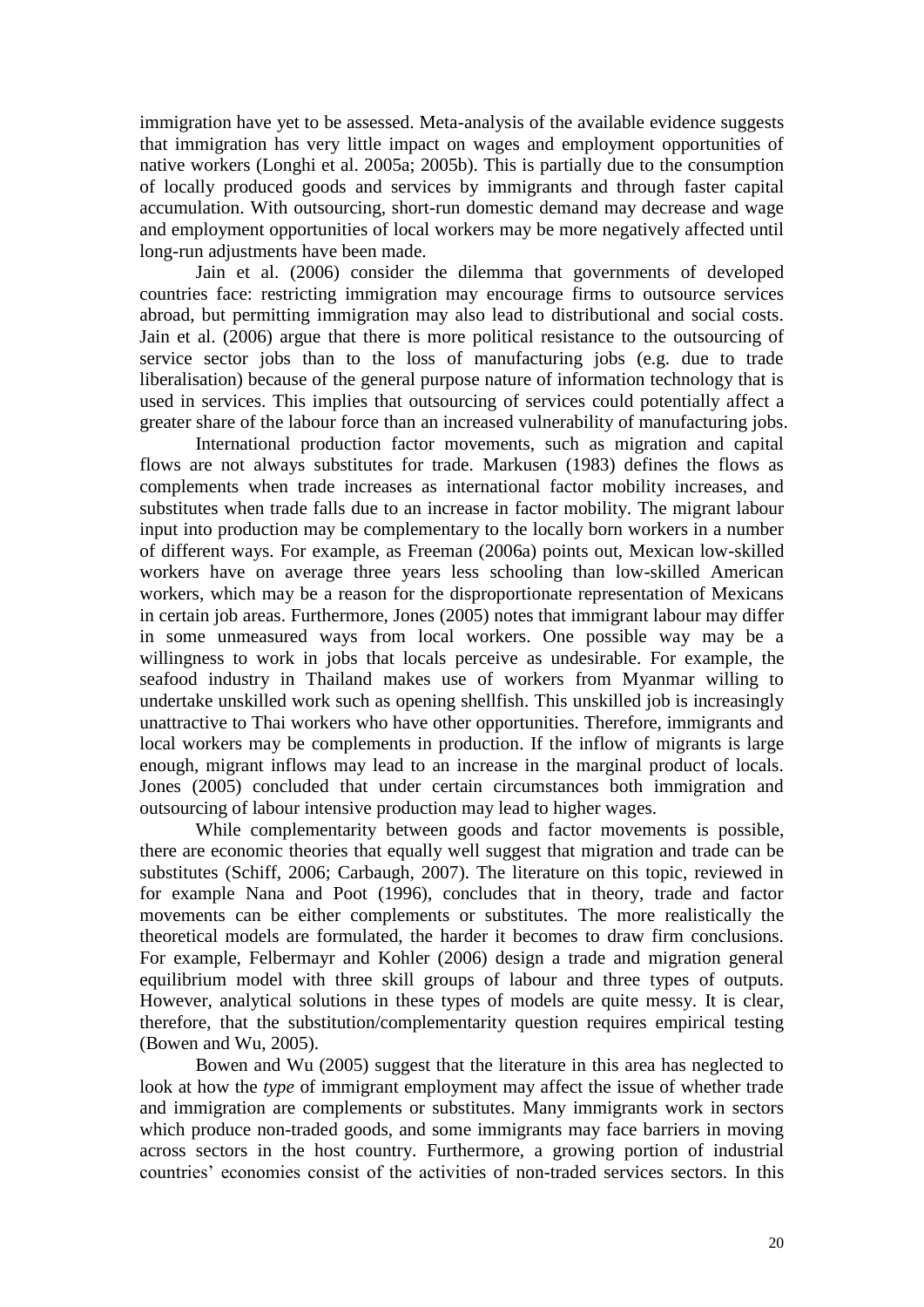case immigration leads to a larger domestic economy, more income and therefore a higher demand for imports. In response to these issues, Bowen and Wu (2005) develop a simple model for an open economy in which two internationally traded goods and one non-traded good are produced. The authors" model predictions, using a panel of OECD countries, show that trade and immigration are complements. The model shows that the larger the fraction of new immigrants employed in the nontraded sector, the more likely it is that trade and immigration are complements. However, the complementary relationship can be reduced, and may even be reversed, by some immigration policies. For example, guest-worker programs which recruit immigrants who substitute for domestic workers in traded goods sectors may lead to fewer imports from the countries that send the migrants. The Bowen and Wu (2005) model also suggests that it matters from which country an immigrant originates. When immigrants come from countries with language or culture common to the host nation, they are able to integrate more easily into the local labour force. If, in addition, they have the skills necessary to work in the traded goods sectors, this will lower the positive effect of their presence on the non-traded goods sector and cause trade and immigration to become substitutes. In a recent paper, which also addresses the issue of substitutes and complements, Schiff (2006) analyses twenty different scenarios that show possibilities for both.

In summary, we find an interesting paradox. As has also been elucidated formally through economic theory by Borjas (1999a), the economic benefits to a country from immigration are the greatest when migrants and the locally-born are the least similar. However, this is precisely the case when the social costs of immigration are the largest (e.g., Schiff, 2000). The argument is that people establish attachments more easily with those who have similar customs, values, language, history and culture. For this reason migration can be thought of as creating negative externalities, or unintended adverse impacts, in terms of social cohesion. On the other hand, diversity may have positive externalities if it creates a more vibrant and entrepreneurial society (Poot, 2008). It is thought that migration can not be optimal from both the host and sending countries" point of view unless the negative externalities are somehow internalised (Schiff, 2000).

In the New Zealand and Australia context, Nana and Poot (1996) evaluated the impact on the two countries of lowering trade barriers with other (that is, third) countries. The study used a two-country multi-sectoral computable general equilibrium (CGE) model. The model takes account of the fact that production in Australia is on average more capital intensive than in New Zealand and this leads to higher real wages in Australia and a tendency for net migration from New Zealand to Australia.<sup>9</sup> It is found that when trade barriers are removed with respect to third countries, microeconomic adjustments will be made that expand production in those sectors where the respective countries have a comparative advantage. Australia then demands relatively more capital and New Zealand relatively more labour. While this could lead to some return migration of New Zealanders from Australia, professional workers and capital are complements in production. Trade liberalisation could then lead to a "brain drain" from New Zealand to Australia. Nevertheless, the impact of these adjustments on the movement of people between Australia and New Zealand is possibly quite small and may be offset through the impact of macroeconomic policies or changes in the business cycle.

<u>.</u>

<sup>&</sup>lt;sup>9</sup> Another implication is of course that the rates of return to capital (and real interest rates) are higher in New Zealand than in Australia. Capital would therefore tend to flow from Australia to New Zealand.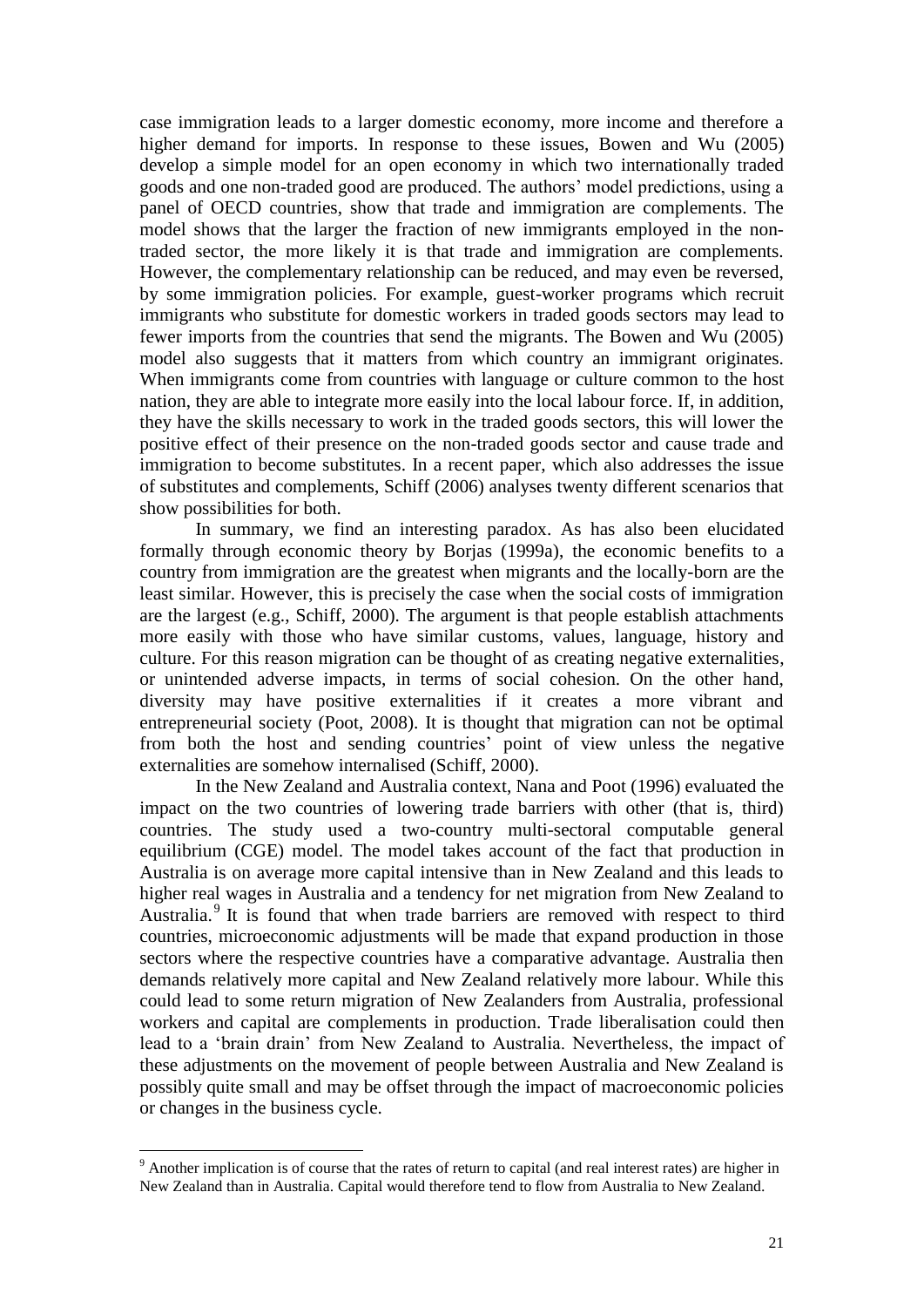#### **Trade Facilitation**

Trade facilitation is currently a key area of interest in international trade. Originally, trade facilitation tended to be narrowly focused on the logistics of moving goods through ports or customs. However, the definition has broadened over time and can now cover the entire environment in which trade takes place (Wilson, 2003). This includes transparency in regulatory authorities, harmonisation of standards and conformance to international norms, as well as the available technology. It is also referred to as business facilitation or, in the popular jargon, as "cutting red tape" (Woo and Wilson, 2000; Kleitz, 2002; McMaster and Nowak, 2006). Trading procedures that are inefficient are a discriminatory tax on economic activity between different countries, resulting in a deadweight loss. Making such procedures more efficient, or removing such procedures entirely, can result in a positive-sum game (Kleitz, 2002).

A study by Kim and Park (2005) looked at four trade facilitation indices: customs procedures; standards and conformity; business mobility; and information and communication technology. It was found that each index has a positive and significant effect on trade between three Northeast Asian countries, namely China, Korea and Japan. For this reason, the authors recommend that free trade agreements should stress trade facilitation, rather than just following the standard tariff reduction agenda. Woo and Wilson (2000) note that trade facilitation among APEC countries may yield an extra 0.25 percent of real GDP by 2010 (Woo and Wilson, 2000). Although this may seem a small percentage, trade facilitation can also result in an overall improvement in the world trade environment (Kim and Park, 2005).

Trade facilitation involves the recognition and reduction of trade barriers, including barriers due to a range of different standards and requirements. It can be argued that trade facilitation is a substitute for migration: when administrative trade barriers are high, skilled migrants residing in the importing country can act as agents to deal with "red tape". High transaction costs due to technical trade barriers are likely to particularly impact on developing country exporters who may not have the skills and resources to deal with these barriers (Saner and Fasel, 2003). When the barriers are removed, both exports and imports between host and migrant source countries will increase but the need for these types of services provided by expatriates is diminished. The presence of an expatriate population is likely to lead to greater imports "from home' to that host country in any case. This issue will be explored further in Section 4.1.

#### *3.2 Services trade and migration*

There is increasing recognition of the importance of liberalising the services sector, which often comprises a very significant part of a country's economy and continues to face high barriers to international trade. The introduction of GATS in 1995, as discussed in Section 2.1 of this report, is clear evidence of this. Some estimates suggest that trade liberalisation of the service sector would offer much more significant gains than liberalisation of international goods trade (e.g., Dee and Hanslow, 2000). Services trade has become an important engine of world growth, and despite the large barriers faced, it has grown faster than world merchandise trade over the past two decades (Hufbauer and Stephenson, 2007).

Negotiation issues in the services sector have particularly significant implications for the movement of labour. Karsenty (2000) attempts to decompose the services trade volume into the four GATS modes of supply. Using 1997 data, Karsenty finds that 41 percent can be attributed to mode 1, 19.8 percent to mode 2, 37.8 percent to mode 2 and only 1.4 percent to mode 4. While these are "very rough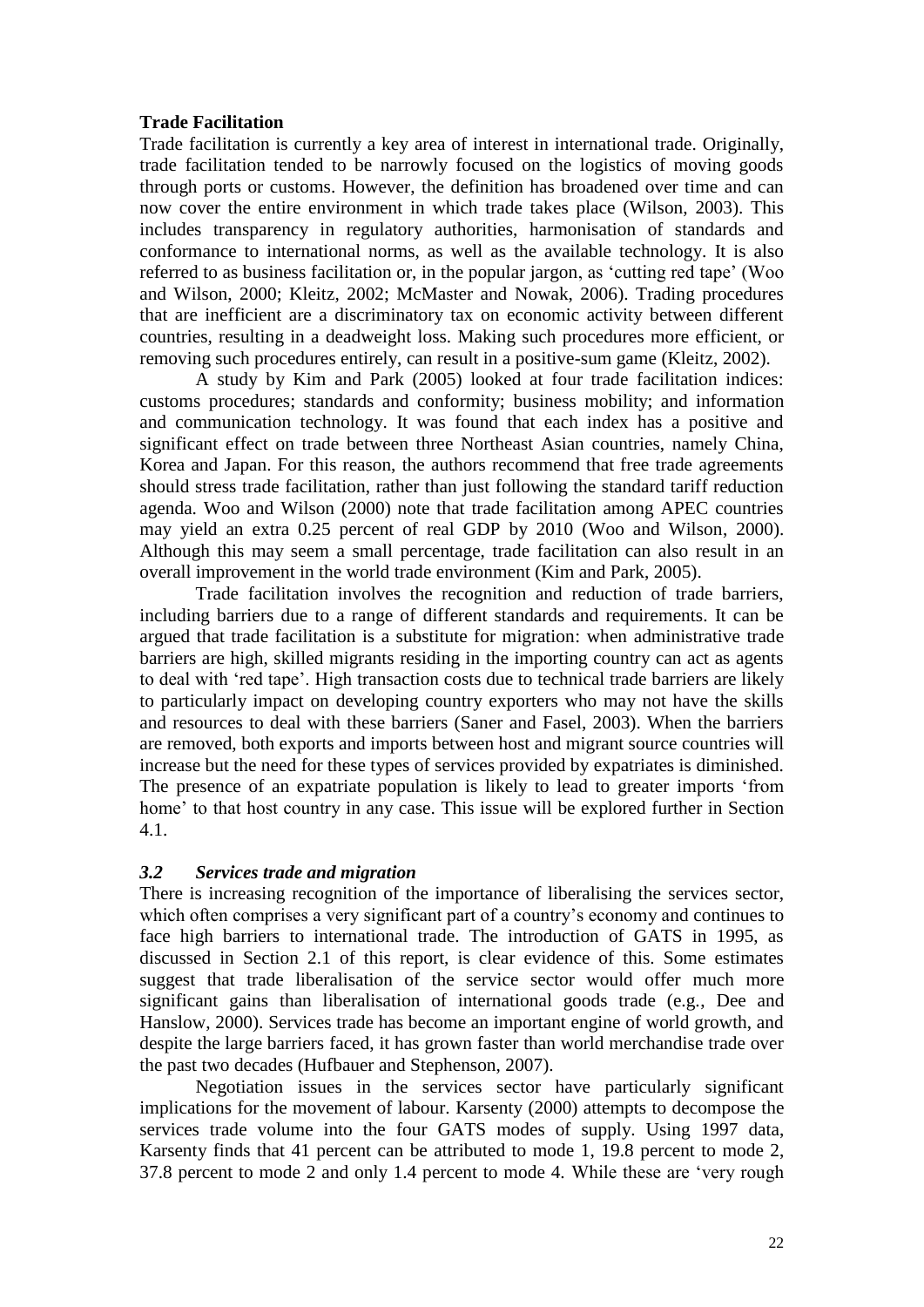estimates' the temporary movement people under mode 4 is clearly a very small contributor to the overall value of services trade. This relatively low level of mode 4 services trade is due to the many barriers in place and there are potentially large gains to be made from liberalising people movement (Winters et al., 2003). As Iredale (2000) explains "[g]lobal labour markets now exist in a range of occupations, and a person"s skills are their greatest assets to be bought and sold".

GATS mode 4 is concerned with the movement of "natural" persons for the purpose of providing services, therefore viewing the restricted movement of people as a barrier in exporting services rather than an issue of immigration (Walmsley and Winters, 2005). There exists quite an extensive literature on GATS mode 4, as introduced in Section 2.1. Much of the literature discusses the lack of progress under GATS, with Ng and Whalley (2005) going so far as to suggest that a new body should be specifically created for global negotiations on visas and work permits (see also Pasquetti, 2006). The overall conclusion of the literature on services and the movement of people is that there has been very little liberalisation in this area and that there are potentially many gains to be made. Trade in services cannot prosper if the movement of people is not promoted (Walmsley and Winters, 2005; Chaudhuri, et al., 2004; Ghosh, 2005).

While trade in services using mode 4 is not very wide-spread at this stage, and most countries stand to gain from freeing up the movement of natural persons, the challenge is to negotiate how the movement of natural persons should occur. Winters (2003b) notes that practical implementation of mode 4 liberalisation is very sensitive and it will be difficult "to convince immigration officials that mode 4 does not undermine border integrity, or labour officials that mode 4 does not undermine labour law or local job markets." Mattoo (2003) classifies the main barriers to trade in services under mode 4 into three broad categories: immigration issues, particularly visa-related barriers; discriminatory treatment of foreign providers of services; and inadequate recognition of qualifications. Winters (2003b) suggests four specific procedural issues that need to be resolved: social security contributions; the classification of occupations; the recognition of qualifications and certification and the codification of economic needs tests. He argues that countries need to carefully consider how to balance the economic gain with political sensitivities.

While GATS is largely concerned with the movement of skilled labour, Walmsley and Winters (2005) argue that freeing up the movement of unskilled labour offers even larger potential gains. Their very innovative study employs a version of the well-known Global Trade Analysis Project (GTAP) general equilibrium trade model. Results from the Walmsley and Winters study suggest that even a small quota increase of 3 percent for both skilled and unskilled workers in developed countries could increase world welfare by US\$156 billion.<sup>10</sup> Only \$46 billion of this is due to increasing the international mobility of skilled workers, whereas increasing the international mobility of unskilled workers leads to a welfare gain of \$110 billion. They compare the assumed small increase in immigration quotas of 3 percent to removing all the remaining restrictions on goods trade. The latter is estimated to increase global welfare by US\$104 billion. This leads to the conclusion that benefits from increasing efforts in liberalising both skilled and unskilled labour movements may be significantly larger than the benefits that can be realised from goods trade

<u>.</u>

 $10$  Welfare in this context is defined by an equivalent variation (EV) in income, with EV being the change in income that is equivalent in its effect on people to the policy change being simulated**.**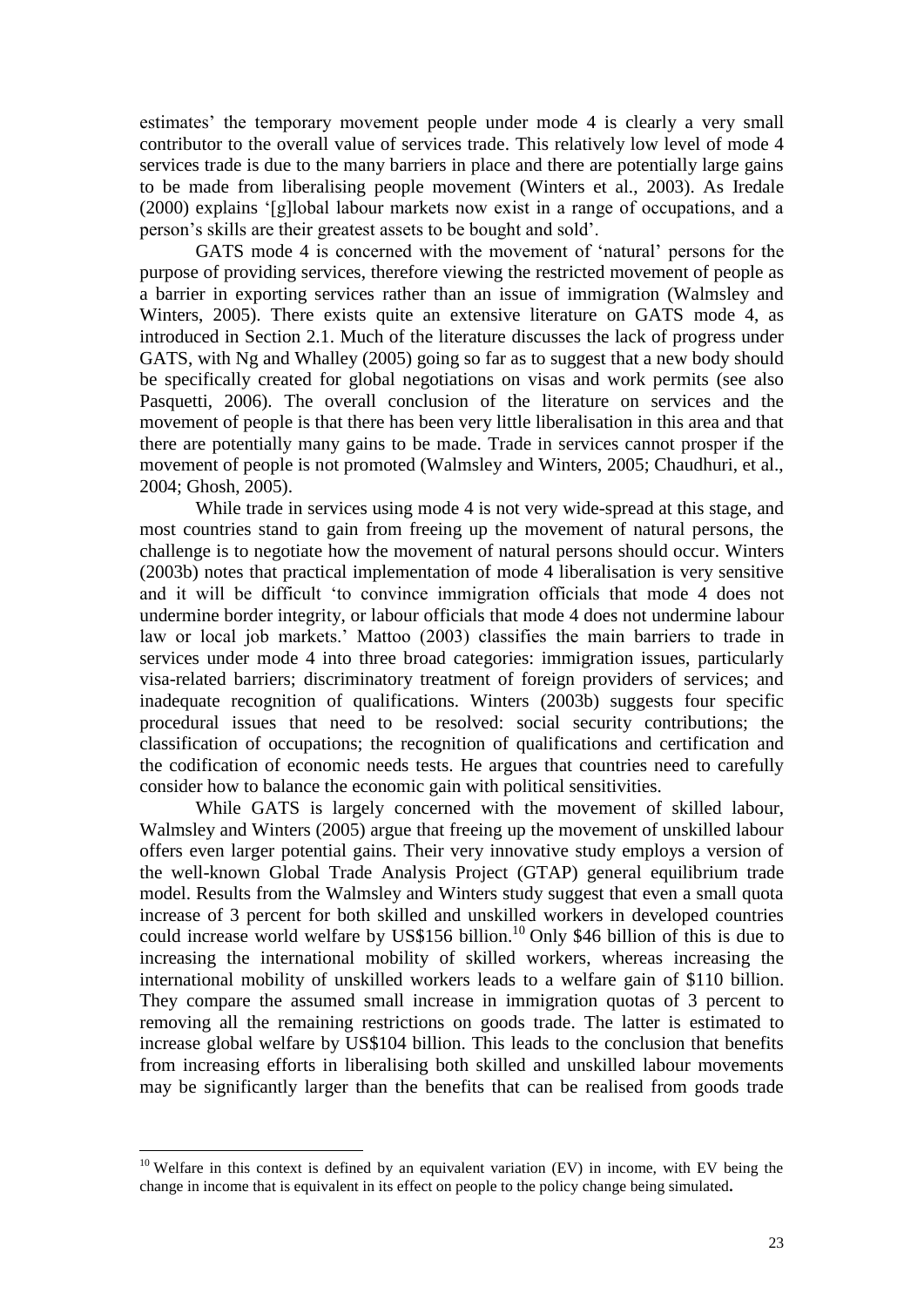liberalisation. This conclusion is consistent with other studies summarised by Hatton (2007).

World Bank modelling suggests significant economic gains for migrants themselves, as well as for origin and destination countries when there is increased migration from developing to high-income countries (World Bank, 2006). This research calculates gains that are more than double those suggested by Walmsley and Winters (2005). The World Bank estimate is supported by more recent estimates by Walmsley et al. (2005b) using a dynamic version of the GTAP model and an updated database. Walmsley et al. (2005b) conclude that their earlier work may well have significantly underestimated the gains from migration liberalisation.

Although allowing unskilled workers into host countries will potentially lead to the most significant economic gains, most legally admitted immigrants are relatively highly skilled. For example, immigrants in Australia are twice as likely to have a university degree as locals are. In the United Kingdom, 60 percent of migrants entering the country are professionals (Freeman, 2006a). This brings about the "brain drain" concern which will be addressed in Section 5.1 of this report.

Manning and Sidorenko (2007) examine for the ten ASEAN countries the barriers to migration of professionals, with a particular focus on the healthcare and IT sectors. The authors evaluate these regulations by putting the countries into three groups in terms of their stage of development, as defined in terms of per capita income and industrial structure. The overall finding is that within ASEAN the intensity of regulation is broadly inversely related with development, while the intensity of migration tends to be positively related to the level of economic development. The more developed countries (mainly Singapore, Brunei and Malaysia) have more liberal policies for immigration of health professionals and other high skilled migrants. Some countries in the ASEAN group have more open regimes for the movement of temporary migrants in the IT sector in comparison to healthcare, where professional bodies regulate the industry. In several countries, the restrictions on foreign professionals severely limit the access of such professionals to such potential host countries. The authors recommend "streamlining visa and work permit regulations for professionals across the region (including short-term entry of independent service providers); improved education and professional standards (for example, using the recent APEC and ASEAN initiatives to examine nursing standards and develop a regional Mutual Recognition Agreements in nursing); overcoming the language barrier to mobility by allowing foreign-trained doctors and nurses employed in export-oriented hospitals to be exempt from the language tests for temporary registration purposes; promotion of industry self-regulation and certified training programmes in IT; and a more systematic approach to data collection on international stocks and flows of professional manpower' (Manning and Sidorenko, 2007). Multilateral trade in healthcare services is also extensively analysed in a recent book edited by Blouin et al. (2006).

#### *3.3 Migration and new technology*

Technology both affects and is affected by the movement of people. Modern communication technologies, such as email and the internet, lower the costs that migrants face to keep in touch with their relatives and friends, and help them to remain informed about their home country (e.g., McCann and Poot, 2008). This increases the proportion of the population that would contemplate migration. On the other hand, migrants are also a channel for the international transfer of technology themselves. For example, professional migrants may bring with them new processes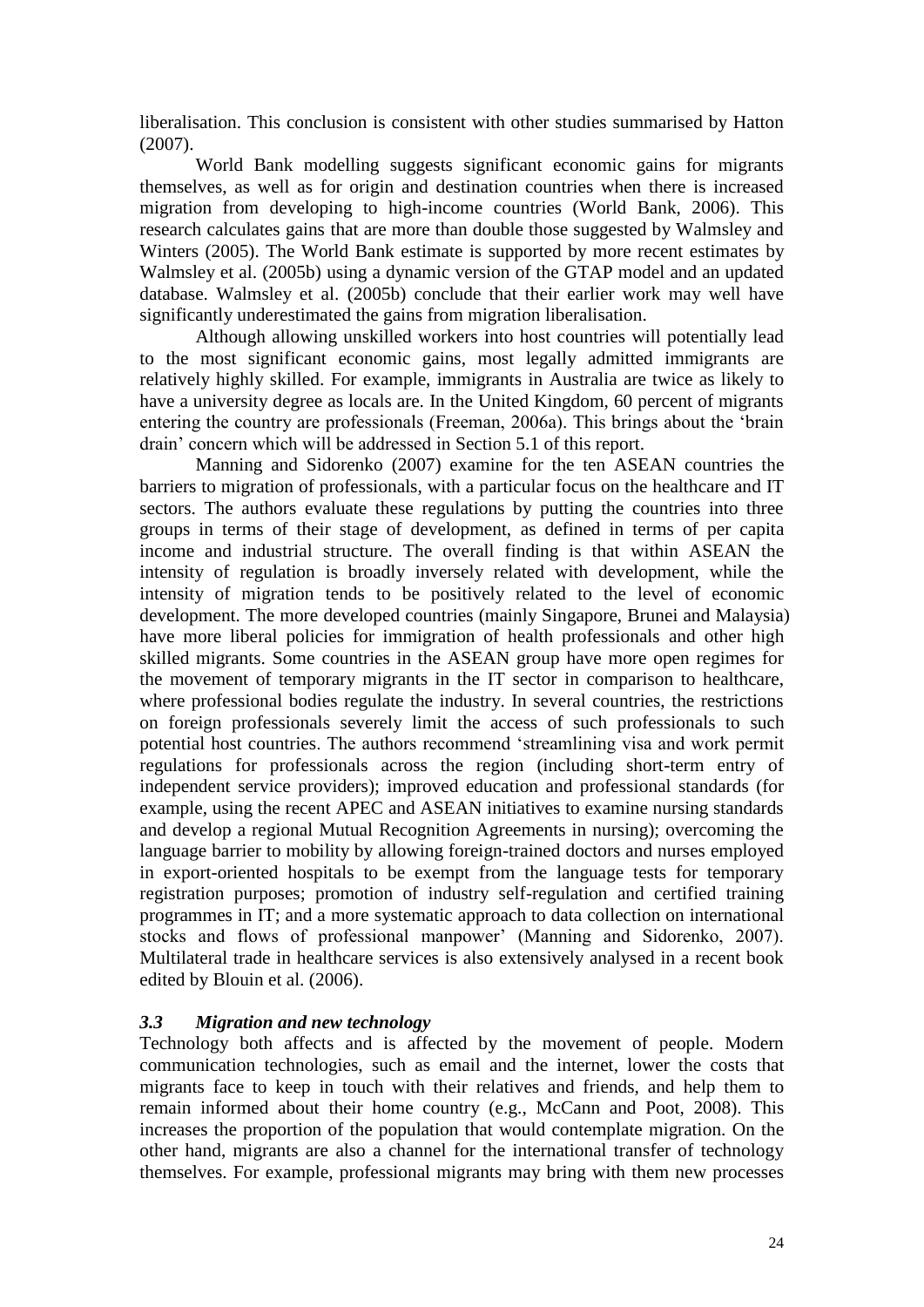and innovative ideas that can contribute to productivity growth (Hoekman et al., 2005). To date, however, very little systematic research as been undertaken on how immigrants affect innovation and productivity growth in specific sectors (Poot, 2008).

Because R&D expenditure in service sectors is growing faster than in goods production (Gera et al., 2005), there is growing demand for professionals at the hightechnology end of service provision that may be partially met by immigration. One example is the information technology (IT) sector, discussed in the previous section, which undertakes a great deal of R&D and continues to grow very rapidly. This has resulted in the increased demand for skilled and knowledgeable immigrants in this sector (e.g., Coppel et al., 2001). However, not only highly developed countries have expanding IT sectors but some developing countries are also rapidly catching up. For example, India has put significant resources into developing software and related services. Although it took some time to reap the rewards, these have now become very large (Hoekman et al., 2005). The repatriation of systems engineers, programmers, etc. leads to knowledge transfers back to the original migrant source country.

While migrants can be a transmission channel for the international transfer of new knowledge and practices, new information and communication (ICT) technologies can also substitute for migration flows. The increased sophistication of IT hardware and software makes the e-labour concept more feasible then ever before. Internet-based services in particular represent a new frontier of services trade, with significant opportunities and challenges (Hufbauer and Stephenson, 2007). Professions such as software engineering, data entry, translation services, and distance teaching are all examples of sectors where knowledge-intensive services can be exported without "exporting" the workers. India is the most commonly cited case, with its many call centres providing services for other countries (Gera et al., 2005). This concept of outsourcing was introduced in Section 3.2.

So far in this report, we have considered the issue of trade and immigration as one of relative production factor abundance. Developing countries have abundant labour and tend to 'specialise' in exporting either that labour or labour-intensive goods. Developed countries can similarly specialise in exporting capital or capitalintensive goods. Such patterns only hold for production sectors where the available technology is similar across countries. When countries" have superior technologies they can have a monopoly in the world market for goods and services produced with such technologies. Such a monopoly improves the terms of trade of such countries in that export prices increase relative to import prices. Davis and Weinstein (2002) argue that an influx of immigrants into a technologically superior country may remove the significance of this "leadership" and lead to a fall in the terms of trade and a welfare loss for the migrant-receiving country (also see Findlay, 1982). Davis and Weinstein use the United States as an example and observe that technological superiority in this country coincides with inflows of all production factors, not just labour. In this case a further inflow of labour leads to welfare losses to the receiving country and gains to the sending country (also see Commander et al., 2003).

A general conclusion from this and previous sections is that there are many theoretical perspectives on the links between international migration and other forms of international interaction. Conclusions drawn from theoretical models in this area are rather sensitive to the assumptions used and the overall direction of any causal links can only be established by careful empirical analysis.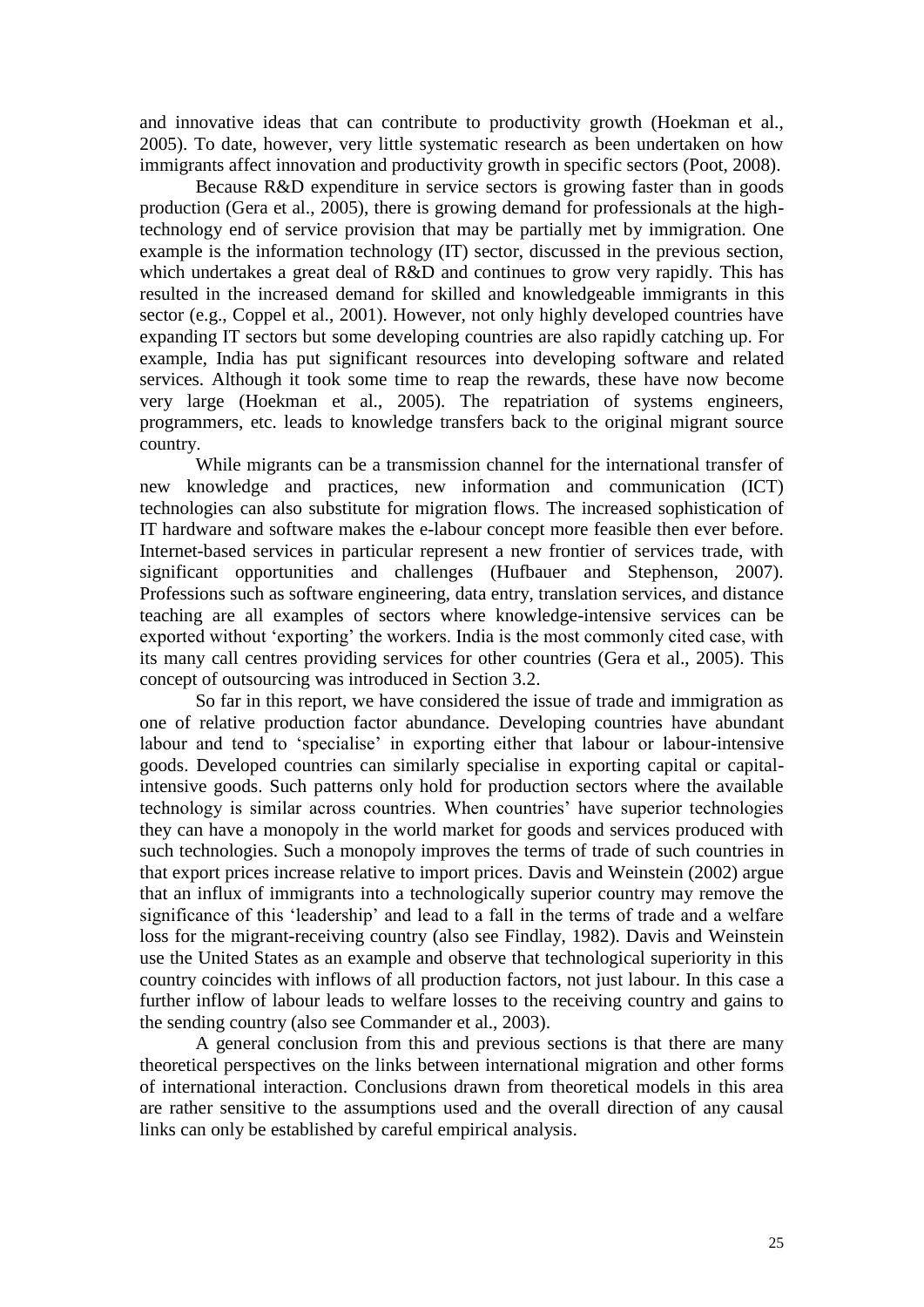#### *3.4 Foreign direct investment*

Just as in the case of international trade, investment agreements and foreign direct investment (FDI) flows will also impact on, and be impacted by, the movement of labour internationally. Gross foreign direct investment as a percentage of GDP averages 8.8 percent in the world, but the post-1990 growth has been phenomenal (Poot, 2004, Table 1.1).<sup>11</sup> Globalisation and trade agreements played important roles. For example, in the NAFTA area, investment in Canada by the US more than doubled; US investment increased in Mexico fourfold; and Canada and Mexico more than doubled their investments into the US. In addition to this, integration between Canada-US and US-Mexico financial markets was enhanced, mainly due to mergers and new corporate subsidiaries across each others borders (Durán, 2003; Hufbauer and Schott, 2004).

Flows of goods, investment and labour were traditionally seen as substitutes. However, it is becoming increasingly clear that countries wishing to attract FDI need to ensure an adequate supply of professional workers (Chia, 2006). To invest across borders there is a need to have knowledge of that market, in addition to monitoring the investment activities. This creates the need to have people in the foreign markets to take up management positions that will oversee activities and make decisions. In addition, FDI may trigger temporary movement in the form of business trips and (semi)-permanent movement in the form of intra-corporate transferees. International investment flows are often followed and facilitated by skilled migrant flows (Gera et al., 2005; Freeman, 2006a). Therefore, FDI can be a complement to, as well as substitute for, the movement of people.

Guellec and Cervantes (2001) suggest that some FDI may flow to countries where there is skilled labour available, but at a globally competitive wage. Examples are Israel and India. At the same time, the presence of high-skilled immigrants may cause an inward flow of FDI as well (Ivlevs, 2006). Thus, people movement and FDI may be complementary flows in both directions. However, Gera et al. (2005) argue that if multi-national enterprises relocate facilities to another location for the purpose of gaining access to cheaper labour (the main driver of the "hollowing out" of, e.g., the Japanese economy referred to earlier), then people movement and FDI may be substitutes.

More generally, however, trade liberalisation and foreign direct investment are strongly related. If FDI and migration are on balance complements rather than substitutes, trade liberalisation will increase the volume of migration between countries that intensify their economic integration (Gera et al., 2005). Again, the issue of substitution versus complementarity can only be resolved by careful empirical analysis. Kugler and Rapoport (2007) argue that FDI and migration substitute one another in the international matching process between workers and firms. On the other hand, migrants provide information about future investment opportunities in their country of origin. Kugler and Rapoport (2007) provide evidence from U.S. data that is consistent with contemporaneous substitutability and dynamic complementarity between migration and FDI.

#### *3.5 Bilateral negotiations in theory*

<u>.</u>

Negotiation or bargaining is a form of strategic interaction that can often be better understood by so-called game-theoretic models that have become very popular in

 $11$  FDI of a country is here measured as the sum of the absolute values of inflows and outflows, not just the inflows.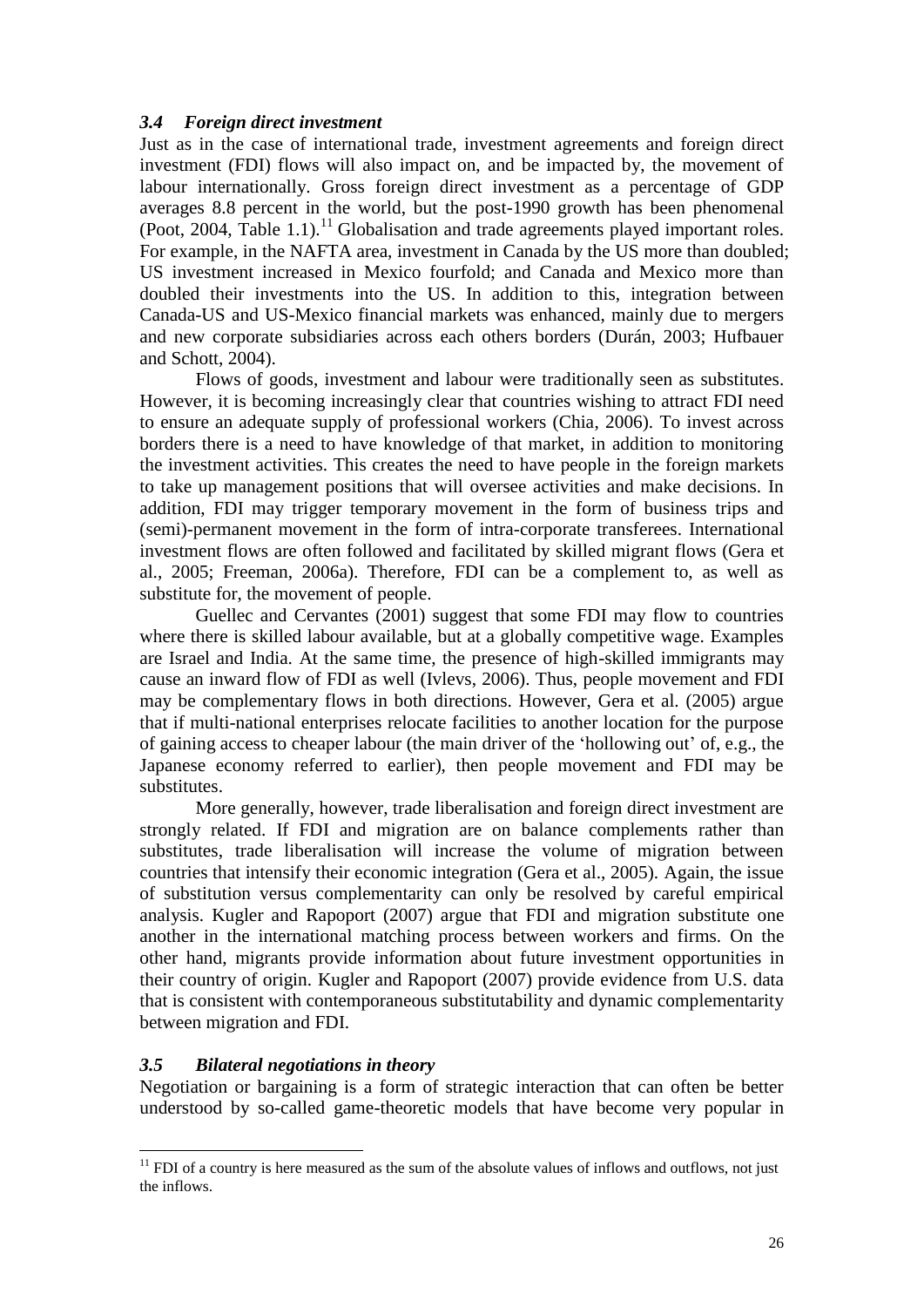economic theory since the publication of von Neumann and Morgenstern's (1944) *Theory of Games and Economic Behavior*. <sup>12</sup> However, this approach has had as yet surprisingly little application to the issue of how countries decide unilaterally or multilaterally about admitting foreign citizens to become residents of their own territory.<sup>13</sup> An important issue in this context is the nature of the payoff function: the translation of policies and actions into the estimated net benefits to the citizens of a country. Trade and migration are in this context not seen as achieving similar goals. Greenaway and Nelson (2006) argue that trade policies are essentially about material wellbeing while immigration policies are much more complex. We have already noted earlier in this report that trade and migration policies are administered in any case by different government departments.

Luterbacher and Theler (1994) apply a game-theoretical model to analyse the decisions made by governments on restricting migration, taking into account possible tradeoffs and effects on other countries. Luterbacher and Theler consider the standard case of production by means of labour and capital inputs. They consider two stylised countries, one from the North and the other from the South. Both countries aim to maximise their own welfare. The North"s welfare is positively affected by its GDP and by revenue from capital exported to the South; and negatively affected by remittances of Southern immigrants, and by these immigrants becoming too numerous (due to declining wages and diminishing social cohesion). The South is likewise positively affected by its own GDP, and also by the inflow of remittances, but negatively by the payments to capital owned by the North, by the presence of too many North-owned firms and by too much unemployment. It is intuitively clear that in this situation autarky (i.e. closed borders for capital and labour) is not optimal. There are some gains to both countries from opening up the border to some extent.

The contribution of Luterbacher and Theler (1994) is that they show in theory that it is not certain that migration and foreign direct investment will be permitted. A so-called *Prisoner's Dilemma* may occur, in which both countries know that they would benefit from co-operation but each country has an incentive to cheat on any joint agreement, leading to a stable outcome (referred to as the Nash equilibrium) that is not optimal for either country.<sup>14</sup> This stable outcome is a closure of the border to migration and capital flows. The fact that in practice some migration and foreign direct investment is permitted can be explained in game theory by the fact that the bilateral negotiation between the North and the South does not occur just once, but is repeated over many years. In that case, an agreement to co-operate to have open borders is more likely to be stable.<sup>15</sup>

Besides migration negotiations between governments of countries, there can also be game-like negotiations between the government and various lobby groups within a country. Facchini and Willmann (2005) present a 'factor protection' game, in which domestic interest groups support a democratically elected government dependent on the extent to which the government is willing to protect the interests

1

 $12$  For an accessible introduction to game theory, see for example Osborne (2004). Correa (2001) provides a non-technical introduction to the use of game theory as an instrument for the analysis of international relations.

 $13$  There is, however, some literature on how game theory can be generally used to analyse trade negotiations. See, for example, Harrison and Rutström (1991).

 $14$ <sup>14</sup> The Prisoner's dilemma received its name from a simple two-person game in which two prisoners who have committed a crime would both benefit from pleading innocence (in which case the case against them cannot be proven), but the attraction of plea bargaining is too large and both will succumb to the sub-optimal strategy of pleading guilty.

 $15$  This result is also shown theoretically by Luterbacher and Theler (1994).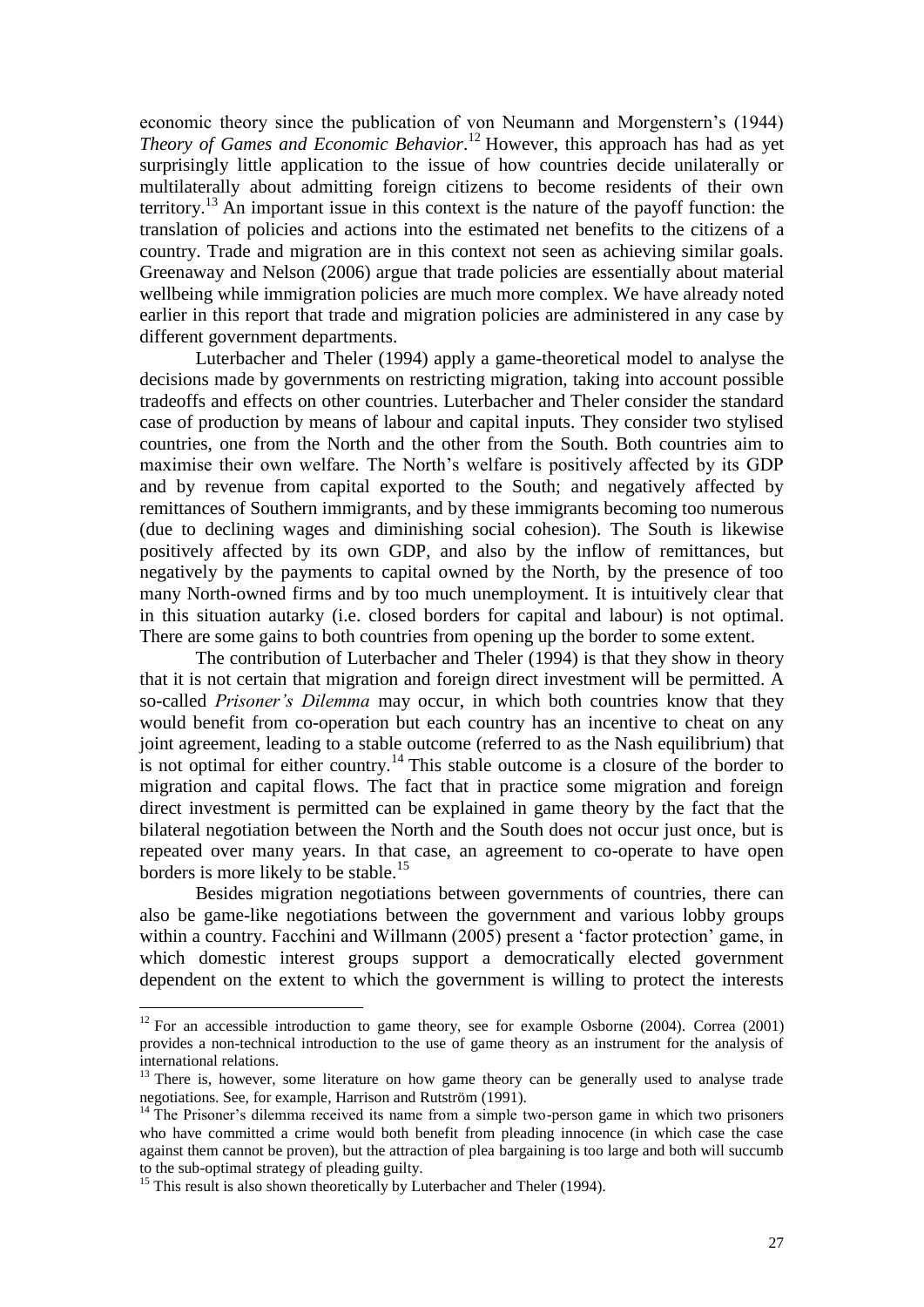(usually income) of that group vis-à-vis other groups. Nash equilibria can be determined for such games. Governments have in such strategic games the option to either restrict inflows (capital or immigrants) or impose tariffs (essentially imposing a tax on immigrants). Facchini and Willmann demonstrate that these policies have theoretically identical impacts.

#### **4 The impact of migration on trade**

In the previous section of this report, we reviewed how trade flows may impact on migration. Here, we look at the reverse causality, that is, how migration may trigger changes in international trade in goods and services. In sub-section 4.1 we consider the impact of migration on trade flows generally. Section 4.2 focuses on migrationinduced tourism and Section 4.3 considers migration-induced exports of educational services.

#### *4.1 Immigrants and trade*

Much of the literature in this area concludes that migration may foster or create trade between host and home countries (see, e.g. the references found in Bryant et al., 2004). There are various ways through which this can occur. Firstly, we reviewed in Section 3.2 estimates of the impact of migration liberalisation on global GDP. Higher global income would trigger a greater demand for traded goods and services. Secondly, the presence of immigrants in a country may have trade-inducing effects. Dunlevy and Hutchinson (1999) note that immigrants throughout history have seen opportunities for trade. This may be because of cost differences, product differentiation and the migrants' tastes. High-skilled migration, in particular, tends to create well-educated diaspora who facilitate trade by helping to enforce contracts, act as intermediaries, and expand cooperation (World Bank, 2006).

The literature agrees on two main mechanisms by which migrants themselves influence trade flows between the respective home and host countries. These are immigrant preferences and a lowering of transaction costs. Firstly, if immigrant numbers from a particular area are large enough, then this may create a significant demand for goods which are unique to their home country. That is, it is believed that immigrants have a demand for home-country products. This will lead to increased imports in the host country. Secondly, transaction costs are lowered as immigrants will have knowledge of their home countries markets, business practices and laws. In some cases immigrants' home countries will have a different language to the host country. Immigrants being bilingual will lessen the communication barriers. Immigrants may also make use of their connections or networks from their home country. This reduction in transaction costs can lead to both greater exports from the host country to the immigrants' home country and imports into the host country of home country goods and services (Gould, 1994; Dunlevy and Hutchinson, 1999; Girma and Yu, 2000; Combes et al., 2003; Bryant et al., 2004).

Girma and Yu (2000) break down the reasons for a lowering of transaction costs into either individual-specific or non-individual-specific mechanisms. The individual-specific mechanisms are thought of as being "universal", where for example transaction costs are reduced by using the individual immigrant's business or personal connections with their home country. Non-individual-specific, or "nonuniversal", mechanisms reduce transaction costs for example as the immigrant brings in additional knowledge in regard to their home countries markets and cultural norms.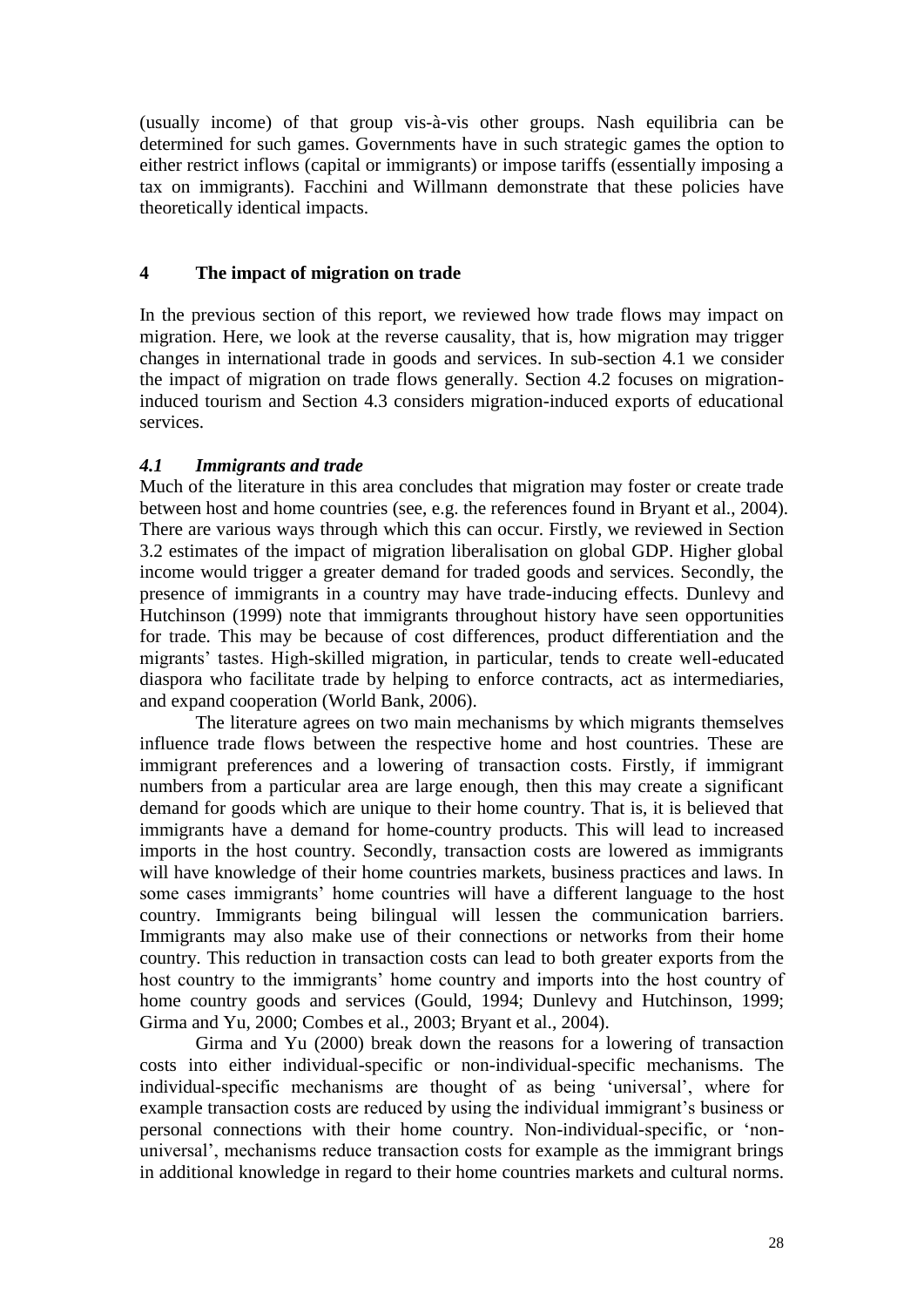This knowledge is of higher benefit to the host country when the home country"s markets or customs are significantly different to those of the host country.

Migrants often have a social or business network in their home country which may be used in the host country. Combes et al. (2003) conduct a study in France that looks at the effect of cross-border networks on trade. Their data refer to networks across state borders in France rather than international networks. However, their findings are likely to extend to international borders. Social networks in an area are derived from the make-up of the local labour force in terms of birth place, and the business networks in terms of inter-plant connections. Combes et al. find that network effects are stronger for medium to large distances compared to shorter ones. They also find that intra-national administrative borders matter significantly in France for determining trade patterns, and the magnitude of this effect is of a similar size to that found between states in the United States (Wolf, 2000). The authors find that including social and business networks in their model helps to reduce the border effects. In addition to this, the transport costs of interregional trade fall by about 60 percent because of networks. These effects are found in almost all industries (Combes et al., 2003).

The effects that ethnic Chinese networks have on international trade have been studied by Rauch and Trindade (2002). An important characteristic is that the ethnic network provides enforcement of sanctions in the face of a weak international legal environment. For example, if an agreement is violated by a business then this business may be blacklisted, meaning that everyone in the ethnic Chinese network will cease to deal with them; this is sometimes worse than being sued. Economically, ethnic Chinese networks have a more positive impact when goods are differentiated rather than homogeneous. These networks also help bilateral trade as they have market information, matching and referral services. For example, producers may be helped in finding a distributor for their products, or a supplier of the right component. A possible substitute to these networks is to set up private intermediaries. However, the Chinese networks already exist and establishing new intermediaries would be costly.

It is clear that the impact of migrants on trade will become less when migrants become more integrated into the host economy. Their role as trade facilitators for exports to their home country will be most effective if they remain in regular contact with the home country and are aware of developments there that may influence trade. Similarly, their impact on imports from the home country will be greater, the longer they desire culturally and ethnically linked goods from "back home". So again a paradox arises (see also Section 3.1): while from the perspective of social policy it is highly desirable that immigrants become economically and socially integrated into the host society, the benefit of their presence in terms of trade facilitation is greater the less integrated they are.

Epstein and Gang (2006) formulate a theory that explicitly models the role that immigrant assimilation plays in international trade. In their model, competition from migrants may lower the wages of the host population so that the native born are likely to discriminate against the migrants by, for example, introducing barriers to employment. Migrants can avoid discrimination by rapid integration. However, migrants who specialise in trading with their home country benefit from the maintaining of cultural identity. Epstein and Gang argue that in such a setting it may be optimal for migrant traders to 'invest in anti-assimilation activities' in order to preserve immigrants" preferences for home country goods.

One way in which migrants can affect trade indirectly is through remittances. These will allow developing countries to import more than otherwise (World Bank,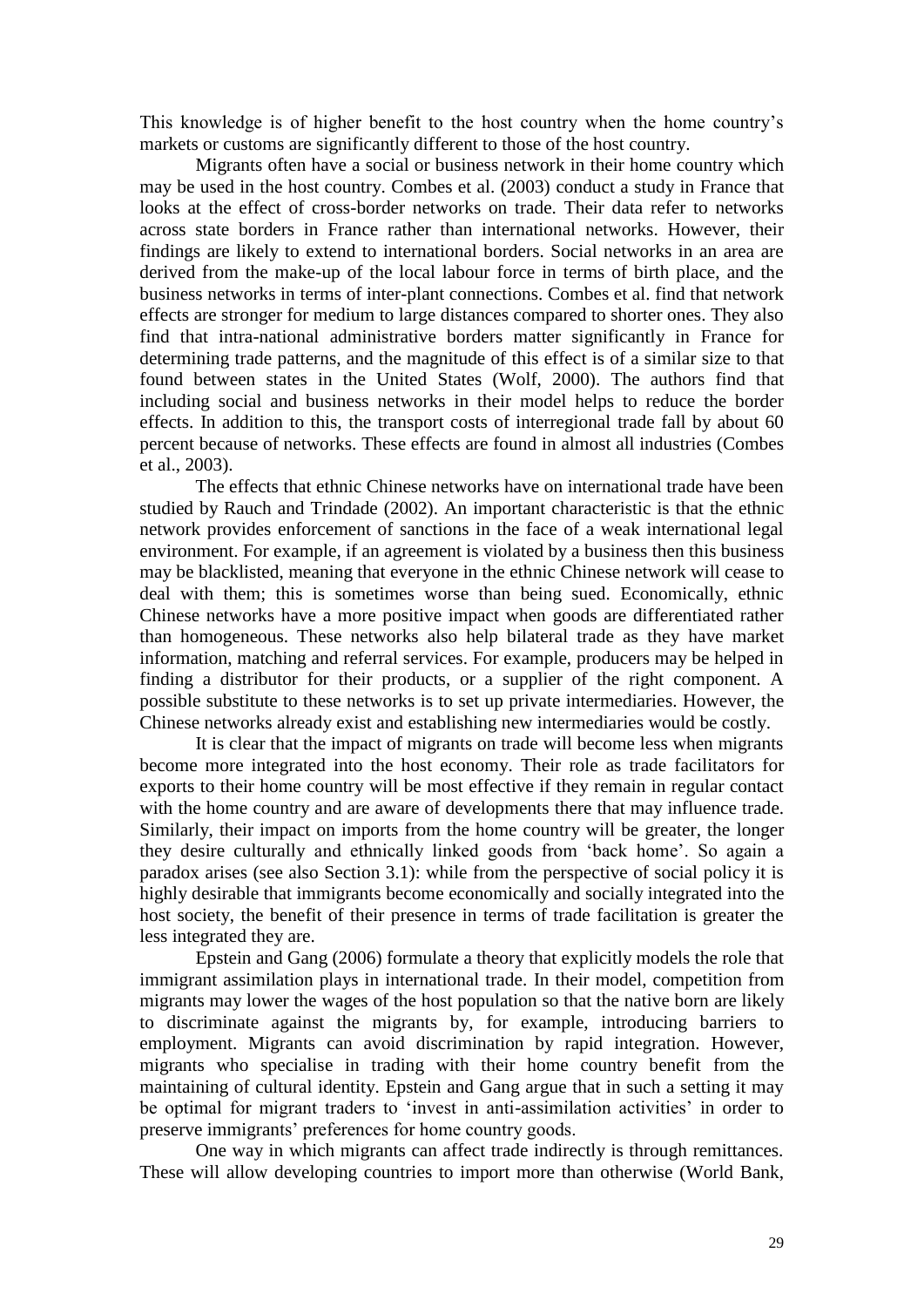2006). However, if there are large increases in the number of skilled immigrants in non-traded sectors of host countries, such as healthcare, this will cause the price of non-traded goods to decline relative to the price of traded goods. In this case there could be a reduction in exports from the host country to the developing countries that could offset the remittances effect on imports into the developing countries to some extent (World Bank, 2006). Bryant et al. (2004) further argue that if migrant groups become large then they may start producing home-country products in the host country. This could result in a fall in exports from the home country of certain types of goods, which could partially offset the positive income effect of the remittances.

In an interesting econometric study that tries to quantify the impact of immigrant stocks on international trade, White (2007) estimates that, for the US at least, the impact is driven by immigration from relatively low income countries. His estimates suggest that a 10 percent increase in the immigrant stock will generate a 4.7 percent increase in imports from, and a 1.5 percent increase in exports to the typical low income home country. White refers to the two main drivers as the "transplanted home bias' effect of immigrants preferring home country products and the 'network effects" of reduced transaction costs (which may increase both exports and imports). His estimates suggest that the average low income country immigrant increases annual imports from their home country by up to US\$2057 due to transplanted home bias effects and by between US\$910 and US\$2967 due to network effects. Perhaps of even greater interest to the destination country are that these network effects increase exports to the immigrant's home country by US\$910 (White, 2007).

It is clear that export effects of immigration are smaller than import effects from the perspective of host countries. This observation of White"s study has also been generally confirmed the earlier empirical literature. For example, Ching and Chen (2000) provide evidence for the case of Taiwanese migrants to Canada where the impact on Canadian imports from Taiwan was much larger than the impact on Canadian exports to Taiwan.

Bryant et al. (2004) point out a possible gap in the literature: no studies seem to have focused on the effect of migrants on the exports of services, "even though migration could plausibly lower transaction costs for trade in services in the same way that it lowers costs for trade in goods". Such exports of services could of course also lead to increases in temporary migration between the home and host countries. In the next section we consider a specific form of export of services, namely consumption abroad of tourism services (mode 2 of GATS).

#### *4.2 Migration induced tourism*

Tourism can be defined as being short-term in nature, that is, a person who is a tourist intends on returning to the home country within days, weeks or months. Tourists do not visit places intending to become a permanent resident, or to become employed in paid work (Williams and Hall, 2000). International tourism is also defined as the temporary movement of people for vacations, holidays, visiting family or friends and also business trips. In 2004 it is estimated that there were about 760 million international tourist arrivals worldwide. This number has more than tripled since 1970 (Freeman, 2006a). Using an analysis of nine Caribbean countries, te Velde and Nair (2006) conclude that GATS negotiations can be effective in attracting inward FDI in these tourism-driven economies.

Migration may also induce tourism flows, in part due to friendship and kinship networks. That is, migrants may attract more tourism into the host country, while they themselves may also become tourists when they return to their "home" country to visit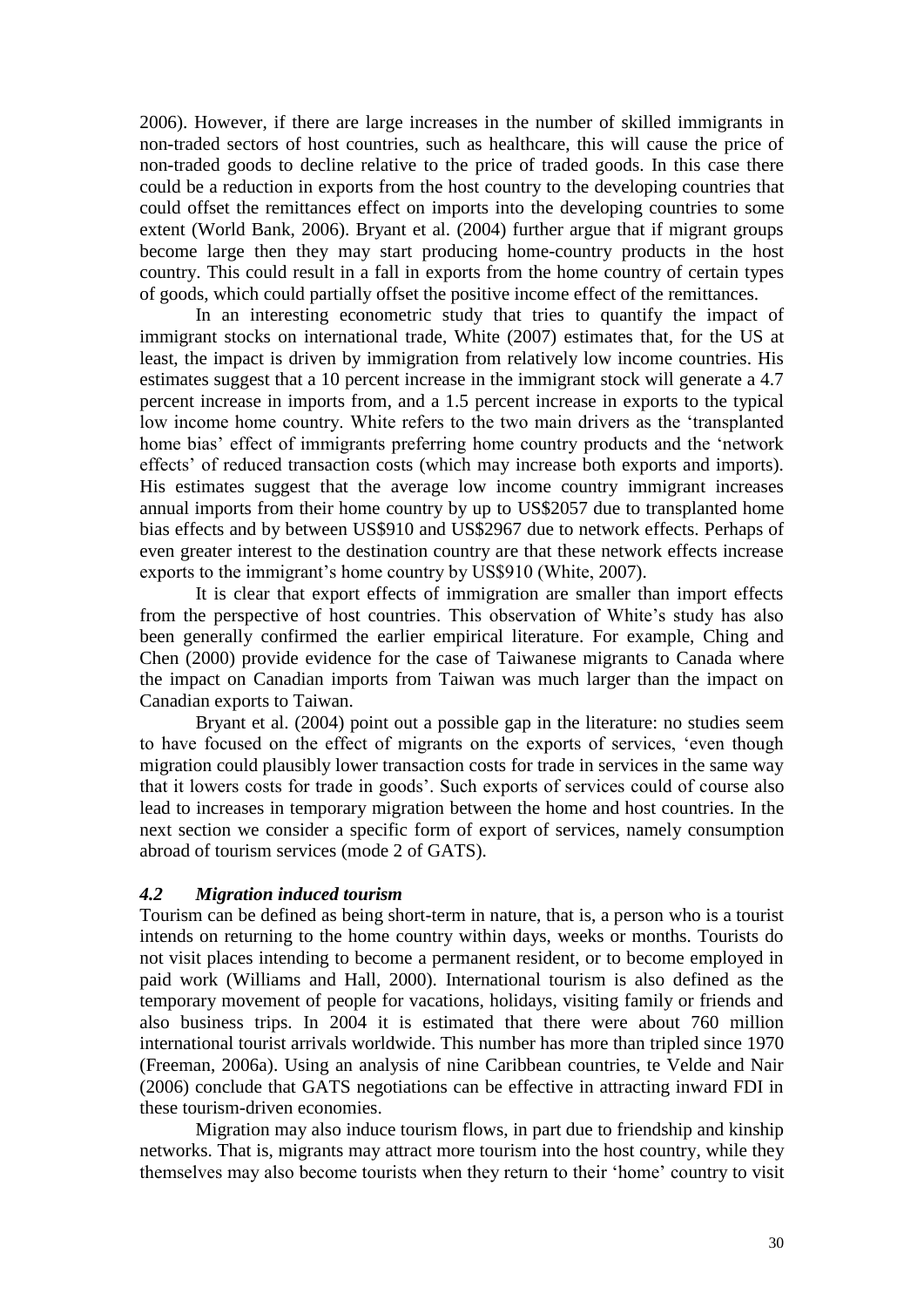friends and family. Therefore, alongside inflows of migrants there is a possible tourism inflow of visiting friends or relations (Williams and Hall, 2000). This shows that there is a flow-on effect starting with the movement of people caused by trade factors, which then leads to increased tourism in the country. Thus, in the case of skilled labour, the receiving country will receive both the benefit of the labour and the tourism of friends and relations. Furthermore, Williams and Hall (2000) point out that tourism itself may also generate subsequent migration flows.

Tourism is experienced in its natural place, that is, it cannot be transferred spatially and it is sometimes time-specific. This means that the labour force in the tourism sector must be where the tourism services are consumed and may also be needed only at particular times of the year. It may not be possible for the tourism industry to rely on local labour as the scale of demand may be relatively large, and the development of tourism may be sudden. For these reasons a country may have to rely on immigrants to fill job vacancies in the tourism sector (Williams and Hall, 2000).

#### *4.3 Migration induced exports of educational services*

Apart from the flow of temporary workers between countries, an increasingly important flow is that of international students. Gera et al. (2005) note that educational services are becoming increasingly global. This has come about through the movement of students internationally and also through the collaborating efforts between tertiary institutions across national borders. In 2004, there were approximately two million international students in the world, with the largest number studying in the United States (about 573,000).

In Australia education is the third largest services export. It is believed that Australia does not differentiate itself on academic content, but rather on price, location (as an Anglo-American system which is on the edge of Asia), safety and climate (Marginson, 2007). New Zealand needs to continue to differentiate itself from the United States, the United Kingdom, Canada and also Australia in order to attract foreign students and to increase its share in the world export of education.

Education services are covered under GATS commitments. However, Larsen et al. (2002) provide a summary of issues and negotiating positions in education under GATS and note that this was one of the sectors covered by GATS for which WTO members were least likely to commit to liberalisation. The relative lack of integration of education in the GATS is evidenced at this point by only 5 of the now 150 plus WTO members having proposed commitments for higher education under the GATS. It is suggested that this trade framework was not designed to deal with higher education (Czinkota, 2006).

Nevertheless, the lack of commitments and progress under GATS has not prevented dramatic changes occurring in global education services. Sauvé (2002) argues that this is likely to continue, in part because the trade policy framework may not be the best means of tackling constraints to further internationalisation of education services. Saner and Fasel (2003) agree that the intensification of higher education has been quite independent of trade within the WTO/GATS context. They also argue that a balance needs to be achieved between "legitimate requests for consumer protection and sovereignty rights by governments to pursue higher education" without closing market access to foreign providers.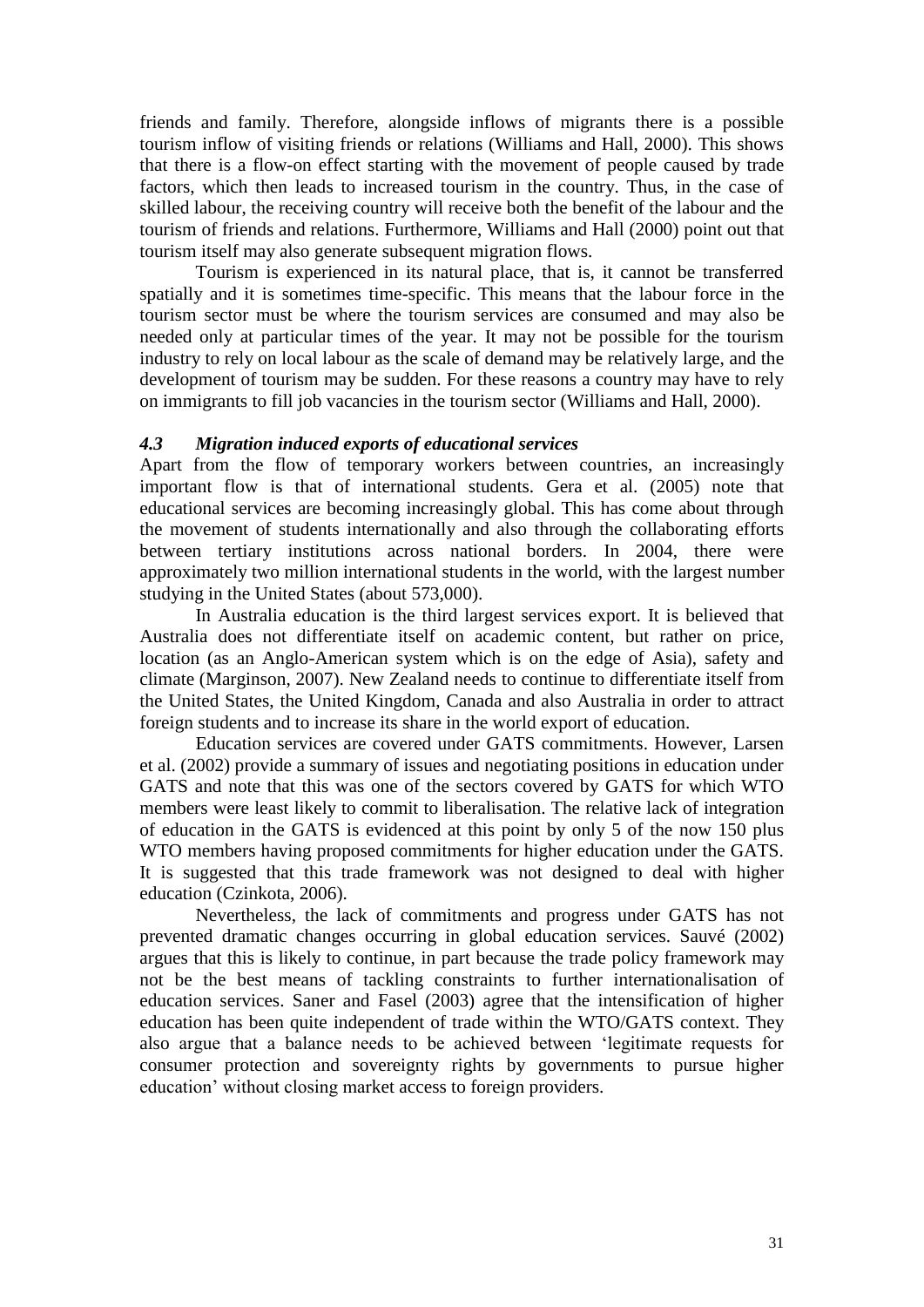#### **5 Benefits and costs of migration**

There exists an extensive literature on the benefits and costs of migration and it is outside the scope of the present study to comprehensively review all dimensions of the costs and benefits of both temporary and settler movement for sending and receiving countries.<sup>16</sup> In this section we briefly review studies that survey this topic, with the emphasis on those costs and benefits that negotiators may need to take into account in trade negotiations that are linked to migration.

The basic economic perspective is simple. Migration enables human resources to locate to where they are most productive. The migrants benefit from this (through higher incomes), the sending countries benefit (through increasing the marginal product of labour and therefore wages of those left behind) and the receiving countries benefit (through the so-called immigration surplus that accrues to the owners of capital and the workers with skills complementary to immigrants, see Borjas, 1999a). While sending and receiving countries benefit in aggregate, there will be a redistribution of income that will make some people better off and others worse off. The distributional impact of immigration may be much larger than its net aggregate impact. This explains why it is very difficult to reach a political consensus on immigration.

Chia (2006) contends that while labour migration poses more benefits than costs for both sending and receiving countries, there are far more sensitivities toward labour movements than toward trade and capital flows. Given that stakeholders are diverse and may include workers, employers, unions, multinational companies and governments, it is not surprising to find evidence of a range of different perceived benefits and costs or risks. For example, the international mobility of workers may have consequences for skilled-unskilled wage differentials. There may also be regional economic impacts and issues.

There are many potential mutual benefits for both source and destination economies with the international movement of people, including augmentation of the gains from trade and investment liberalisation. Increased movement of people can in principle enhance inter-country linkages, raise investment flows, facilitate technological transfers and increase productivity. Migration may also encourage trade in goods, services or overseas investment, as research reviewed in the previous section has indicated.

However, despite these potential benefits, a range of concerns about negative impacts from the movement of people persist. These concerns depend, in part, on whether the country is a source or destination economy, and the level of development of the economy. Perceived dangers in source countries may include losses of skills, less local demand, less investment and a smaller tax base. In the destination economy, perceived adverse impacts on the domestic labour market may be a key issue, with expected job losses and lower wages for some locals often being an area of concern. Besides the economic impact, there may also be concerns related to security, social cohesion and crime. Further concerns relate to issues such as labour standards and the illegal movement of people.

<u>.</u>

<sup>&</sup>lt;sup>16</sup> For detailed overviews, see for example in the US context Smith and Edmonston (1997) and Borjas (1999b); in the UK context Glover et al. (2001); and in the Australian context Productivity Commission (2006). In New Zealand, a Department of Labour co-ordinated 2005-08 research programme will update earlier research by Poot et al. (1988). Poot and Cochrane (2005) review and compare international and New Zealand research up to 2004.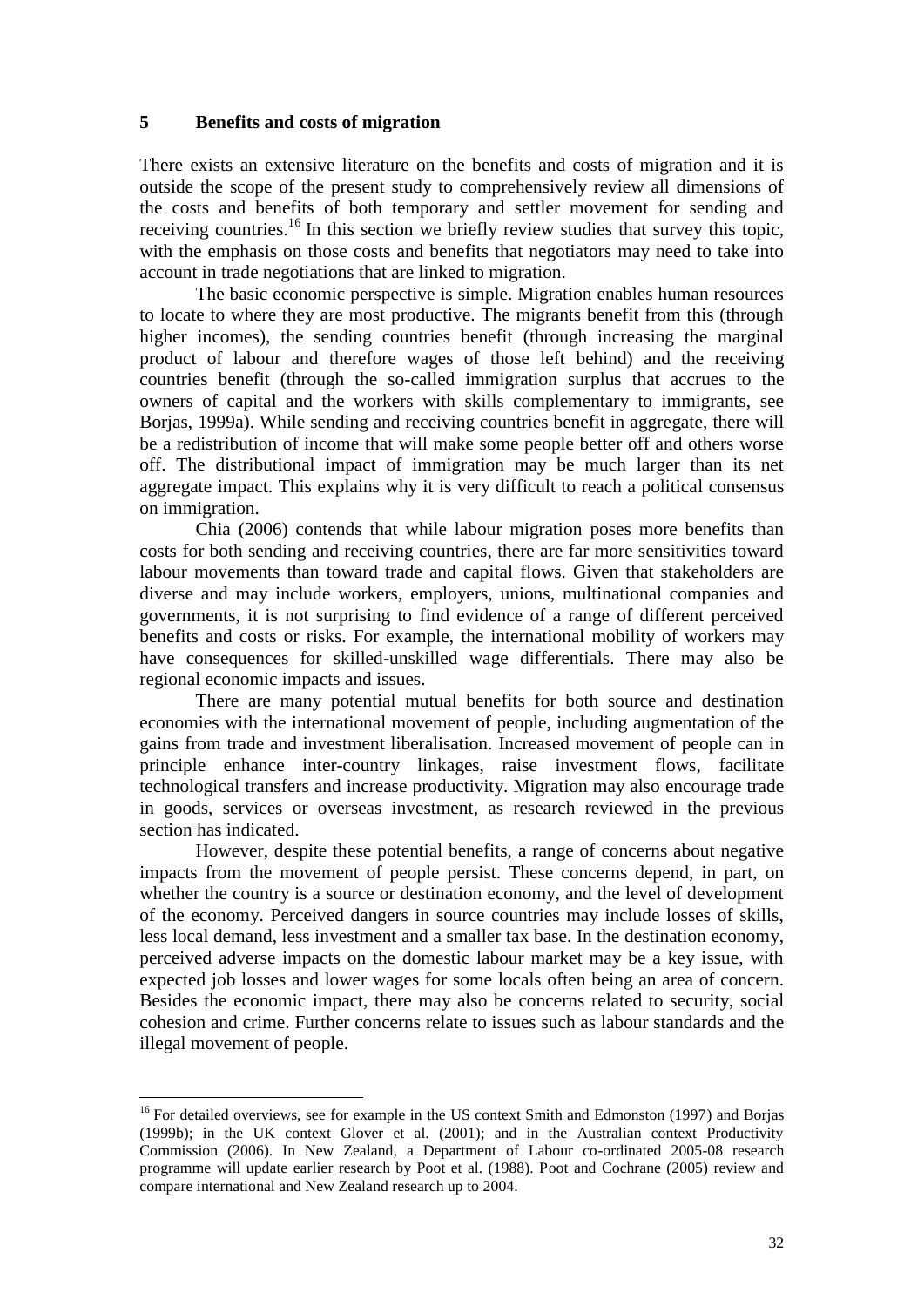As discussed earlier, if the restrictive immigration policies of receiving countries, such as the US, Canada, Australia, EU and Japan were to be lifted then world GDP would likely rise and international wage inequality is predicted to fall (Freeman, 2006a), although intra-country inequality may increase. Zhao and Kondoh (2007) argue that employers in some sectors and union workers may be negatively affected. The impacts will differ depending on the extent of imperfect competition in the host economy (Chao and Yu, 2002).

#### **Table 3. Consensus Economic Benefits and Costs of Immigration**

#### **BENEFITS**

- Expansion of GDP in the short-run through increased aggregate demand
- Higher GDP per capita growth in the long- $\bullet$ run through accelerated investment
- Sectoral effects
	- o Private sector growth
	- o Growth in traded goods sectors
	- o Growth in sectors where immigrant employment is high
- Accelerated technological change through greater investment and the technology transfer by professional immigrants
- Economies of scale  $\bullet$
- Increased competitiveness
- Slowing down of ageing of population  $\bullet$ 
	- o Decreased expenditure on health and welfare per capita
- Lower rate of unemployment
- Labour market flexibility increased
- Lower cost of acquiring highly specialised human capital that is expensive to train domestically
- Economic benefits of cultural diversity
- Remittances are a form of development aid
- Refugee resettlement meets humanitarian  $\bullet$ and economic goals
- Increased global networking
- Increased tourism earnings
- Assists in solving labour shortages

#### **COSTS**

- Short-run inflationary pressures
- Lower affordability of housing in main  $\bullet$ cities
- Short-run deterioration of the trade balance
- More youthful population leads to an  $\bullet$ increase in education expenditure per capita
- Greater pressure on natural resources
- Urban congestion
- Potentially harmful to biculturalism or potentially eroding the Māori position in Treaty of Waitangi issues
- Brain-drain from LDCs, but partially offset by maintaining links with diaspora
- Increase in foreign ownership of capital
- Widening of the urban-rural gap
- 
- The emergence of migrant enclaves, discrimination and the erosion of social cohesion
- Lower wages and/or loss of employment opportunities for some native born workers and earlier migrants who are similar to new migrants
- Uneven distribution of the economic  $\bullet$ benefits, leading to growing spatial diversity and personal inequality
- Security concerns and immigration-linked crime
- Less policy influence on population size, composition and dynamics in the presence of illegal immigration, visa-free migration, or overstaying of temporary migrants

A summary of itemised costs and benefits is provided in Table  $3<sup>17</sup>$  On balance a consensus is emerging in the literature that the *economic* impact of immigration is fairly neutral and quantitatively small compared with other economic "shocks".

International migration changes the size of the populations in sending and receiving nations, and therefore the *scale* of the economy in those countries. It can also affect the growth of population (and therefore growth in the scale of the economy) if immigrants have different demographic characteristics (fertility, mortality,

<sup>&</sup>lt;sup>17</sup> This table provides a subjective assessment by the authors of this report based on the reviewed international literature. It is not intended to suggest that all empirical studies confirm the listed impacts.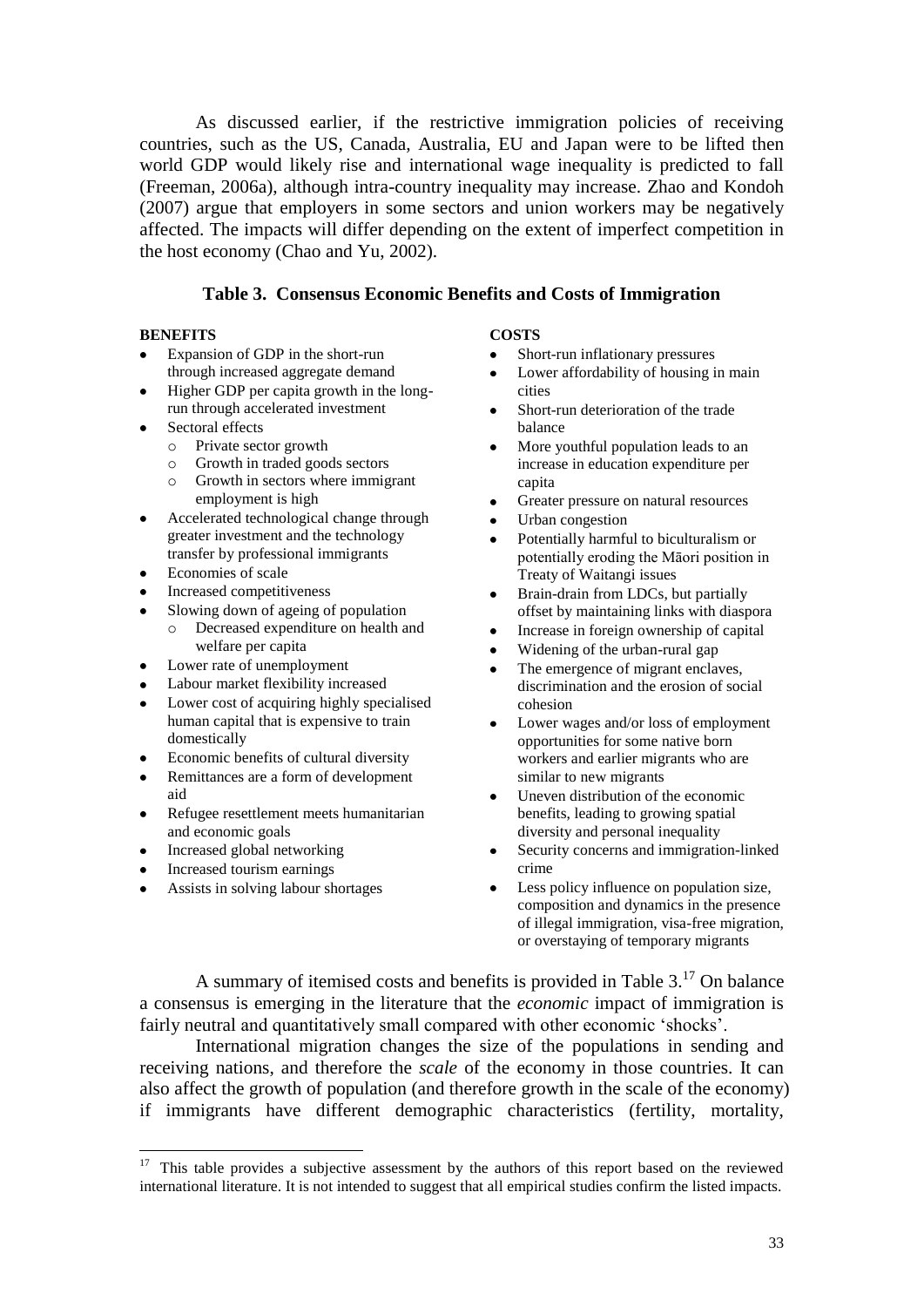migration) from the host population. The effect on income per head is, however, likely to be minor (see, e.g., Gera et al., 2005). This is directly linked to the fact that the labour market impact will be small also (see Longhi et al. 2005a; 2005b for reviews). Card (1990) found that a short and sharp immigration wave, the Mariel boatlift of Cubans into Miami which increased the Miami labour force by as much as 7 percent between May and September 1980, had virtually no negative consequences for low-skilled blacks living there (who would be competing with the Cuban immigrants for jobs) although housing did become more expensive (Saiz, 2007).

The impact of immigration on housing costs and prices generally is an issue that has not yet been as well researched as the impact on wages. In the short-run immigration is expected to be inflationary, because migrants increase aggregate demand from the day of arrival, whereas we would expect aggregate supply to take time to adjust unless inventories are large. Housing is an important component of household expenditure and the increase in house prices and rents following an immigration wave will contribute to an increase in the Consumer Price Index (CPI). In the long-run immigration lowers the price level, because of the resulting increase in labour supply. CGE model simulations confirm this (e.g. Poot et al., 1988).

In a recent paper, Lach (2007) appears to contradict the consensus that immigration is inflationary in the short run. Lach finds that a wave of Former Soviet Union migrants into Israel in 1990 lowered prices across settlement cities there. He argues that the reasons are, firstly, the lower incomes of the migrants and, secondly, their more intensive search for bargains. It should be noted that Lach"s study, importantly, excludes the price of services, including housing and transportation. Nonetheless, the CPI in Israel in 1990 was 17 percent higher than in 1989, while CPI inflation in the previous year was 20 percent (CBSI, 2007), i.e. higher before the immigration shock. The extent to which these Israeli results are unusual or internationally representative remains to be established.

Given that the macro impacts of immigration are generally economically benign, research in recent years is moving towards micro evidence of specific mechanisms, such as the links between immigration and entrepreneurship, labour market flexibility, remittances, migrant enclaves, the demand for public services, etc. (see Table 3). In addition, the debate on immigration is focussing increasingly on the absorption capacity in terms of social cohesion and wellbeing. Such social impacts are naturally much harder to quantify.

#### *5.1 Brain drain or circulation?*

From the perspective of international relations, a significant argument put forward for slowing down the global liberalisation of the labour market is the brain drain concern. The "brain drain/brain gain" debate has continued for the past 40 years, with some irresolvable disputes and unenforceable policy recommendations (Vinokur, 2006). The concerns for developing countries tend to be most pronounced, with fears that national economic development may be adversely impacted by the loss of the most skilled workers. Nonetheless, some developed countries such as Canada also have concerns, with skilled workers flowing to the US. A loss of skilled workers is also a concern in the debate about trans-Tasman migration that at regular intervals of about five years (primarily linked to business cycles in Australia and New Zealand) leads to significant net movement of New Zealanders to Australia, with presently about 10 percent of the New Zealand population living in Australia (Poot and Sanderson, 2007). The brain drain is believed to widen the economic growth differential between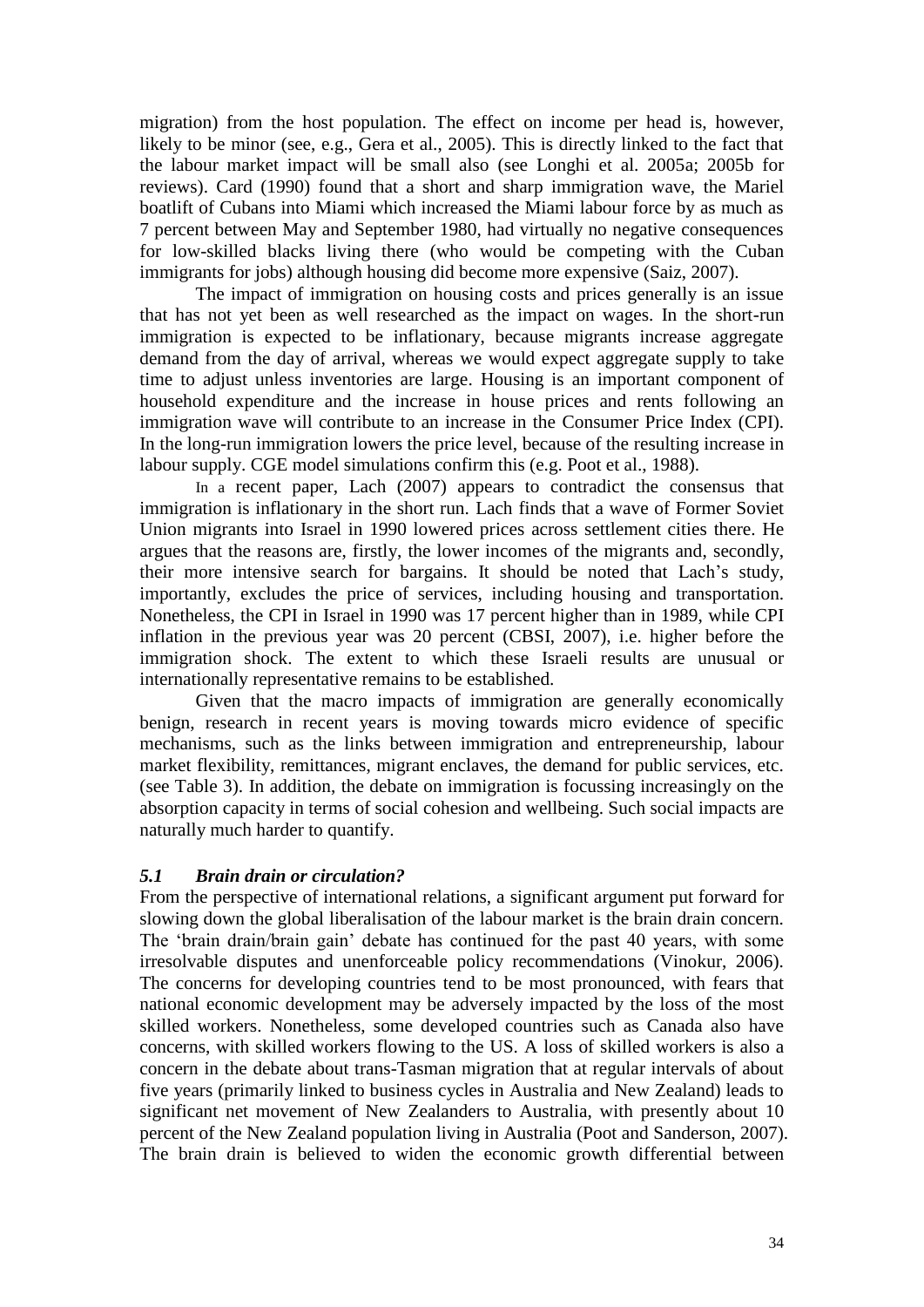sending and receiving countries and make it harder for the migrant sending country to "catch up" (Bushnell and Choy, 2001; Gera et al., 2005).

There is some empirical evidence of significant adverse brain drain impacts. For example, skill depletion in the sending country is evident in the case of the Philippines where the success in exporting nurses, particularly the best educated and most experienced, created a major crisis in the delivery of healthcare in the country (Chia,  $2006$ ).<sup>18</sup> Empirical evidence of the brain 'drain' or 'gain' issue has also been studied by Baruch et al. (2007) in the context of management studies students from developing countries undertaking study in the UK and US. The authors find that only 30.5 percent of the foreign students intend to go back to their home countries when they finish their university education, while initially very few students had the intention to stay permanently. In addition, about 40 percent of students believe they will stay for a considerable amount of time. The study found that the main factors that influence whether students leave or stay are: the perception of the labour market in the host country, students' adjustment process to the host country, and family ties of the students in both host and home countries. Furthermore, it was found that those students from countries that have a greater cultural distance with the developed country, such as China, Taiwan and Thailand, are more likely to return home. It was found that those from India are likely to stay in the host country longer as they have a smaller cultural distance, due to the "British Raj" phenomenon.

If a brain drain problem exists, then this can be alleviated by embracing the "brain exchange" or "brain circulation" concept. This will help to alleviate the increasing demand for skilled labour along with helping the economies of all the countries involved. An exodus of workers might alleviate labour skill shortages in labour-importing countries, while leading to a short-term brain-drain for the donor countries. However, there will be remittances in the short-term and in the long-term there may be some reversal of the brain drain, particularly with improvement in economic conditions. In addition, increasing flows of FDI requiring skilled professionals may result in significant labour mobility from developed to developing countries, as well as flows among developing countries (Chia, 2006). The brain circulation will also result in knowledge spillovers, bringing benefits to both sending and receiving countries. Spillovers come from higher innovation, productivity and growth across industries (World Commission, 2004; Gera et al., 2005; Welch and Zhen, 2005).

As discussed earlier, skilled workers may need assistance and incentives to move between countries, for example through gaining dual citizenship, multiple entry visas or tax breaks. An aspect that needs to be taken into account during trade negotiations is therefore the ease with which migrants can return to their home countries and this is especially important in the poor country case. The idea here is that of "skill circulation" between countries. A possible consideration is that of dual citizenship, which needs to be approved by both sending and receiving countries. This would mean that people can very easily re-enter both countries. Another way would be to look at tax or other monetary incentives, which will encourage the return of workers to their home country (World Commission, 2004).

It should be noted that as incomes increase globally, professional workers may trade off the potentially higher earnings in major agglomerations in developed countries against a better quality of life in more peripheral places. In the global

<u>.</u>

 $18$  The Philippines is certainly seeing the movement of natural persons to the US as an important element of free trade negotiations with the US (see, e.g. Tullao and Cortez, 2006).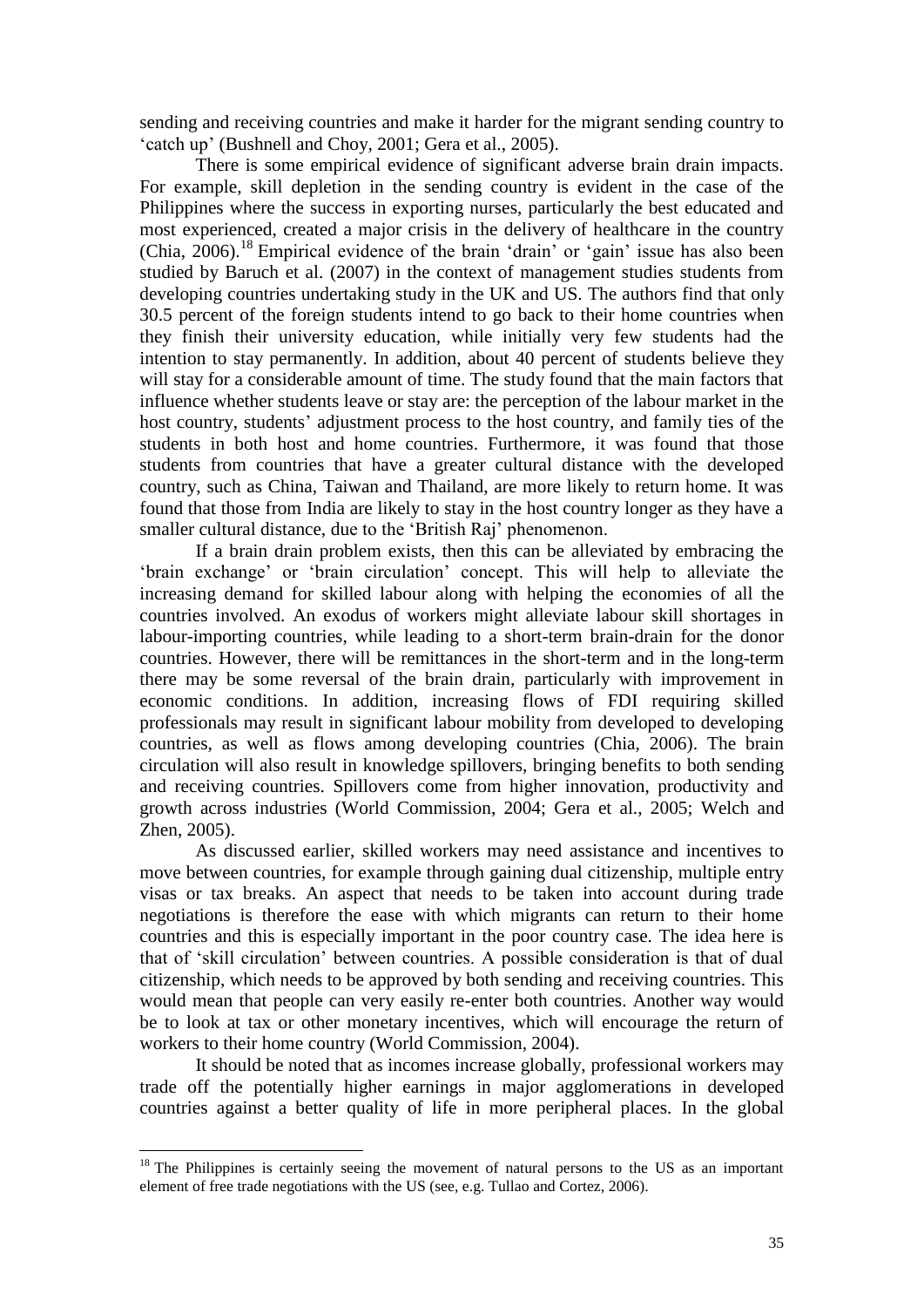competition for highly skilled migrants (also now commonly referred to as "talent"), countries like New Zealand cannot compete on wages, but do recruit skilled immigrants attracted to a higher non-material quality of life. DeVoretz and Iturralde (2001) make a similar argument for why skilled workers might prefer Canada over the US.

#### *5.2 Wage and employment effects*

The impact of increased migration on wages and employment will depend on a number of factors, including the share of foreign workers in the economy, the elasticity of substitution between capital and labour, and also the elasticity of substitution between native and foreign workers (World Bank, 2006). Most attention is given to the negative effects on wages and employment due to immigration. The recurring arguments are that immigrants may compete in labour markets with the native-born workers, native workers may be displaced, or real wages may be pushed down (Friedberg and Hunt, 1995).

Mayda (2006) investigates immigration attitudes across countries and provides evidence that both economic and noneconomic factors matter in terms of explaining attitudes to immigration. She finds that skilled individuals tend to favour immigration in countries where native workers are more skilled than immigrants. This is not surprising, given that attitudes are likely to be shaped by the impact on factor prices of relative changes in factor supplies when immigration occurs. Relatively scarce factors typically command higher returns and, assuming that skilled and unskilled workers are complements, an inflow of unskilled labour will raise the relative wages of skilled workers (Mayda, 2006).

In an important study, Borjas (2003) finds evidence that immigration harms employment opportunities of the native-born workers in the US to some extent. He finds that a 10 percent supply shock, due to immigrants, reduces weekly earnings by approximately 4 percent. Borjas does point out some caveats to his findings. Firstly, his analysis did not look at the long-run capital adjustments which may have been caused by immigrants and capital-skill complementarities may be important. Moreover, high-skill workers (such as scientists and high-tech professionals) may have been an important factor in endogenous technological change. It can also be argued that the Borjas study clearly identifies the impact of the supply shock, but does not take account of the change in aggregate demand, nor a range of other responses (such as investment and inflows of capital, and the migration of natives) that can only be studied in a large scale general equilibrium model.

In a subsequent study, Borjas (2005) looks at the effect that Ph.D. immigrants have on the labour market for Ph.D.'s in the US, and finds that a 10 percent increase in the supply of immigrant doctorates in a given field causes the earnings in the field to fall by 3 percent. However, a study by Weiss (2000, as cited in Freeman, 2006b) on the effect that highly educated immigrants in Israel, finds that the flow of such immigrants from the former Soviet Union had no noticeable impact on the labour market outcomes of the skilled workers born in Israel.

Positive effects of immigration on wages are found by Parasnis et al. (2005) in their study of Australia"s experiences. Their findings suggest significant and positive changes for native workers resulting from immigration: a 10 percent supply shock causes a 1 percent increase in hours worked and a 3-4 percent increase in weekly income. They also test for consistency of the effect over time, and find that this holds, mainly because immigration levels had not changed significantly over time. Similary,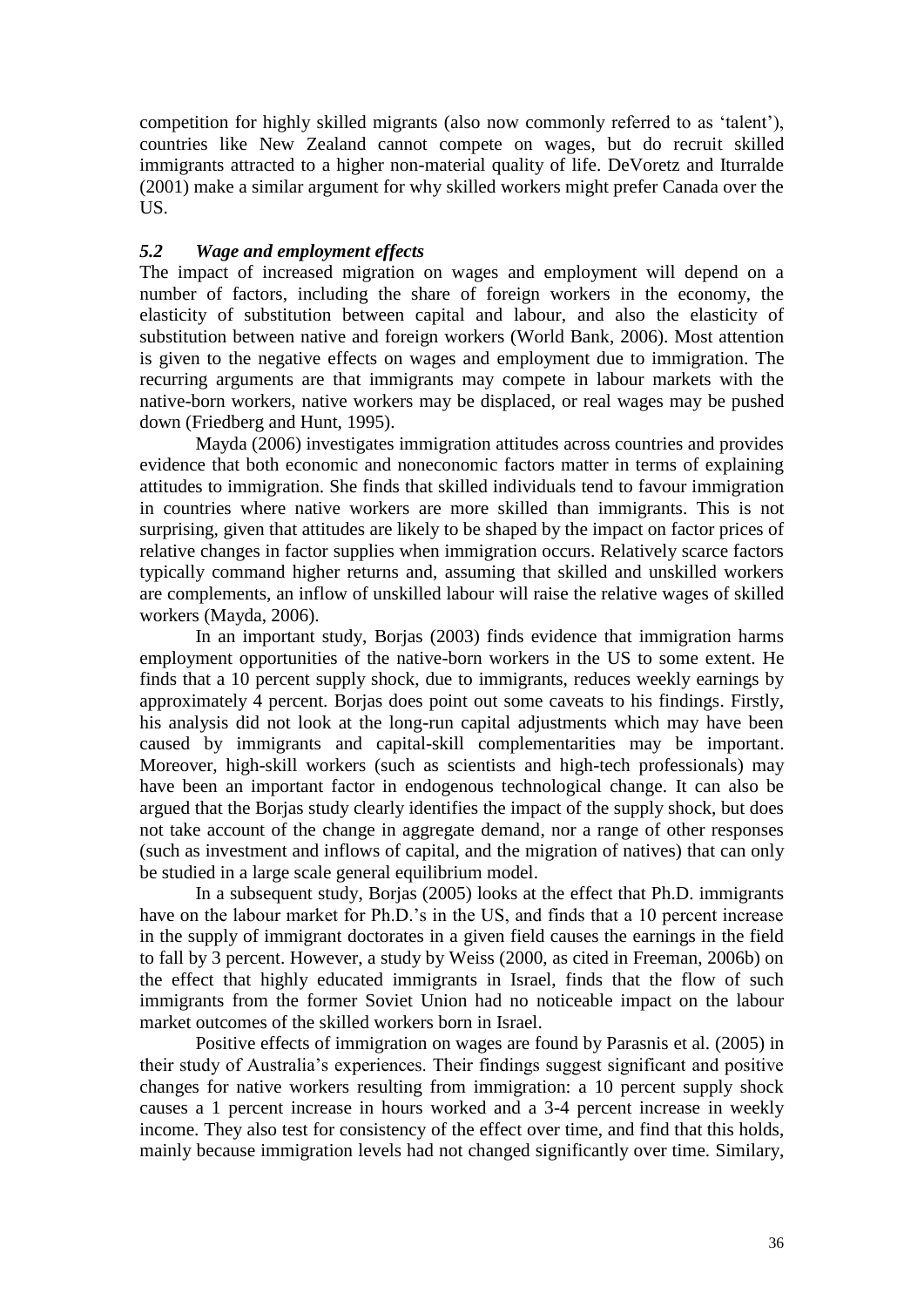an important study by Ottaviano and Peri (2006) finds positive effects of immigration on wages of most US born workers.

It is argued that migration can create additional job opportunities, because migrants may increase demand in local markets (e.g., Bodvarsson et al., 2007). However, immigrants often have higher unemployment rates than the local workers, because immigrants are sometimes unable to take jobs from locals and obtain a fair wage when existing workers are entrenched in the labour market (Harrison, 1984). Miller and Neo (2003) find that immigrants in Australia have a 12 percent disadvantage in wages and also experience unemployment rates in their first year that are significantly higher than those of their native-born counterparts (see also Thapa, 2004).

The World Bank"s global modelling of a three percent increase in the labour force of high-income countries, due to migrants from developing countries during the period 2001-2025, finds a small decline in average wages for high-income countries but a "barely perceptible" impact on the long-term growth of wages (World Bank, 2006). This highlights the importance of differentiating between level and growth rate effects. As noted earlier, while migration can generate significant economic gains, opposition to migration is often driven by concerns about the social and political consequences rather than an economic calculation of gains and losses (World Bank, 2006).

Friedberg and Hunt's (1995) extensive survey concludes that the literature does not support the argument that immigration has adverse impacts on wages and employment in the host economy. Their survey considered cross-sectional approaches, time-series approaches, wage inequality and growth. The theoretical literature on immigration and growth and subsequent empirical research has found conflicting evidence. Friedberg and Hunt (1995) therefore argued that more work is needed in this area. Longhi et al. (2005a) provide a more up to date review of the international evidence on the wage impact of immigration by means of a meta-analysis. In a subsequent meta-analysis, these authors study the impact on employment (see Longhi et al., 2005b). These syntheses of available empirical evidence suggest that the impact of immigration on wages and employment is small.

#### *5.3 Source country impacts*

#### *Selected Benefits*

Persons moving from developing countries often send back remittances to their families. In countries such as the Philippines and Mexico, remittances officially outweigh overseas development aid. Hugo (2005) presents estimates of remittances relative to trade flows and shows that remittances may be extremely important, even though they will be underestimated since funds transferred informally are not included in available statistics. Remittances were equivalent to over 20 percent of the value of exports in the case of the Philippine economy. Also, there is an increasing trend towards temporary movement and, as noted earlier in this report, returnees may bring back new skills, knowledge, and contacts that can be of considerable benefit to the home country (see also Welch and Zhen, 2005). A developing country could also make the possibility of FDI by developed countries a bargaining point in trade negotiations. Additional FDI will create additional employment opportunities in the labour market of the developing country, which may in turn lead to less emigration (Gera et al., 2005).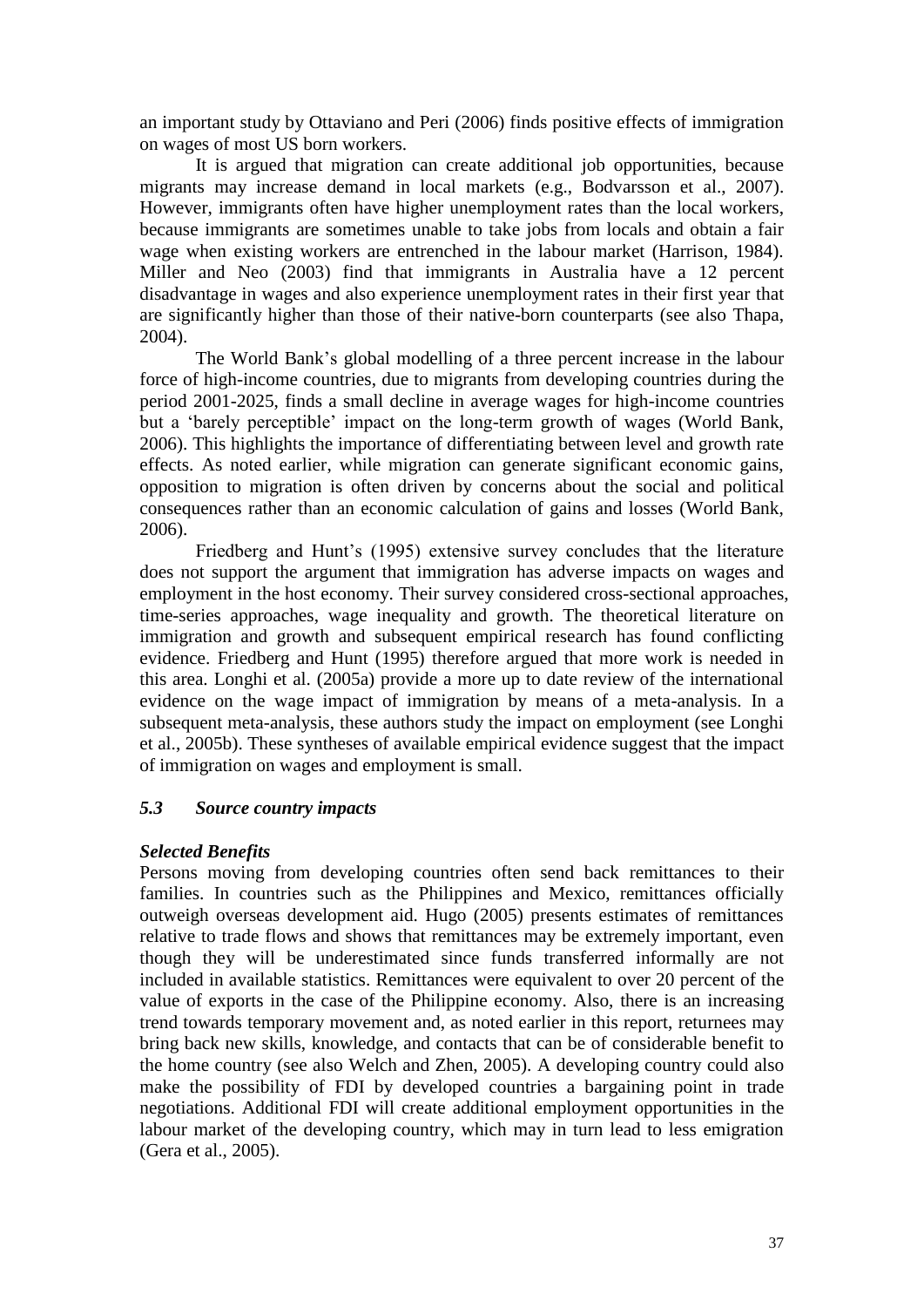#### *Selected Risks*

Freeman (2006a) considers the situation of a decline in the supply of labour through emigration. This should raise the wages of substitute workers for the migrants who have left. Furthermore, production factors which are complements to the migrant workers who left will experience a reduction in income, meaning that the income of the source country may fall. In his model however, remittances are not taken into account. A range of other risks to the source country also exist, including loss of professional skills, as discussed previously. On the other hand, the possibility of emigration of skilled workers can raise the overall level of investment in human capital in developing countries. In turn, this can have a positive impact on the longrun growth rate of these countries (e.g., Kanbur and Rapoport, 2005).

#### *5.4 Host country impacts*

#### *Selected Benefits*

A problem faced by many OECD countries is an ageing population. In addition to this, people in some OECD countries seem to be retiring early, with less than half of the people aged between 55 and 64 being employed. Immigrants are predominantly younger workers and can therefore help alleviate a labour shortage resulting from population ageing (Coppel, et al., 2001; Freeman, 2006a). In should be noted, however, that the fundamental cause of population ageing is below replacement fertility. If migrants also have low fertility rates, population ageing may accelerate in the long run at the time at which large immigration flows are no longer considered desirable (e.g. Poot, 2008).

Immigration can also help to alleviate labour shortages, especially in seasonal work, such as kiwifruit or apple picking and tourism. In this case it may be beneficial for the host country to allow temporary movement of unskilled labour, so that seasonal unemployment is mitigated (Coppel, et al., 2001). This issue is discussed further in Section 6.1.

#### *Selected Risks*

Freeman (2006a) notes that immigration replaces one set of pressures on the public sector (the fiscal impact of population ageing) with others (such as increasing demand for education services generated by migrant children). There is also a risk of falling wages for some workers and greater wage inequality when the current supply of labour is increased due to immigration, as discussed earlier. Much of the additional income in the country may accrue to the immigrants themselves and to the owners of capital. Furthermore, immigrants tend to cluster in ethnic communities, where they will often experience greater social costs due to unemployment compared to the local population. This clustering may result in tension between the new immigrants and the native population and between new immigrants and the more established migrant population. Furthermore, the concentration of such unemployment may become rooted into the ethnic community, resulting in a poverty cycle from which it may be difficult to escape (Coppel et al., 2001).

#### *5.5 Maximising the benefits and minimising the costs of migration*

There exist a number of ways to help maximise the benefits and minimise the problems caused by the trans-border movement of people. For example, in some situations there may be benefits to both host and source countries from temporary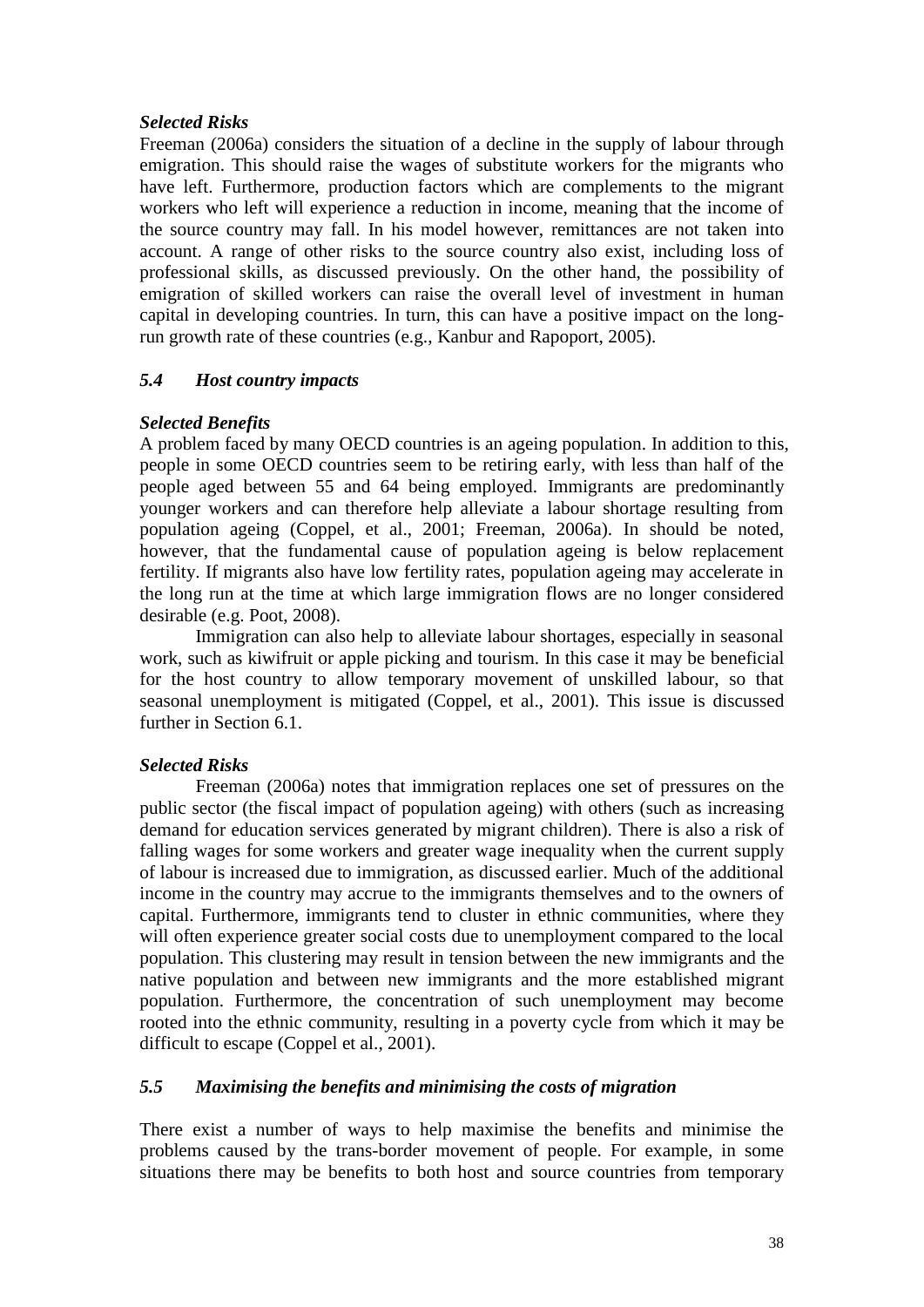migration. It has also been argued there may be benefits from applying some kind of "tariff" to migrants. We will consider both policies in turn.

Temporary migration programmes have been around for some time in many different forms. There is now renewed interest in their expansion because of the perceived benefits over more permanent forms of migration (Abella, 2006). Temporary migration may offer many of the benefits of immigration but without the costs (e.g., World Bank, 2006; Winters, 2003b). In the source country, financial and knowledge benefits should be higher if suppliers of services abroad return home to contribute to their own communities in the longer term (Mattoo, 2003). In the host country, there may be lower social tensions, a limited burden on public expenditure and the opportunity for controlled variation in response to labour market conditions (World Bank, 2006). These types of advantages make liberalising temporary admissions politically much easier to sell to populations who may feel threatened by more permanent immigration (Abella, 2006).

The disadvantages of temporary migration may include: higher training costs; no guarantee of future access to labour markets or workers; and some disincentive for workers to develop region-specific skills, including language skills (World Bank, 2006). It may also be the case that some countries have difficulty in controlling "temporary" labour movements. For example, facing widespread unemployment during the Asian financial crisis, some governments tried to wean their economies off foreign labour, but without much success (Chia, 2006). In addition, temporary workers are human beings who may grow attached to their host country, or find partners among the host population, and therefore desire to permanently settle with their families. This consequence of the guest worker schemes of the 1960s and 1970s in Western Europe, which was unanticipated at the time, led to social tensions arising from the absence of policies that would have facilitated integration and the greater acceptance of multicultural societies.

While temporary labour movements appear to offer significant potential gains to participating countries, care will need to be taken. Current temporary workers policies aim to provide better incentives and institutional arrangements to increase the effectiveness of temporary migration as an instrument for alleviating labour market shortages. Abella (2006) offers a set of guidelines proposed as offering a "best practice" approach to managing temporary migration: these guidelines range from forecasting and managing demand for labour through to agreements that better organise labour and protect workers rights. Winters (2003b) suggests that the biggest concern raised by the temporary movement of workers is likely to be the competitive challenge to local unskilled workers. However, this "challenge is no more imposing than that presented to such workers by imports of labour-intensive goods from developing countries, which has been overcome by the weight of economic gain that trade can deliver". Winters argues that policies are needed to ease adjustment among local unskilled workers (Winters, 2003b).

With respect to applying some kind of 'tariff' to international labour movements, Chang (1998) applies international trade principles to trade in labour services and argues that the United States should eliminate immigration quotas and barriers and move to using immigration tariffs instead. This appears to follow the general principle that improved transparency is preferable to obscured barriers; it may also facilitate clear and substantive reduction in barriers over time. Chang"s analysis suggests that skilled and unskilled immigration should be permitted without restriction, but that unskilled immigration should be subject to an effective immigration tariff, perhaps in the form of a special income tax and less generous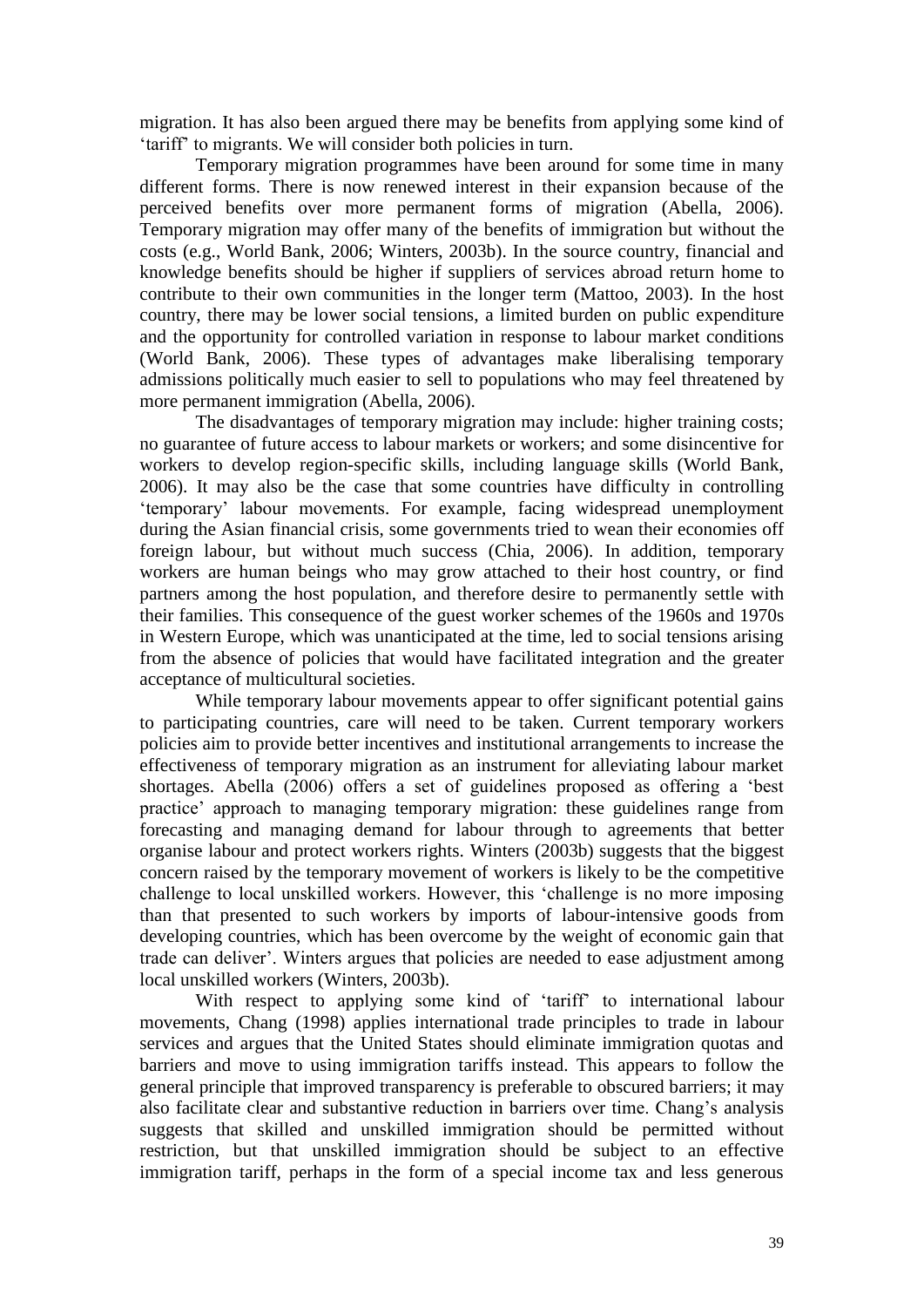fiscal treatment. Chang (1998) argues that reciprocal liberalisation of services trade could help to overcome political obstacles, facilitating more liberal movement of labour into the United States.

#### **6 Lessons for New Zealand**

Section 2 of this report focused on international economic agreements of particular relevance to New Zealand. However, Sections 3 to 5 were much more international in focus, examining the impact of trade and FDI on migration, and vice versa, and a short review of some key benefits and costs of migration. In the current section, we revisit these topics with a focus on the literature and issues of particular relevance to New Zealand.

International trade agreements can provide an important platform for bargaining across issues (Banda and Whalley, 2005). The importance of linking complex and interacting negotiations in different areas of international relations is becoming increasingly clear (Crump, 2007). In New Zealand, good examples are visawaiver agreements and working holiday arrangements that are negotiated in the broader context of bilateral relations, including trade. Bedford and Lidgard (1998) provide examples of 1990s foreign policy initiatives in New Zealand with respect to relations with Asian countries that had both people movement and trade dimensions.

#### *6.1 The impact of trade and FDI on migration*

#### *Goods and Migration – Substitutes or Complements*

Before CER, at the time when commodity trade faced significant restrictions, labour migration would have been able to substitute for some of the trade in commodities. Protected industries faced labour shortages that were addressed by active immigration policies. Hence rather than importing certain manufactured goods to meet increasing domestic demand, import substitution industries recruited foreign workers.

Similarly, rather than exporting certain goods and services to Australia, New Zealand may have exported some of its workers. This substitution effect is likely to have been of minor importance. Historically, real wage differentials were not large and throughout the period of relatively high trade restrictions, trans-Tasman migration remained relatively balanced. By 1966, there were about 52,000 New Zealanders born living in Australia and 43,000 Australians born in New Zealand. Subsequent trade liberalisation did not reduce migration but instead increased it because the much lower productivity of New Zealand"s manufacturing led to significant job shedding during the 1984-94 reform decade once protection was removed. By 2006, the number of New Zealand born in Australia had increased to 389,000 while the number of Australia born in New Zealand increased to a mere 63,000. However, with Australia being more capital intensive, the flow of capital would have been towards New Zealand (where the rate of return to new investment would be higher) as is evidenced by Australian ownership of many large New Zealand companies (see also Nana and Poot, 1996). Two thirds of migration from Australia to New Zealand consists of New Zealanders returning, but Australia born migrants are likely to be professionals whose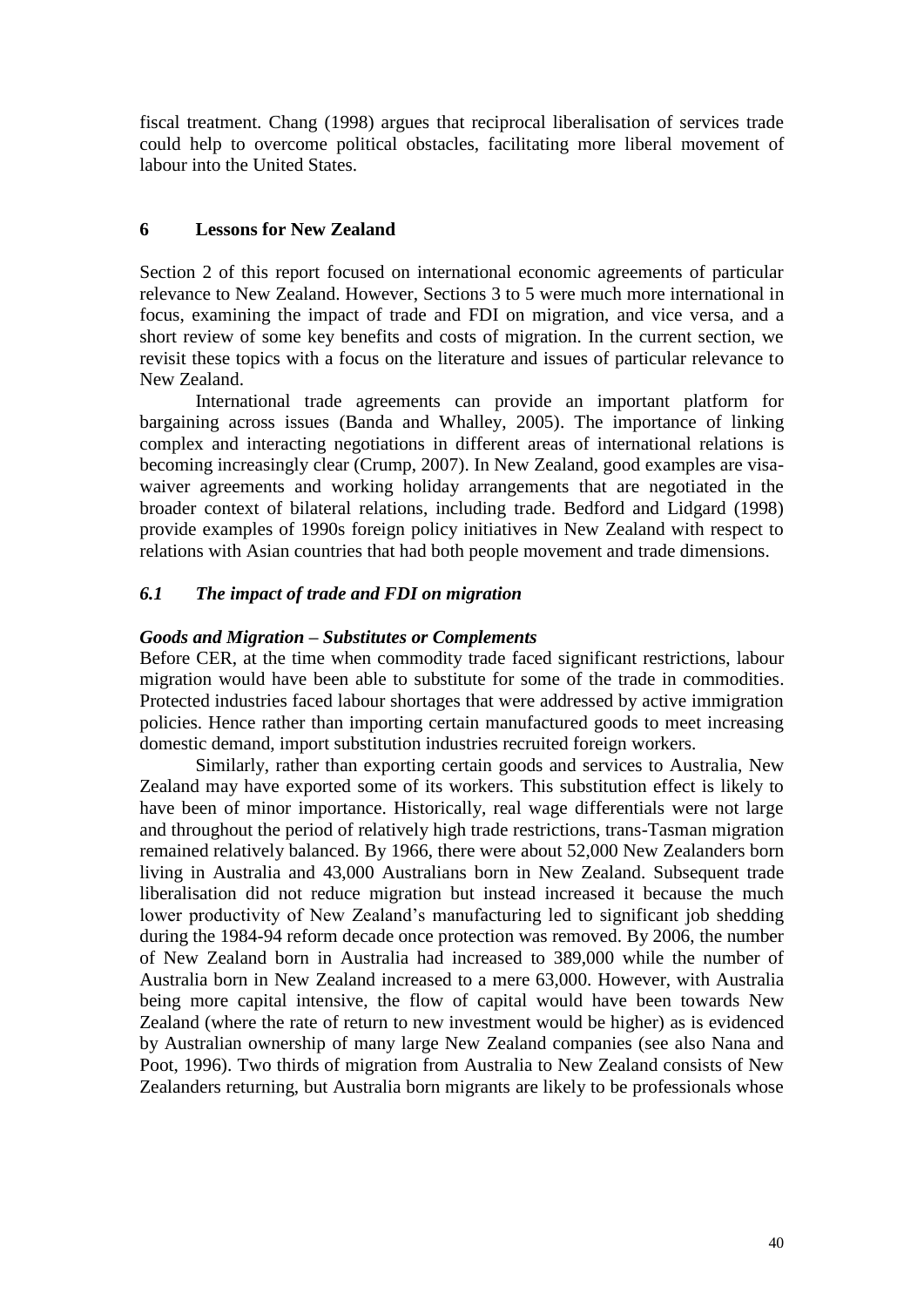trans-Tasman migration is linked to the presence of Australian companies and Australian ownership of New Zealand companies.<sup>19</sup>

#### *Services*

<u>.</u>

Walmsley et al. (2005a) model bilateral migration flows in the Pacific region resulting from possible liberalisation under GATS mode 4 negotiations. They assume a 1 percent increase in the quotas of skilled and unskilled labour from the Pacific Islands into Australia and New Zealand, with results suggesting that the resultant labour force increases in Australia and New Zealand would raise welfare in both countries. While Pacific economies could gain from the movement of unskilled workers, loss of skilled workers could lead to welfare declines for those that remain, in the absence of capability building efforts. These kinds of estimates of the income gains from migration and the consequent labour flows could be improved by comparing the earnings of the immigrants to what they would have earned in their home country (Gibson, 2006).

An issue of particular significance to New Zealand is the relatively high need for seasonal workers. The service that these migrants provide cannot usually be substituted by other modes of supply, unless activities are moved overseas. For example, consider fruit pickers and shearers (Bell and Ward, 2000). In Central Otago, vineyards and orchards needed about 4000 workers in the summer 2005/06, of which 3000 positions had been filled by migrant workers. The New Zealand government alleviated this demand by implementing a fast-track work permit policy. Furthermore, a Worker Holiday Scheme also allows for 30,000 young overseas persons to come to New Zealand for seasonal employment, lasting up to six months (Fea, 2005).

For seasonal workers, bilateral labour agreements have become very important, with several hundred such agreements currently existing (World Bank, 2006, p. 73). Such agreements can improve confidence and certainty in origin and destination countries and New Zealand is making increasing use of these kinds of agreements. For example, due to ongoing labour shortages in the horticulture and viticulture industries, the government has recently launched the Recognised Seasonal Employer (RSE) Work Policy, which seeks to facilitate the temporary entry of overseas workers in these industries. Work includes planting, maintaining, harvesting and packing crops in the horticulture and viticulture industries. The RSE Work Policy is currently capped at 5000 places annually, though this can be adjusted in response to market demand (DOL, 2007). Workers under this scheme are able to stay in New Zealand for seven months during any 11 month period.<sup>20</sup> The RSE Work Policy gives preferential access to workers from the Pacific, as this policy is also trying to encourage economic development, regional integration and good governance within the region (MFAT,  $2007$ ).<sup>21</sup> Among other conditions, employers are required to guarantee a minimum number of hours of work, ensure workers are paid the market rate and provide pastoral care including suitable accommodation, translation, transportation, opportunities for religious observance and recreation, and induction to life in New

<sup>&</sup>lt;sup>19</sup> Alternatively, they may be Australia born children of New Zealanders, returning after residing some years in Australia.

 $^{20}$  Nine months for workers from Tuvalu and Kiribati (DOL, 2007).

 $21$  New Zealand has a history of offering special concessions for immigration from Pacific nations. In particular, there is a Samoan Quota scheme for up to 1,100 Samoans and the Pacific Access Category (PAC) which allows up to 250 nationals from Tonga, 75 from Kiribati and 75 from Tuvalu, to become permanent residents if specific criteria are met (Stahl and Appleyard, 2007). These policies are rather unique, with Stahl and Appleyard (2007) commenting that they "cannot think of another developed country that admits migrants as a part of its perceived duty to assist their economic development".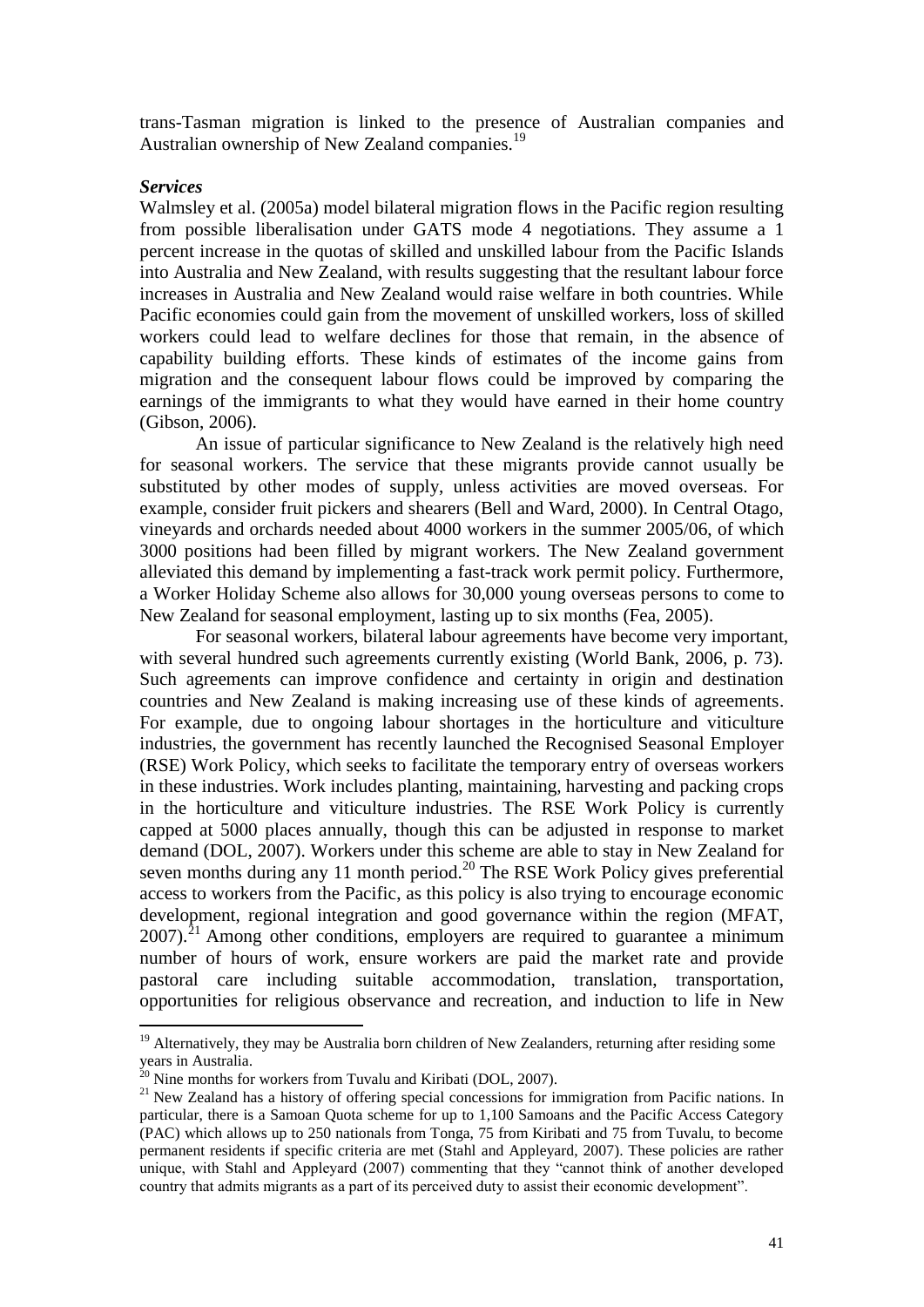Zealand. Like all immigration policy, RSE Work Policy is designed to ensure employment opportunities for New Zealanders are put first, and employers have strong incentives to train and upskill the domestic workforce and utilise unemployed labour before looking to the RSE.

A potential problem with policies that free up the temporary movement of labour is the possibility of overstayers. However, the New Zealand government is clearly aware of this issue, for example incorporating requirements such as a return ticket (of which the employer pays half) and the need for applicants to show they genuinely intend a temporary stay in New Zealand when applying for entry under the RSE Work Policy (DOL, 2007). Nadkarni (2006) provides several specific suggestions to alleviate the overstaying problem, including holding some of the earnings in an interest bearing account which the worker will receive on departure and for employers to supply guarantees for the workers.

#### *Technology*

The e-labour concept may be of particular interest to New Zealand, given our geographic isolation. This is a possible way of expanding the local economy. As noted by Hufbauer and Stephenson (2007), internet based services are a new frontier of services trade and there will be significant opportunities and challenges for New Zealand in this area. In addition, the internet may help New Zealand increase the export of educational services, through selling distance education abroad.

#### *FDI*

The New Zealand Government supports a strategy of developing international ties, including both inward and outward FDI. Furthermore, the government does not generally discriminate against any country. The Index of Economic Freedom confirms this, showing New Zealand as one of the countries most open to FDI, along with Singapore, Hong Kong, Sweden, the Netherlands, Ireland and Luxembourg (Heritage Foundation, 2006). Nevertheless, the promotion of inward investment has received more attention by the Government than outward investment. In China, New Zealand"s proportion of the FDI stock is at most 0.001 percent (MFAT, 2007). However, the recent investment of Fonterra in the dairy sector in China is an example of how economic growth is affecting "offshore" activities of New Zealand companies. This will have migration implications also. Investment may in the future become an increasingly two-way street, with implications for the movement of labour to service and support this increased globalisation of investment.

#### *Side agreements*

New Zealand negotiators have made use of side agreements in the past, e.g. using the framework of the Environment Cooperation Agreement and the Labour Cooperation Memorandum of Understanding (MFAT, 2007). In section 2.3 we noted the skilled worker side letter and working holiday arrangement agreed in the New Zealand-China FTA. While these were of limited significance in terms of the number of workers involved, the future may bring much greater scope for the development of side agreements on a range of issues, including labour movement. The dynamic interactions between agreements will need to be recognised and carefully managed.

#### *6.2 The impact of migration on trade and FDI*

In Section 4.1 we reviewed several empirical studies that confirmed that immigrants have a positive impact on trade. The presence of immigrants from a particular source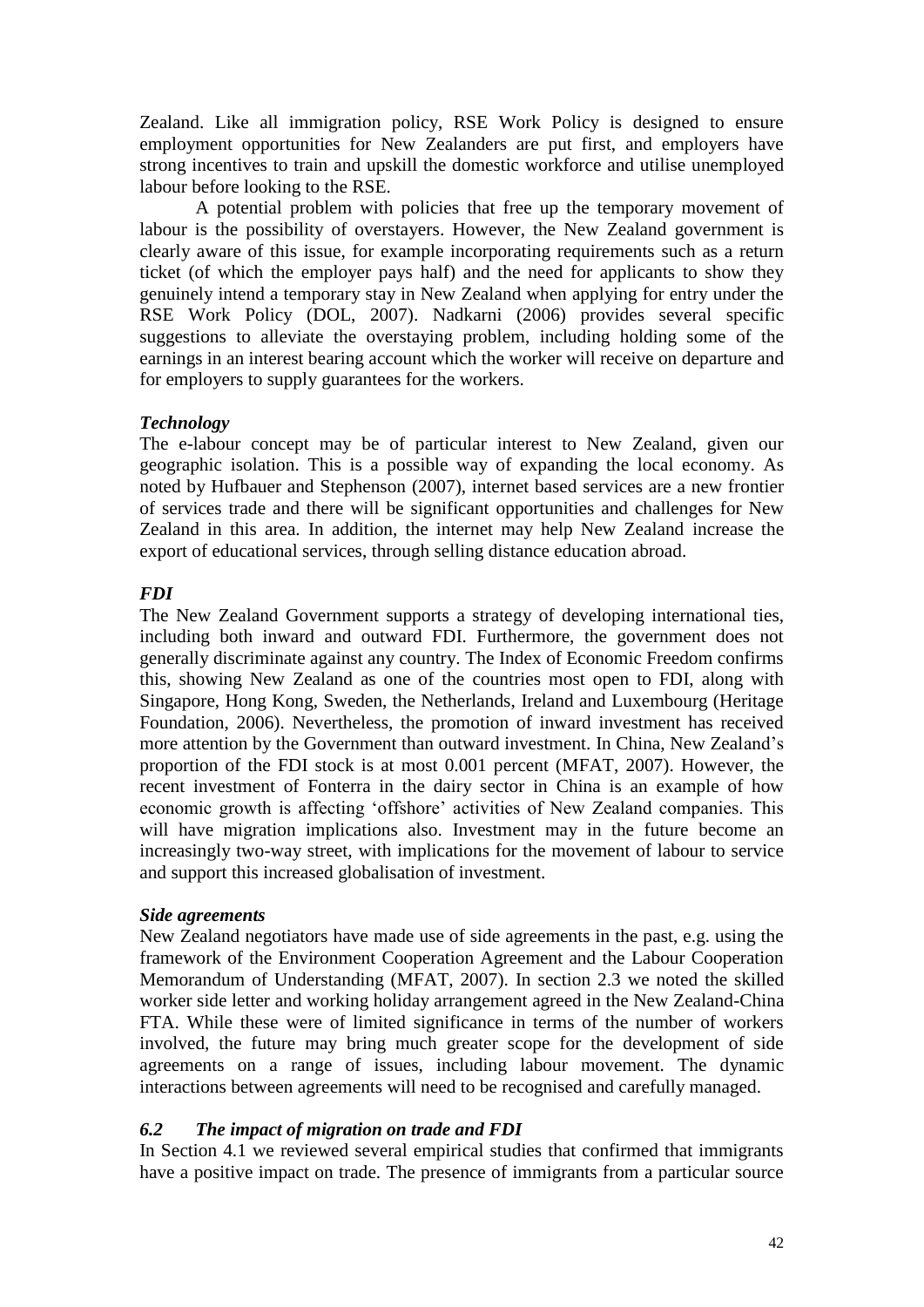country is likely to be associated with the presence of significant bilateral trade with that country. Both imports and exports are affected and we noted that the consensus of the literature is that the effect on imports of a given increase in the stock of immigrants is greater than the effect on exports. However, such analyses typically only capture short-run effects. Sanderson (2004) argues that immigrants can be a means of knowledge transfer, which enables a country to adopt more easily the latest technological innovations. This may stimulate both process and product innovations that in the long run could make the effect of immigration on exports exceed that on imports. Such a long run effect is, however, hard to identify empirically.

Using New Zealand international trade data, Bryant et al. (2004) demonstrate that the impact of New Zealand immigration on trade is consistent with the international evidence. While there are noticeable selection effects (whether or not there is trade with a country at all, is linked with whether or not there is immigration from that country), the elasticity of the relationship between migrants and trade is greater for imports than for exports.

Migration induced education and tourism are likely to be of particular relevance to New Zealand. This suggests that New Zealand should be active in its negotiations on these areas to maximise the potential benefits. The tourism industry has grown dramatically in both New Zealand and Australia, which has led to a need for developing tourism training programmes (Williams and Hall, 2000; Statistics NZ, n.d.). In New Zealand this has led to the setting up of tourism education facilities such as Sir George Seymour College have been set up and also there has been increased significance of tourism studies in universities. International educational markets have also undergone rapid development in recent years and we have previously discussed the rapid rise, and subsequent fall, in international student numbers in New Zealand (see Bedford and Ho, 2006).

#### *6.3 Benefits and costs of migration*

As discussed in Section 5, the international movement of people brings many potential mutual benefits for both source and destination economies. Some of these benefits are directly linked to trade, as noted above.

In many countries, including New Zealand, a significant proportion of the resource costs of education are funded through government taxes. This subsidy is linked to the public benefits of education. Therefore government and its taxpayers have an interest in reaping the public return on this investment. However, when migrants go overseas they take their accumulated education with them and New Zealand may thereby effectively subsidise economic growth in other countries. Furthermore, New Zealanders can receive subsidised health care and can qualify for superannuation. If they go overseas then they avoid the New Zealand taxes which fund these activities but they may later return to New Zealand, making use of the health care and superannuation, and thereby imposing costs on New Zealand taxpayers (Bushnell and Choy, 2001). Given the increased mobility of the population, government have responded to this issue through international sharing of some social security costs. For example, the public pension in Australia and New Zealand is funded by contributions from both countries in proportion to the time worked in each country.

Research reported in Carmichael (1993) and by Bushnell and Choy (2001) suggests that emigration from New Zealand to Australia occurs across the full range of occupations. While there have been greater emigration rates in some occupations than in others, Bushnell and Choy argue that there is little evidence of a brain drain in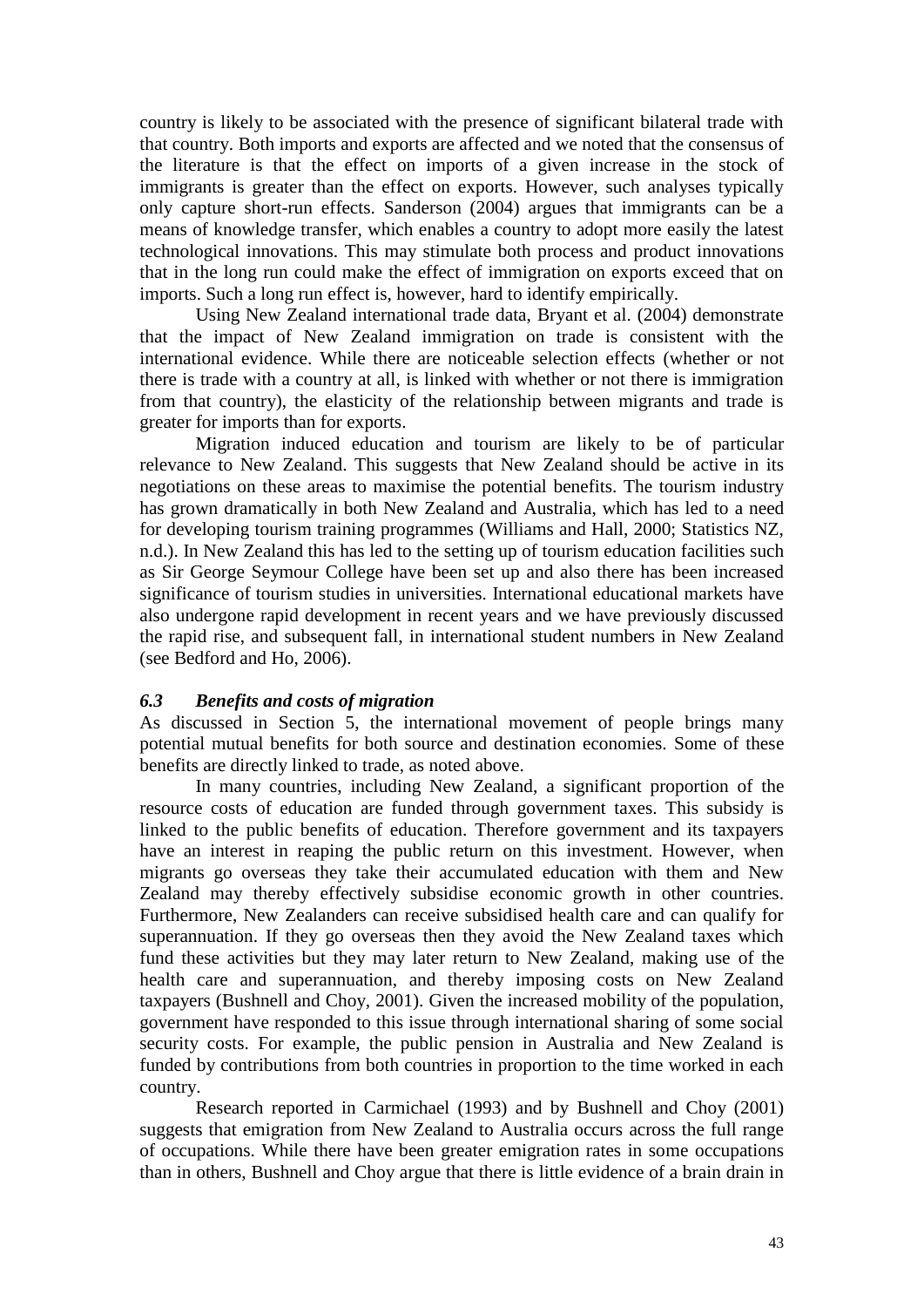New Zealand. This is because immigrants have substituted for emigration of New Zealanders, and a high skill level has been the one of the most important immigrant selection criteria, particularly in recent years. International migration statistics show that New Zealand lost, in net terms, about half a million citizens to other countries during the last thirty years, but replaced these emigrants with some 700,000 citizens of other countries who settled in New Zealand. Bushnell and Choy (2001) confirm that the skill distribution of departing New Zealanders has not changed greatly, but that those that are arriving are becoming increasingly more skilled. In addition, most of the people leaving are in the 15-24 year age group and those arriving are in the 25- 39 year age group, i.e. with greater labour market experience.

People are increasingly becoming more internationally mobile, especially younger people who may benefit from development of their skills, incomes and careers. The student loan scheme has also encouraged university graduates to move temporarily overseas in order to accumulate savings at a faster rate than would be possible in New Zealand, and thereby increasing their ability to repay the loan faster. For some migrants, particularly in knowledge intensive professions, there is the potential of earning much higher incomes, for instance doctors, nurses, scientists, engineers and consultants (Gera et al., 2005). Professional migrants, however, may be faced with the problem that their qualifications are not recognised and that they therefore cannot apply for certain jobs. This is a further barrier which must be overcome in order to effectively liberalise world labour markets and it is a barrier that may affect people moving to and from New Zealand. As discussed earlier, the TTMRA is an agreement alongside CER which has effectively removed this barrier in trans-Tasman migration. However, development of such agreements needs to be continued and expanded in coverage so that the movement of people is not unduly hindered by unrecognised qualifications. There are of course political difficulties to be overcome, particularly when professional groups have vested interests in limiting entry into their professions, and there may be issues associated with the compatibility of qualifications.

#### *6.4 Gaps in the literature and potential areas for future research*

As previously noted, literature that integrates international trade negotiations and the movement of people is relatively sparse. This may reflect the limited negotiations on movement of people within trade agreements and it may also reflect the fact that some of these negotiations remain confidential (particularly in bilateral and regional agreements). In addition, the international movement of people is a politically sensitive topic in most countries, and it may be difficult to negotiate access to a country"s labour market by those charged with trade negotiations, given the complexity of the issues and difficulty in assessing the potential trade-offs.

In this context, it is useful to point out that GATS is unlikely to have a major impact on immigration policy for several reasons. Firstly, GATS is only concerned with temporary movement. Secondly, the Most Favoured Nation (MFN) clause is unlikely to be acceptable to countries in this context. Under MFN, discrimination between trading partners is not allowed and any more favourable concessions granted must be extended to other WTO members. Thirdly, once agreements are made these are difficult to reverse and countries will wish to maintain flexibility to adjust future immigration policy in response to changing domestic conditions.

Nonetheless, it is likely that developing countries seek access to New Zealand"s labour market as a condition for opening their own markets to goods trade and professional services supplied by New Zealanders. Such negotiations are more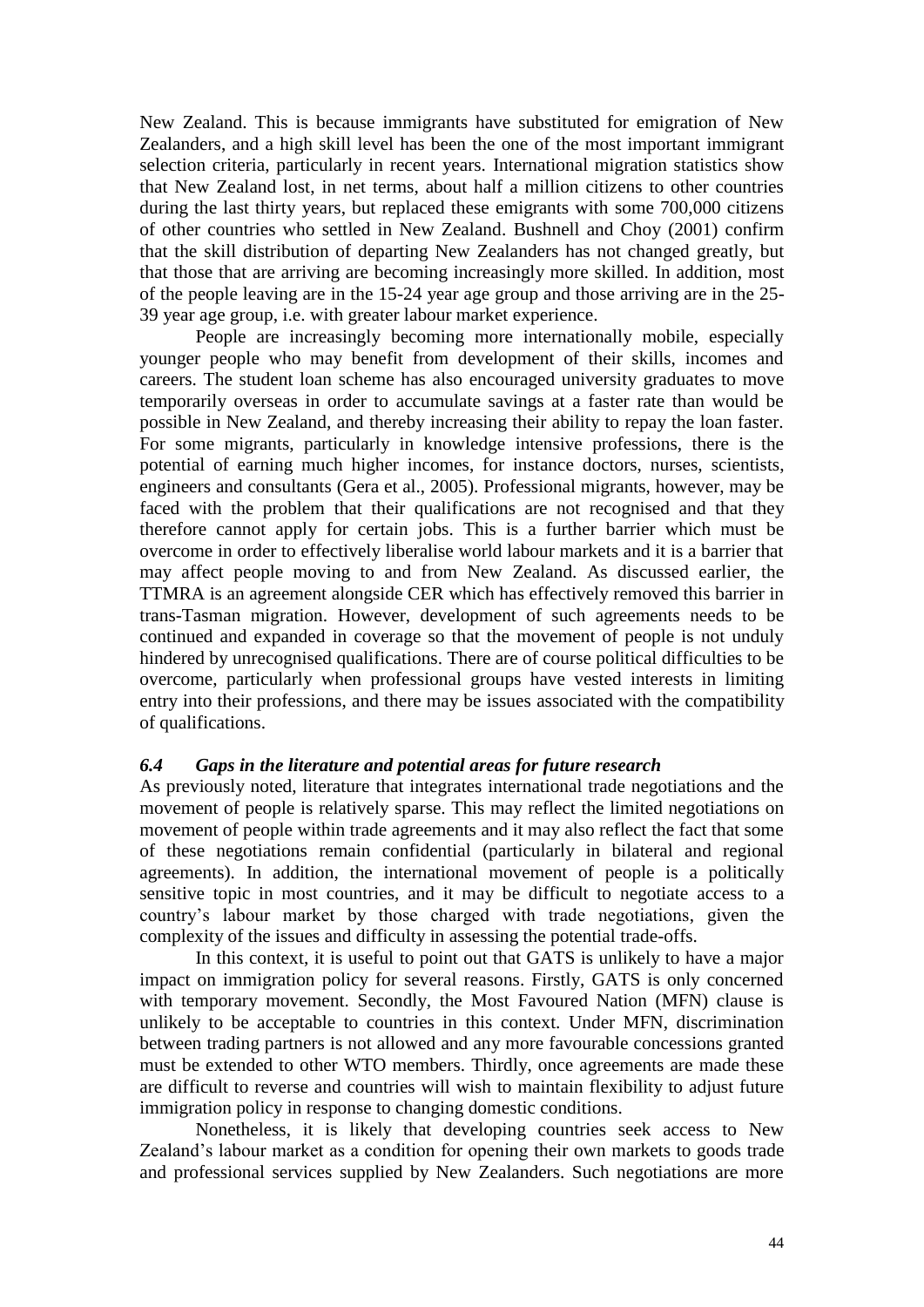likely to be on a bilateral than multilateral basis. There may be particular pressure to cover permanent labour movements, since some temporary work policies are already covered under existing arrangements.

There exists limited quantitative modelling of the economic impacts of international migration flows, particularly for New Zealand.<sup>22</sup> There is also very little modelling that simulates the likely impact of trade agreements that include increased movement of people. The Global Trade Analysis Project (GTAP) database and dynamic model could be used in conjunction with a new international bilateral migration database (Parsons et al., 2005; Walmsley et al., 2005c) to undertake significant new modelling in this area. While Walmsley et al. (2005a) present a very interesting paper with some results for increased labour movement under mode 4 of GATS for the Pacific and Australasia, the authors are clear in their warning that this work currently has significant limitations and further research in this area is required.

Given current interest in liberalising temporary migration, more rigorous studies of the relationships between trade and FDI and patterns of international migration are needed (Manning and Bhatnagar, 2004). Extending global modelling work to cover negotiations and scenarios of particular interest to New Zealand would be very useful. Also, the relative benefits and costs of outsourcing and immigration should be compared.

In analysing the impact of bilateral trade negotiations and immigration, the New Zealand situation is rather unusual because of the importance of trans-Tasman population movement. While highly cyclical, this movement has, since the late 1960s, been predominantly in the direction of Australia as noted earlier in this report. One of the main causes has been average economic growth and employment growth in Australia exceeding that of New Zealand. Further research on trade negotiations by Australia and New Zealand with other countries and their implications for international migration with such countries, as well as within Australasia, is obviously another topic that would be of interest to New Zealand.

A central issue in discussion of trade negotiations, immigration and services provision under GATS mode 4 is the extent to which any liberalisation will increase the share of GDP that is exported and improve New Zealand"s productivity growth. Both export growth and productivity growth have been disappointing in recent years and these outcomes are clearly linked. Export-led growth is a long established recipe for improved long-run economic performance. Similarly, the recruitment of skilled "talent" from abroad is seen as another means of improving productivity growth. However, the link between these policies has not yet been investigated thoroughly.

Finally, it is clear that the most rapid growth in international labour movement in the years to come is that of temporary labour movement. Earlier in the report we noted that this development is encouraged from the perspective of immigration policy as it provides more flexibility and effective pathways to subsequent permanent settlement. It is clear that more research is needed to design policies to maximise the potential of temporary worker schemes and to provide incentives to minimise potential social costs. Again, the likelihood that further temporary movement agreements would be negotiated under GATS mode 4 is still to be investigated further.

<u>.</u>

 $22$  A three year research programme, funded by the Cross-Departmental Research Pool (CDRP) and coordinated by the Department of Labour will be completed in 2008. This research programme covers a range of topics, such as labour market, housing, fiscal and productivity effects of immigration. The various sub-projects will also inform simulations with a multi-sectoral CGE model of the New Zealand economy.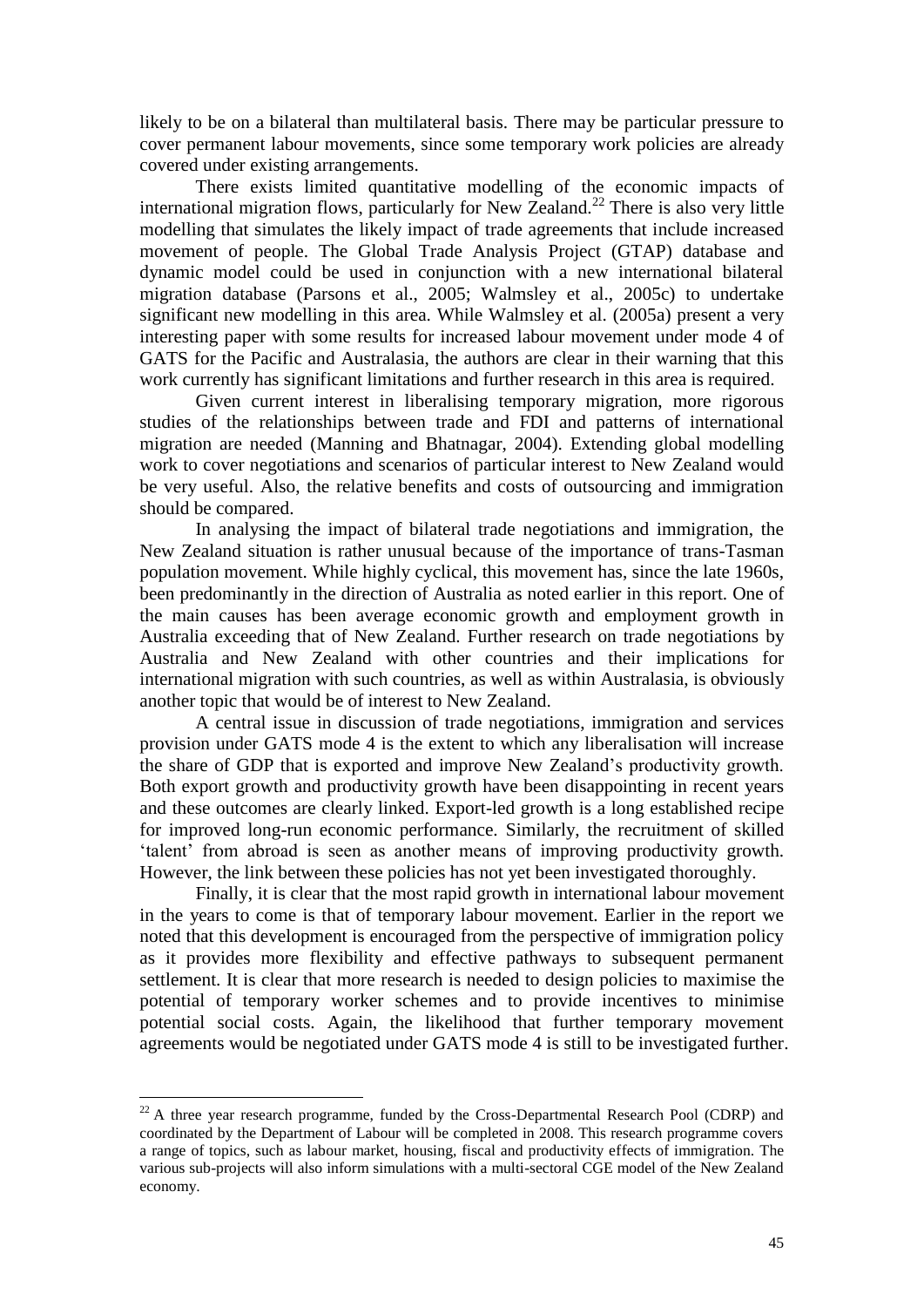With respect to the movement of business people, this likelihood is small. Countries such as New Zealand already impose few barriers on the short-term movement of business people. The establishment of "offshoots" of foreign firms in the services sector under GATS mode 3 is likely to trigger an associated need for temporary migration of intra-corporate transferees. Existing arrangements already accommodate such movement, so that GATS mode 4 is not essential to negotiation in this context.

#### **7 Conclusion**

While flows of goods, services and investment have made some significant headway in the WTO and regional agreements, the same can not be said for the movement of labour, particularly of unskilled workers (Chia, 2006). This bias against people movement seems to be reflected in public opinion and in discrimination against migrant groups. For example, Mayda (2007) used survey data and found that opinions across a range of countries are generally more pro-trade than pro-immigration. Greenway and Nelson (2006) explain this by noting that trade is predominantly about short-run material consumption whereas migration generates a range of externalities over a long period of time. Despite the large potential gains from labour market liberalisation, there are often concerns about adverse labour market impacts for certain groups of native workers, concerns that immigrants may impose net burdens on public finances, as well as possible social and political aversion to increasing immigration (Mayda, 2007). Hatton (2007) suggests, however, that while public opinion may be less receptive to liberalisation of migration than trade, the key impediment to liberalisation of migration is the lack of a basis for reciprocity in negotiations.

Nonetheless, given the greater flexibility of temporary migration schemes and the advantage of work to residency schemes, this review suggests that there may be an advantage in expanding the scope and use of GATS mode 4 policies in trade negotiations. However, given the current international environment, such negotiations are likely to be on a bilateral basis rather than as an outcome of the Doha round. Whatever evolves, it must be recognised that mode 4 will always be too restrictive to replace immigration policy. In any case, the concerns and interests of various government departments in this area do not always intersect. Consequently, progress will probably require strong leadership, including at the ministerial level. It should be kept in mind that concessions under temporary entry may be bi-directional. In the New Zealand context, a trading partner may seek greater access to the market for unskilled labour (say, in seasonal employment), whereas professional New Zealand workers might seek access to the market for professional services in the partner's economy. This simply reflects typical labour movements between developing and higher income countries. The export of educational services in particular is likely to remain a promising area, with growth in developing country incomes and a strong appetite for international education.

While labour-exporting countries may be keen to lower the barriers to the movement of their workers, such countries typically have asymmetrical policies. Inward labour movements in these countries typically face a much tighter regulatory environment than do international flows of goods and investments. Developing countries that may encourage the emigration of their citizens are not always themselves open to immigrants from elsewhere. Furthermore, movements of lower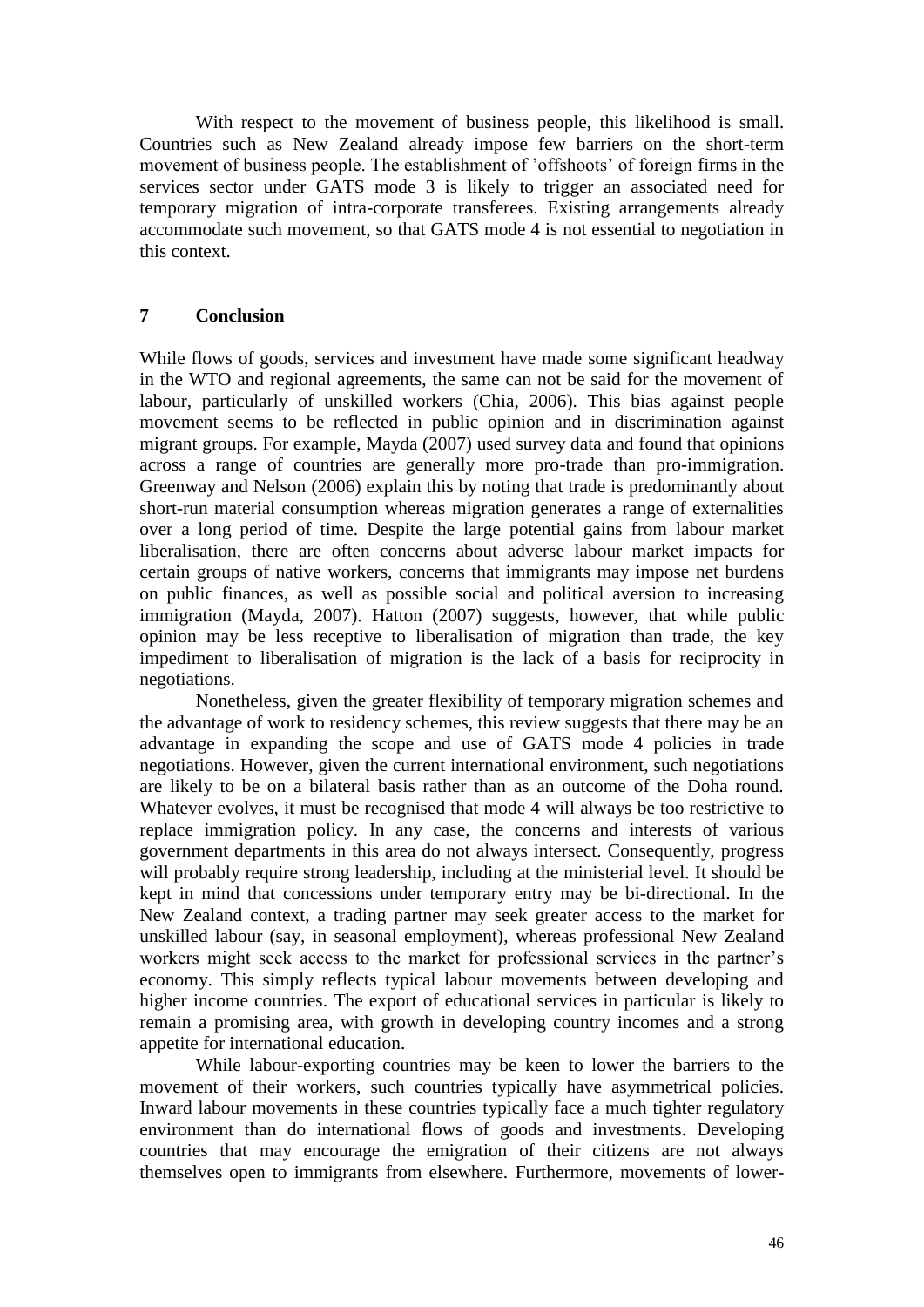skilled workers are generally viewed as particularly sensitive, even though significant gains are possible (Chia, 2006). Keely (2003) notes that immigration policy should be viewed more along the lines of trade policy, with a movement from a protectionist approach to a more open approach. He argues that trade, competitiveness and employment policies are "inextricably tied into migration to a degree beyond what existed before the expansion of globalization" (Keely, 2003). However, the counter argument is that multilateral trade negotiations have a more than 50 year history, while migration has typically been a national policy issue and the movement of people raises a host of additional challenges, including social and cultural integration that trade agreements may not be well positioned to address (World Bank, 2006).

The largest gains may be from allowing labour mobility between very diverse countries (Winters, 2003b). Hatton (2007) argues that international migration is driven by absolute rather than comparative advantage. Hatton therefore suggests and there is "no basis for WTO-style negotiations over migration and therefore no grounds for reforming the international architecture in the hope of fostering liberalization' (Hatton, 2007). Therefore, although large potential gains from liberalising migration could be realised through improved cooperation along the lines of what the WTO has done for trade, this is not likely to happen in the view of Hatton, unless a specific way forward can be forged. Hatton suggests that explicit linking of immigration policy to other policy issues and agreements may be useful. Crump (2007) also emphasises the importance of this issue-linkage in negotiations.

Bilateral or regional approaches could serve to build trust, certainty and improved management schemes that could later act as stepping stones to multilateral deals (World Bank, 2006). Again this emphasises the complex and interacting dynamic linkages that negotiators will need to be able to deal with effectively. Countries will typically prefer the flexibility to choose the conditions and countries from which labour may flow and they may be reluctant to agree to the WTO principle of MFN treatment (Chia, 2006). Therefore regional agreements seem particularly important and they are of course increasing in relevance even for trade negotiations, particularly given the current setbacks for the WTO negotiations. Nonetheless, regional arrangements will bring their own set of problems which are welldocumented in the international trade literature.

Increasing pressures may open countries to more serious discussions on migration agreements. For example, as the Japanese economy finds itself increasingly short of unskilled workers (given its rapidly ageing population) it may consider options that were previously unpalatable. Interestingly, the movement of natural persons is included as a "major element" in draft agreements between Japan and the Philippines and Thailand (Yamagata, 2006). Juxtaposing people movements with other elements of a regional trade agreement seems much more attractive to the Japanese who can see clear benefits accruing from liberalisation in other areas and this policy change "is truly remarkable in the sense that previously Japan had not shown any interest in the introduction of foreign semiskilled workers' (Yamagata, 2006). This seems to be a good example of issue-linkage and finding a way forward through complex, interacting and sometimes one-way streets.

The current state of the economic environment in both origin and destination countries tends to determine the key areas of opportunity and concern. For instance, in emerging economies unskilled workers may seek opportunities abroad, while in rich countries there may be strong demand for skilled labour. There will be strong international competition for attracting "talent". Comparative advantage arises with differences between economies – leading to important gains from trade and possibly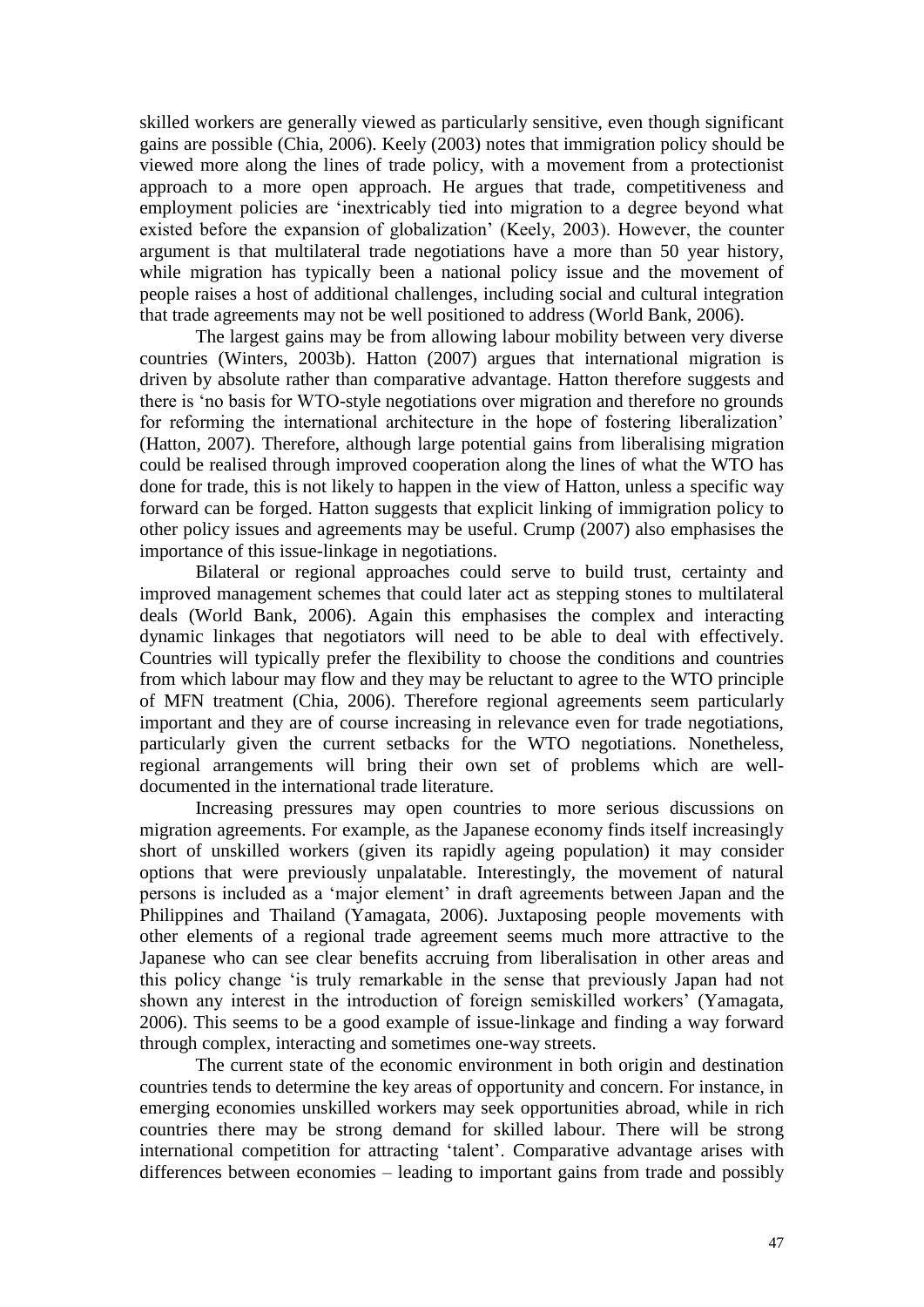also the movement of people. New Zealand"s ability to attract foreign talent is more likely to be linked to the desire of skilled migrants to improve their lifestyles rather than to increase their incomes. However, comparative advantage is dynamic and the implications of this for the movement of people will change over time for any given economy.

The Productivity Commission (2006) provided in the Australian context an extensive discussion of the many ways in which immigration affects the economy. Any quantification of the impact requires then the use of a large scale model of the economy that bring the myriad influences together. This was the approach adopted by the Productivity Commission and is also the approach adopted in the current New Zealand research programme on the economic impacts of immigration, co-ordinated by the Department of Labour.<sup>23</sup> Consequently, in cases where access to the domestic labour market is negotiated as part of bilateral foreign policy initiatives, it should be kept in mind that a quantitative assessment of the impact requires the use of such a large scale model, such as the Monash model of Australia, or the GTAP model of the world. This would facilitate an assessment of the impact in a way that can take account of the many and intricate ways in which both temporary and permanent migrants can affect the economy.

Finally, we must emphasise that from the policy perspective these issues cannot be fully addressed within a purely economic framework. In this report we highlighted the paradox of diversity. Economic theory suggests that the economic benefits of opening up borders to trade or immigration are at their largest, the more different the countries are. In addition, greater labour mobility helps to facilitate trade and increases the cross-border demand for domestic output. It is argued by some, as noted earlier, that from the perspective of trade, economic integration is not as desirable as the nurturing of cultural diversity. From the social perspective, however, it has become clear that social cohesion and the accumulation of social capital are not natural outcomes in increasingly diverse societies, but require resources to be allocated to the promotion of desirable social outcomes. Thus, the social evaluation of greater cross-border mobility resulting from greater international economic integration must go hand in hand with the economic assessment.

1

 $23$  See also footnote 17.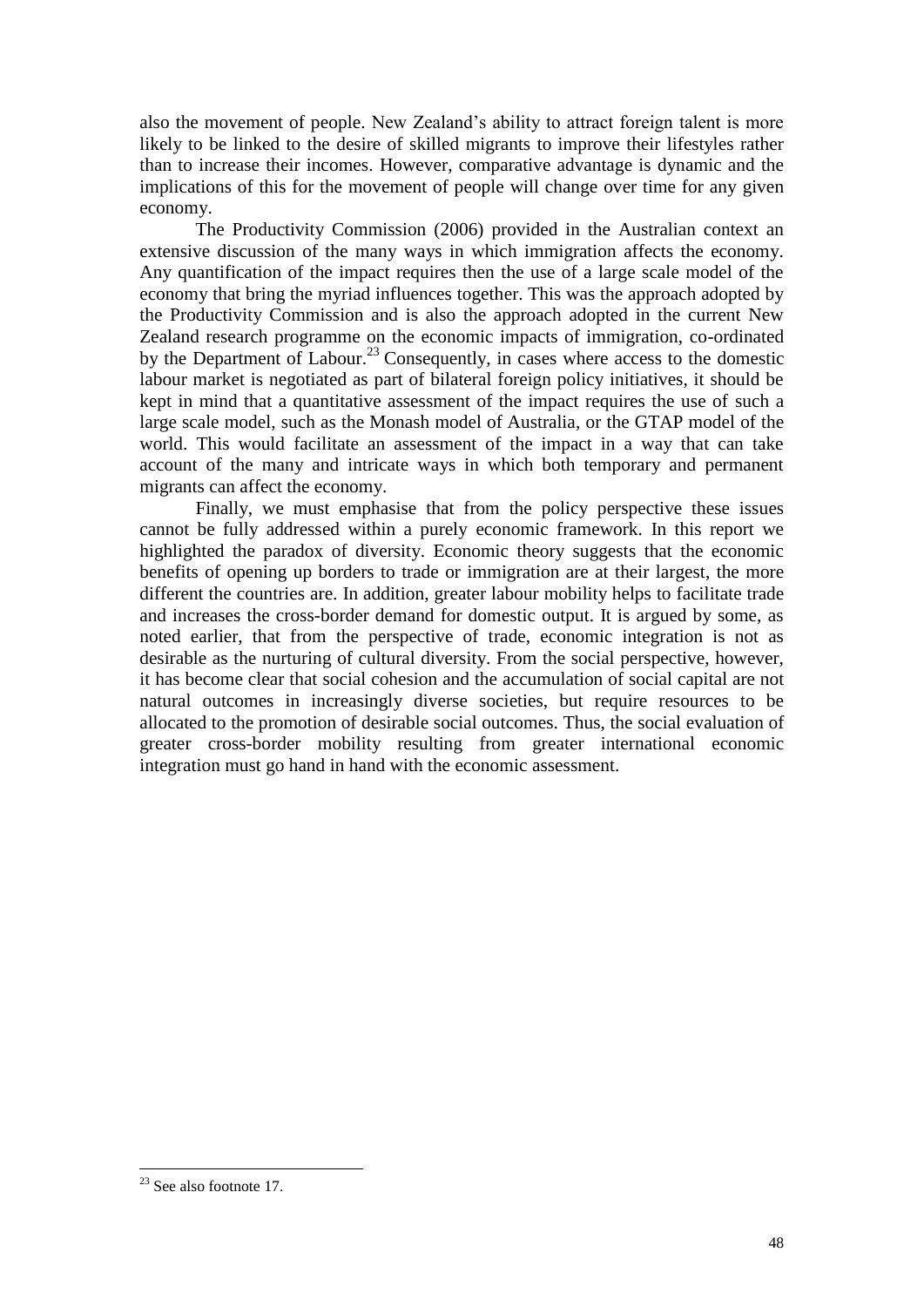#### **References**

- Abella, M. (2006). Policies and best practices for management of temporary migration. *International Symposium on International Migration and Development*, Turin, Italy, 28-30 June 2006.
- Asia-Pacific Economic Cooperation (APEC). (2006). Retrieved October 17, 2006, from [www.apec.org](http://www.apec.org/)
- Australia Chamber of Commerce and Industry (ACCI). (2002). Retrieved October 12, 2006 from<http://www.acci.asn.au/>
- Banda, O.G.D. and Whalley, J. (2005). Beyond goods and services: competition policy, investment, mutual recognition, movement of persons, and broader cooperation provisions of recent FTAs involving ASEAN Countries. NBER Working Paper No. W11232, National Bureau of Economic Research.
- Bardhan, A. D. and Kroll, C. (2003). The new wave of outsourcing. Paper 1103, Fisher Center for Real Estate and Urban Economics, University of California.
- Baruch, Y., Budhwar, P.S. and Khatri, N. (2007). Brain drain: Inclination to stay abroad after studies. *Journal of World Business*, 42, 99-112.
- Bedford, R. and Ho, E. (2006). Foreign students and skilled temporary workers as immigrants: the New Zealand perspective. Paper for the 8<sup>th</sup> Natioanl Metropolis Conference, Vancouver, March 25.
- Bedford, R. and Lidgard, J. (1998). Visa-waiver and the transformation of migration flows between New Zealand and countries in the Asia-Pacific Region, 1980- 1996. In: L. Book-Thong and T. S. Bahrin (eds.) *Vanishing Borders: The New International Order of the 21st Century*, Ashgate, Aldershot.
- Bell, M. and Ward, G. (2000). Comparing temporary mobility with permanent migration. *Tourism Geographies,* 2(1), 87-107.
- Bhagwati, J., Panagariya, A., and Srinivasan, T.N. (2004). The muddles over outsourcing. *Journal of Economic Perspectives*, 18(4), 93-114.
- Bhatnagar, P. (2004). Liberalising the movement of natural persons: a lost decade? *World Economy*, 27(3), 459-472.
- Bhatnagar, P. and Manning, C. (2005). Regional arrangements for mode 4 in the services sector: lesson from the ASEAN experience? *World Trade Review*, 4, 171-199.
- Blouin, C., Drager, N., and Smith, R. (eds.) (2006). *International Trade in Health Services and the GATS: Current Issues and Debates*. World Bank, Washington, D.C..
- Bodvarsson, Ö.B., Lewer, J.J. and Van den Berg, H. (2007) Measuring immigration"s efects on labor demand: a reexamination of the Mariel boatlift. IZA DP 2919, IZA Institute for the Study of Labor, Bonn, Germany.
- Borjas, G.J. (1999a). The economic analysis of immigration. In: *Handbook of Labor Economics*, edited by O. Ashenfelter and D. Card: North Holland. pp. 1697- 1760.
- Borjas, G.J. (1999b) *Heaven's Door: Immigration Policy and the American Economy*. Princeton University Press.
- Borjas, G.J. (2003). The labor demand curve is downward sloping: re-examining the impact of immigration on the labor market. *Quarterly Journal of Economics,*  118(4), 1335-1374.
- Borjas, G.J. (2005). The labor market impact of high-skill immigration. *American Economic Review,* 95(2), 56-60.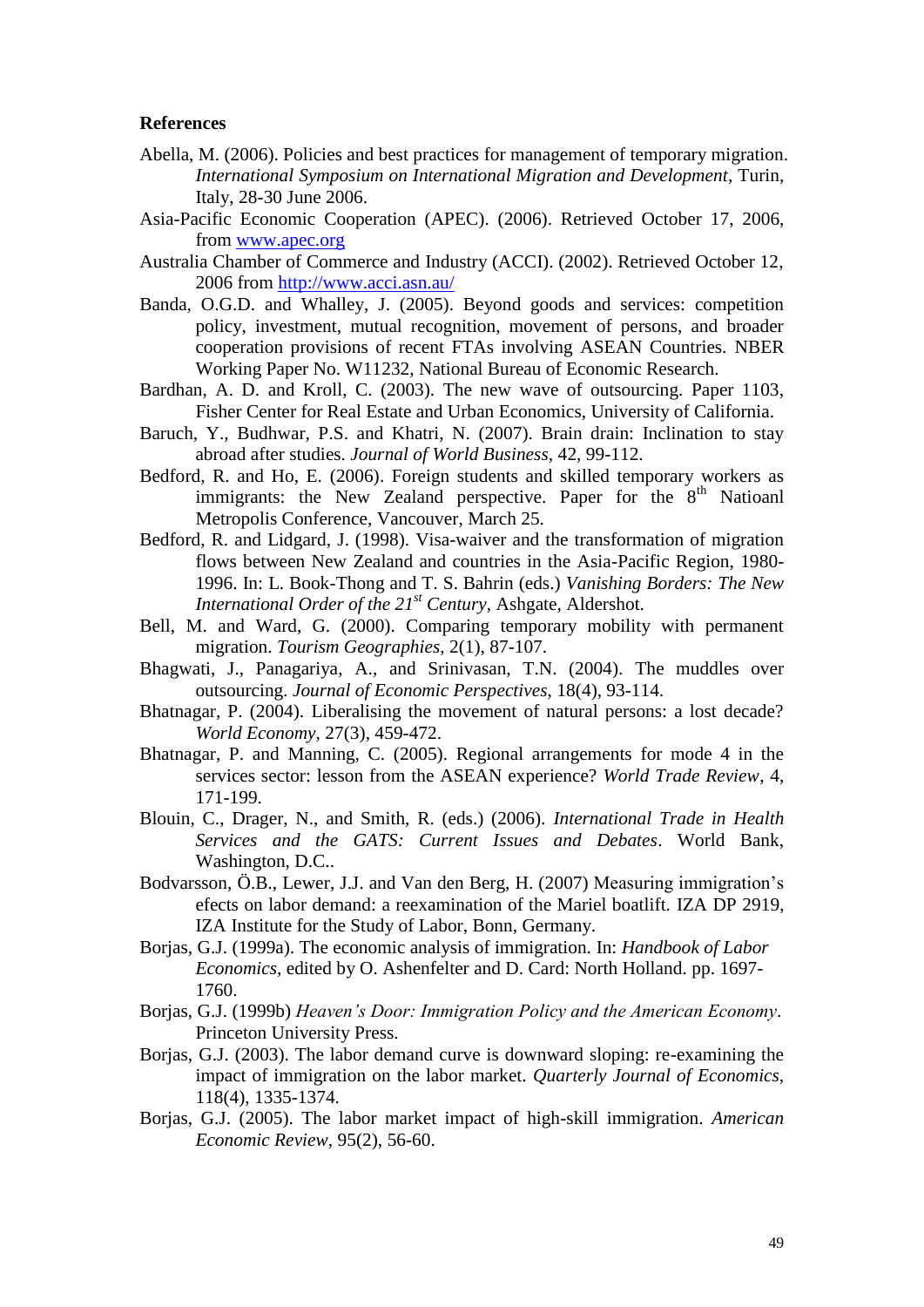- Bowen, H., and Wu, J.P. (2005). Trade and immigration: does it matter where immigrants work? *Canadian Economics Association*, 39<sup>th</sup> Annual Meeting Paper Presentation.
- Breuss, F. (2001). Macroeconomic effects of EU enlargement for old and new members. Working Papers No. 143, WIFO.
- Bryant, J., Genç, M., and Law, D. (2004). Trade and migration to New Zealand. Working Paper No. 2004/18, New Zealand Treasury, Wellington.
- Bushnell, P. and Choy, W.K. (2001). 'Go west, young man, go west!'? Working Paper No. 2001/07, New Zealand Treasury, Wellington.
- Business Mobility Group. (2006). Retrieved October 17, 2006, from [www.businessmobility.org](http://www.businessmobility.org/)
- Carbaugh, R.J. (2007). Is international trade a substitute for migration? *Global Economy Journal*, 7(3), 1-13.
- Card, D. (1990). The impact of the Mariel boatlift on the Miami labor market. *Industrial and Labor Relations Review*, 43, 245-257.
- Carmichael, G.A. (1993). *Trans-Tasman Migration: Trends, Causes and Consequences*, AGPS, Canberra.
- Central Bureau of Statistics Israel (CBSI) (2007). [http://www1.cbs.gov.il/reader/cw\\_usr\\_view\\_SHTML?ID=424](http://www1.cbs.gov.il/reader/cw_usr_view_SHTML?ID=424)
- Chanda, R. (2003). Social services and the GATS: key issues and concerns. *World Development,* 31(12), 1997-2011.
- Chang, H.F. (1998). Migration as international trade: the economic gains from the liberalized movement of labor. Working Paper No. 166. Stanford Law School, John M. Olin Program in Law and Economics.
- Chao, C. and Yu, E.S.H. (2002). Immigration and welfare for the host economy with imperfect competition. *Journal of Regional Science,* 42(2), 327-338.
- Chaudhuri, S., Mattoo, A., and Self, R. (2004). Moving people to deliver services: how can the WTO help? *Journal of World Trade,* 38(3), 363-392.
- Chia, S.Y. (2006). Labor mobility and East Asian integration. *Asian Economic Policy Review*, 1, 349-367.
- Ching, H.S. and Chen, L.L. (2000). Links between emigrants and the home country: the case of trade between Taiwan and Canada. In: H. Kohno, P. Nijkamp and J. Poot (eds) *Regional Cohesion and Competition in the Age of Globalization*. Edward Elgar, Cheltenham UK.
- Collins, W.J., O"Rourke, K.H., and Williamson, J.G. (1997). Were trade and factor mobility substitutes in history? NBER Working Paper 6059, National Bureau of Economic Research.
- Combes, P., Lafourcade, M., and Mayer, T. (2003). Can business and social networks explain the border effect puzzle? Working Paper No. 2003-02, Paris, Ventre d"Etudes Prospectives et d"Informations Internationals (CEPII).
- Commander, S., Kangasniemi, M. and Winters, L.A. (2003). The brain drain: Curse or boon? IZA Discussion Paper No. 809, Institute for the Study of Labor, Bonn.
- Coppel, J., Dumont, J., and Visco, I. (2001). Trends in immigration and economic consequences. OECD working paper No. 6059, OECD Economics Department.
- Correa, H. (2001). Game theory as an instrument for the analysis of international relations. *Ritsumeikan Annual Review of International Studies* 14(2), 187-208.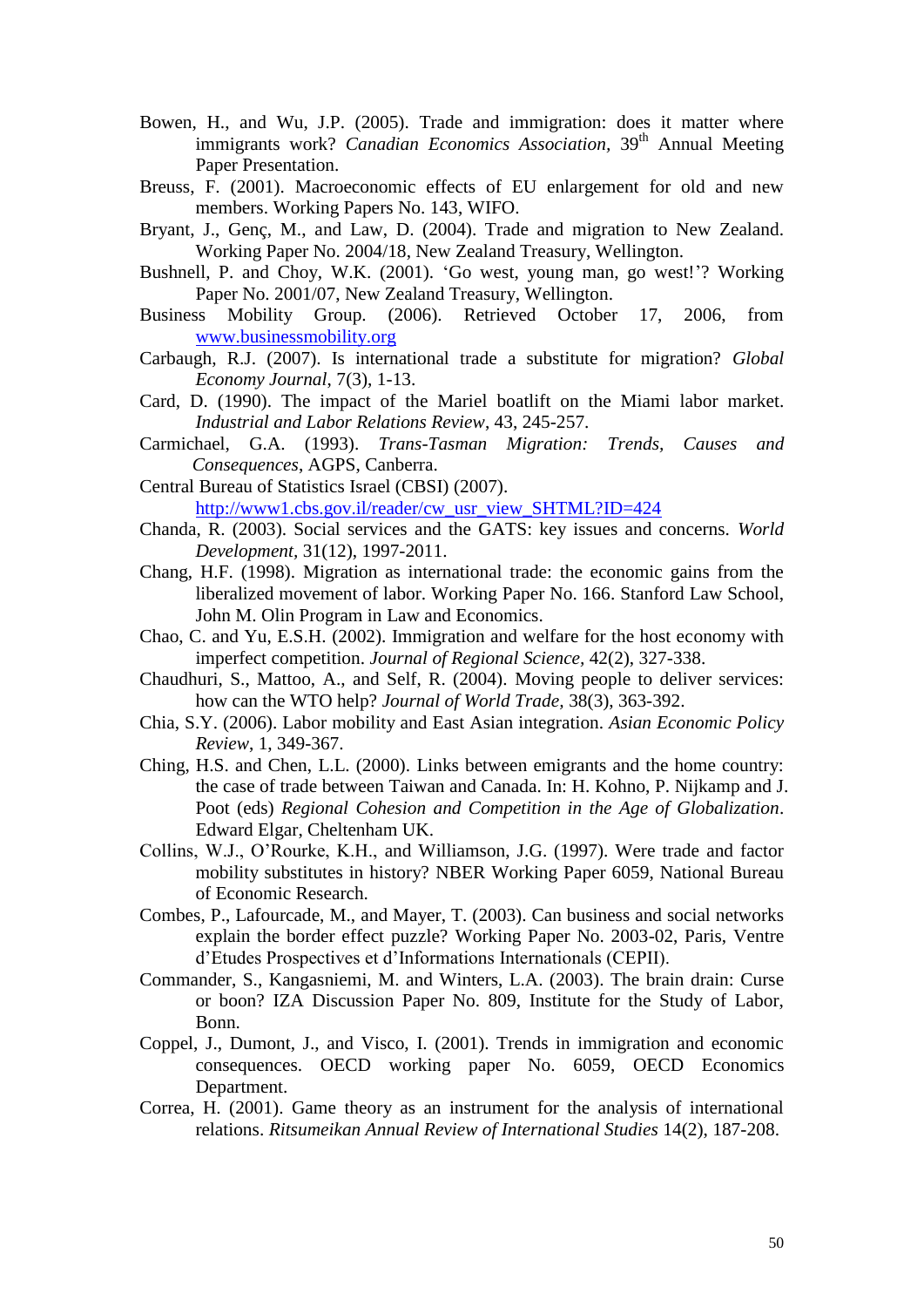- Cowling, K. and Tomlinson, P.R. (2001). The problem of regional 'hollowing out' in Japan: lessons for regional industrial policy. Warwick Economic Research Papers No 625, University of Warwick.
- Crump, L. (2007). A temporal model of negotiation linkage dynamics. *Negotiation Journal*, April, 117-153.
- Czinkota, M.R. (2006). Academic freedom for all in higher education: the role of the general agreement on trade in services. *Journal of World Business,* 41(2), 149- 160.
- Davis, D. and Weinstein, D. (2002). Technological superiority and the losses from migration. *NBER* working paper No. 8971, National Bureau of Economic Research.
- Dee, P. and Hanslow, K. (2000). Multilateral liberalisation of services trade. Productivity Commission Staff Research Paper, Ausinfo, Canberra.
- Department of Foreign Affairs and International Trade Canada (DFAIT). (2006). Retrieved October 14, 2006, from [www.dfait-maeci.gc.ca](http://www.dfait-maeci.gc.ca/)
- Department of Foreign Affairs and Trade Australia (DFAT). (2005). Retrieved October 19, 2006, from [www.dfat.gov.au](http://www.dfat.gov.au/)
- Department of Labour (DOL) (2006). Migration Trends 2005-2006. Immigration Research Programme, Department of Labour, Wellington.
- Department of Labour (DOL) (2007). Labour Market Strategy, retrieved December 2007 from [www.dol.govt.nz/initiatives/strategy/res/index.asp](http://www.dol.govt.nz/initiatives/strategy/res/index.asp)
- DeVoretz, D.J. and Iturralde, C. (2001). Why do the highly skilled stay in Canada? *Policy Options,* 59-63.
- DRCMGP (2005). GATS Mode 4: how trade in services can help developing countries. Briefing Paper No. 4, Development Research Centre on Migration, Globalisation and Poverty, University of Sussex.
- Drezner, D.W. (2004). The outsourcing bogeyman. *US Foreign Affairs* retrieved November 7, 2006 from [www.foreignaffairs.org](http://www.foreignaffairs.org/)
- Dunlevy, J.A. and Hutchinson, W.K. (1999). The impact of immigration on American import trade in the late nineteenth and early twentieth centuries. *Journal of Economic History,* 59(4), 1043-1062.
- Durán, C.R. (2003). NAFTA: Lessons from an uneven integration. *International Journal of Political Economy,* 33(3), 50-71.
- Dustmann, C. and Glitz, A. (2006). *Immigration, Jobs and Wages: Theory, Evidence and Opinion*, Centre for Research and Analysis of Migration, University College London.
- Epstein, G. and Gang, I. (2006). Ethnic networks and international trade. In: F. Foders and R.J. Langhammer (eds) *Labor Mobility and the World Economy*. Springer Verlag, Berlin.
- European Commission. (2006). Retrieved October 21, 2006, from [http://ec.europa.eu](http://ec.europa.eu/)
- Facchini, G. (2004). The political economy of international trade and factor mobility. *Journal of Economic Surveys*, 18(1), 1-31.
- Facchini, G. and Willmann, G. (2005). The political economy of international factor mobility. *Journal of International Economics*, 67, 201-219.
- Fea, S. (2005). Wanted: 4000 workers; overseas recruitment to ease seasonal shortage. *The Southland Times.*
- Feenstra, R.C. (1998). Integration of trade and disintegration of production in the global economy. *The Journal of Economic Perspectives,* 12(4), 31-50.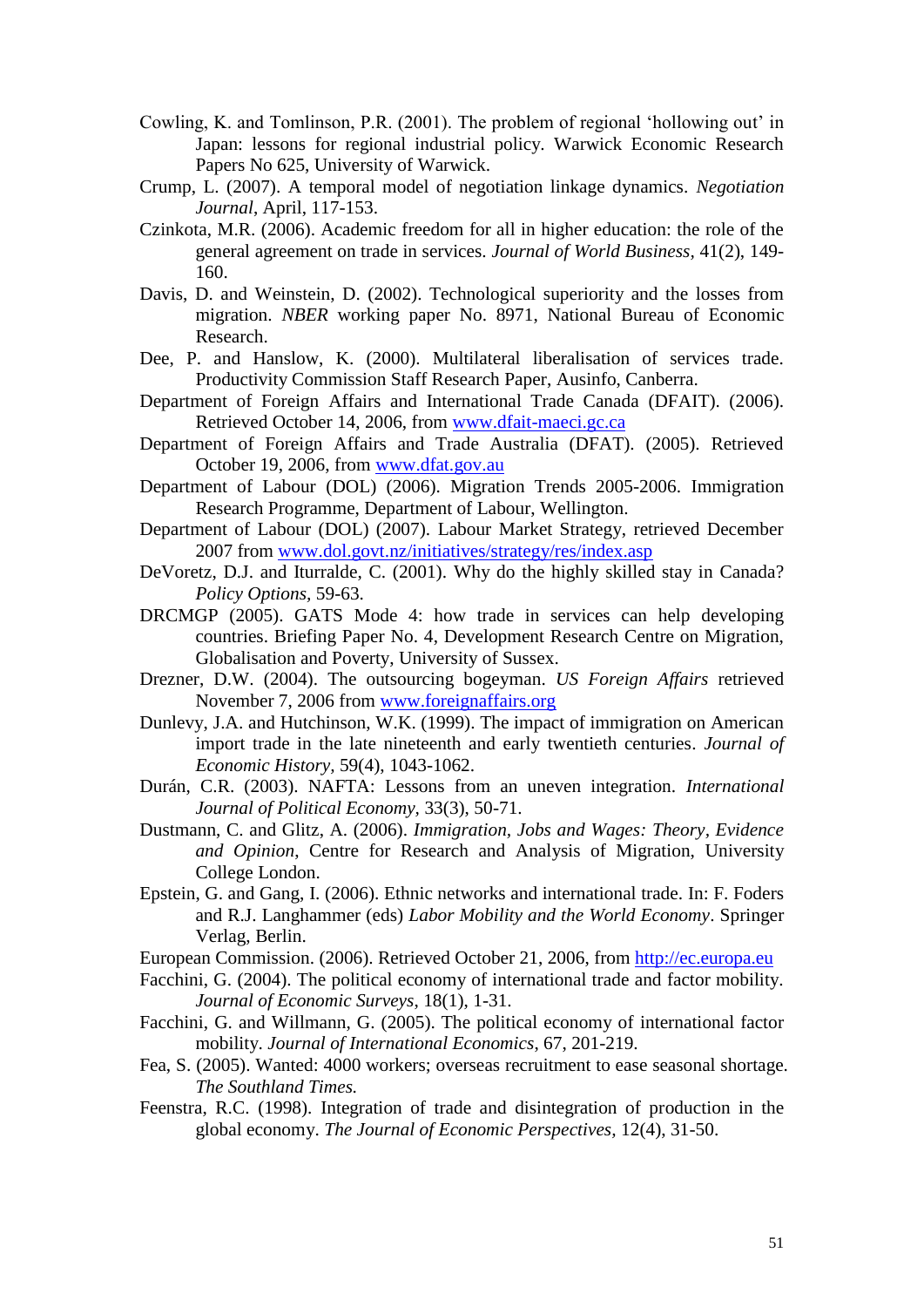- Felbermayr, G. and Kohler, W. (2006) Immigration and wages in general equilibrium: a theoretical perspective. In: F. Foders and R.J. Langhammer (eds) *Labor Mobility and the World Economy*. Springer Verlag, Berlin.
- Findlay, R. (1982). International distributive justice: a trade theoretic approach. *Journal of International Economics,* 14(1), 1-14.
- Forau, P. (2006). The pacific plan, regional developments and job creation. *A presentation at the Pacific Cooperation Foundation Conference on the Future of Pacific Labour,* Wellington, 29-30 June 2006.
- Forum Secretariat. (1998). SPARTECA. *Forum documents,* retrieved November 7, 2006, from [www.forumsec.org.fj](http://www.forumsec.org.fj/)
- Francois, J., van Meijl, H. and van Tongeren, F. (2005). Trade liberalization in the Doha Development Round. *Economic Policy*, 20(42), 349-391.
- Freeman, R.B. (2006a). People flows in globalisation. *Journal of Economic Perspectives,* 20(2), 145-170.
- Freeman, R.B. (2006b). Learning from other economies: the unique institutional and policy experiments down under. *The Economic Record,* 82(257), 195-206.
- Friedberg, R.M. and Hunt, J. (1995). The impact of immigrants on host country wages, employment and growth. *Journal of Economic Perspectives,* 9(2), 23-44.
- Ganguly, D. (2005). *Barriers to movement of natural persons: a study of federal, state, and sector-specific restrictions to mode 4 in the United States of America*. Indian Council for Research on International Economic Relations, New Delhi.
- Gera, S., Laryea, S. A. and Songsakul, T. (2005). International mobility of skilled labour: Analytical and empirical issues and research priorities. *Human Resources Development,* Working Paper 2004 D-01.
- Ghosh, B. (2005). Managing migration: whither the missing regime? *UNESCO, draft article of the migration without borders series.*
- Gibson, J. (2006). Migration, income and health: evidence from a natural experiment. *Paper prepared for the Trevor Swan Distinguished Lectures in Economics*, ANU, 6 October 2006.
- Girma, S. and Yu, Z. (2000). Migration: an economic and social analysis. *UK Home office, Research and development statistics,* Occasional paper No. 67.
- Glover, S., Gott, C., Loizillon, A., Portes, J., Price, R. Spences, S., Srinivasan, V. and Willis, C. (2001). *Migration: An Economic and Social Analysis*. Research, Development and Statistics Directorate, UK Home Office, London.
- Gould, D. (1994). Immigration links to the home country: empirical implications for US bilateral trade flows. *Review of Economics and Statistics,* 76(2), 302-316.
- Greenaway, D. and Nelson, D. (2006). The distinct political economies of trade and migration policy: through the window of endogenous policy models, with a focus on North America. In: F. Foders and R.J. Langhammer (eds) *Labor Mobility and the World Economy*. Springer Verlag, Berlin.
- Guellec, D. and Cervantes, M. (2001). International mobility of highly skilled workers: From statistical analysis to policy formation. *International Mobility of the Highly Skilled*. Paris, OECD, 71-99.
- Harris, R. (1998). The internet as a GPT: factor market implications. In E. Helpman (ed.) *General Purpose Technologies and Economic Growth.* MIT Press, Cambridge, MA.
- Harrison, D.S. (1984). The impact of immigration on a depressed labour market: the south Australian Experience, *The Economic Record,* 60(168), 57-67.
- Harrison, G.W. and Rutström, E.E. (1991). Trade wars, trade negotiations and applied game theory. *The Economic Journal,* 101, (406), 420-435.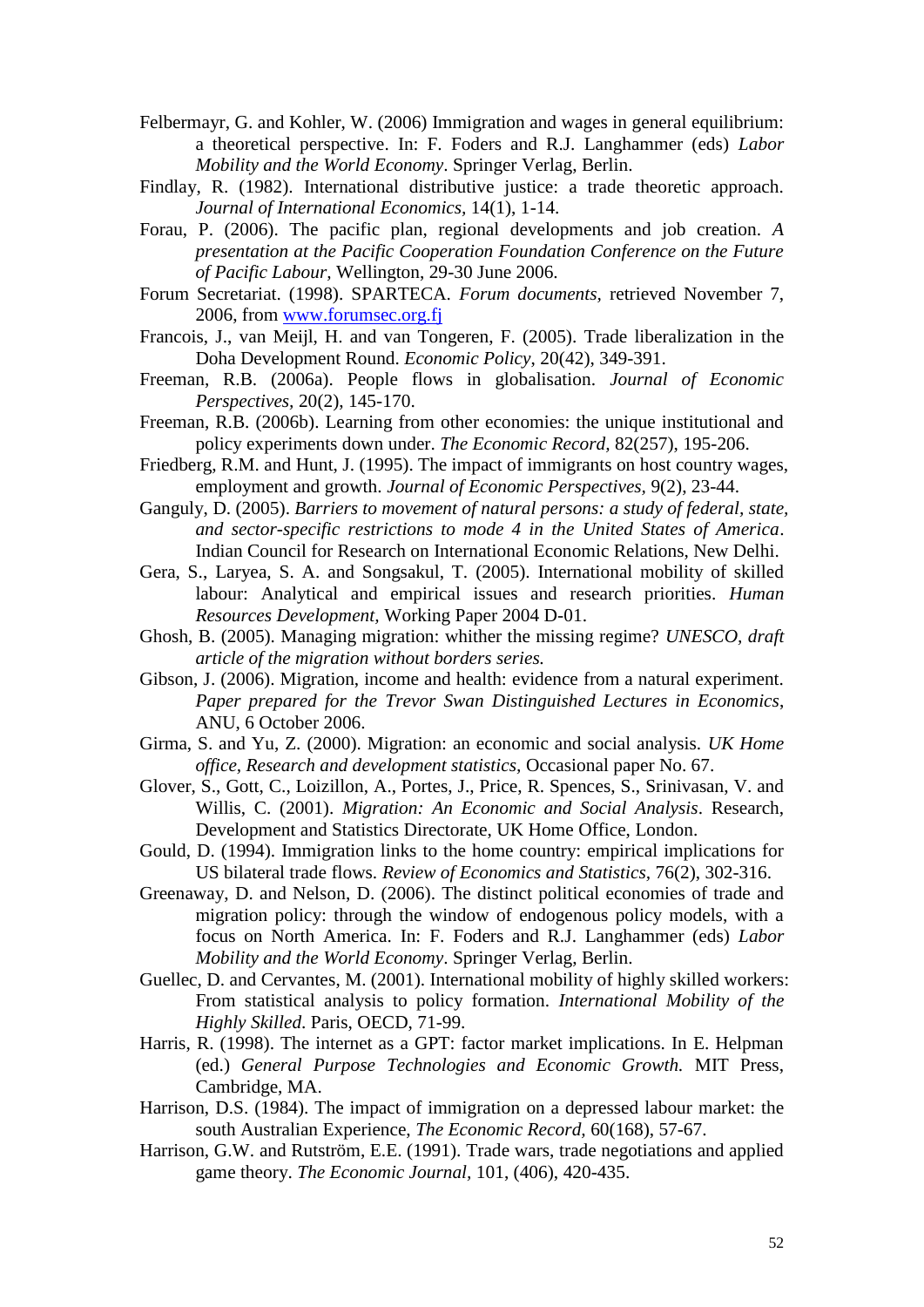- Hatton, T.J. (2007). Should we have a WTO for international migration? *Economic Policy*, 22 (50), 339-383 .
- Hatton, T.J. and Williamson, J.G. (2005). A dual policy paradox: why have trade and immigration policies always differed in labour-scarce economies? NBER Working Paper No. 11866, National Bureau of Economic Research.
- Henry, P. (2003). Mode 4: Through a Canadian immigration policy lens. Chapter 14 in *Moving people to deliver services*, edited by A. Mattoo and A. Caarsaniga. World Bank, Washington D.C..
- Heritage Foundation. (2006). Index of Economic Freedom, Washington, DC.
- Hoekman, B.M., Maskus, K.E., and Saggi, K. (2005). Transfer of technology to developing countries: unilateral and multilateral policy options. *World Development,* 33(10), 1587-1602.
- Hufbauer G. and S. Stephenson (2007). Services trade: Past liberalization and future challenges. *Journal of International Economic Law*, 10(3), 605-630.
- Hufbauer, G.C. and Schott, J.J. (2004). The prospects for deeper North American economic integration: a US perspective. *C.D. Howe Institute Commentary,* No. 195.
- Hugo, G. (1999). A new paradigm of international migration in Australia. *New Zealand Population Review*, 25 (1&2): 1-40.
- Hugo, G. (2005). *Migration in the Asia-Pacific region*, Global Commission on International Migration, Geneva.
- Iredale, R. (2000). Migration policies for the highly skilled in the Asia-Pacific region. *International Migration Review,* 34(3), 882-906.
- Ivlevs, A. (2006). Migration and foreign direct investment in the globalization context: the case of a small open economy. Development studies working paper no. 209, Centro Studi Luca d"Agliano.
- Jain, S., Kapur, D. and Mukand, S.W. (2006). Outsourcing and international labor mobility: a political economy analysis. In: F. Foders and R.J. Langhammer (eds) *Labor Mobility and the World Economy*. Springer Verlag, Berlin.
- Jileva, E. (2002). Visa and free movement of labour: the uneven imposition of the EU *acquis* on the accession states. *Journal of Ethnic and Migration Studies* 28(4), 683-700.
- Jones, R.W. (2005). Immigration vs. outsourcing: effects on labor markets. *International Review of Economics and Finance*, 14, 105-114.
- Kanbur, R. and Rapoport, H. (2005). Migration selectivity and the evolution of spatial inequality. *Journal of Economic Geography*, 5, 43-57.
- Karsenty, G. (2000), Assessing trade in services by mode of supply, Chapter 1 in *GATS 2000: New Directions in Services Trade Liberalization*, edited by P. Sauvé and R.M Stern, Washington D.C.: Brookings Institution Press.
- Keely, C.B. (2003). Globalization transforms trade-migration equation. *International Migration* 41(1), 87-92.
- Kengerlinsky M. (2004). Restrictions in EU immigration policies against the New EU Member States (NMS). *Journal of European Affairs*, 2(4), 12-17.
- Kikuchi, T. (2003). Interconnectivity of communications networks and international trade. *Canadian Journal of Economics,* 36(1), 155-167.
- Kim, S. and Park, I. (2005). Trade facilitation and a northeast Asian free trade arrangement. *International Area Review,* 8(1), 45-64.
- Kleitz, A. (2002). Costs and benefits of trade facilitation. *UNECE International Forum on Trade Facilitation,* OECD, Paris.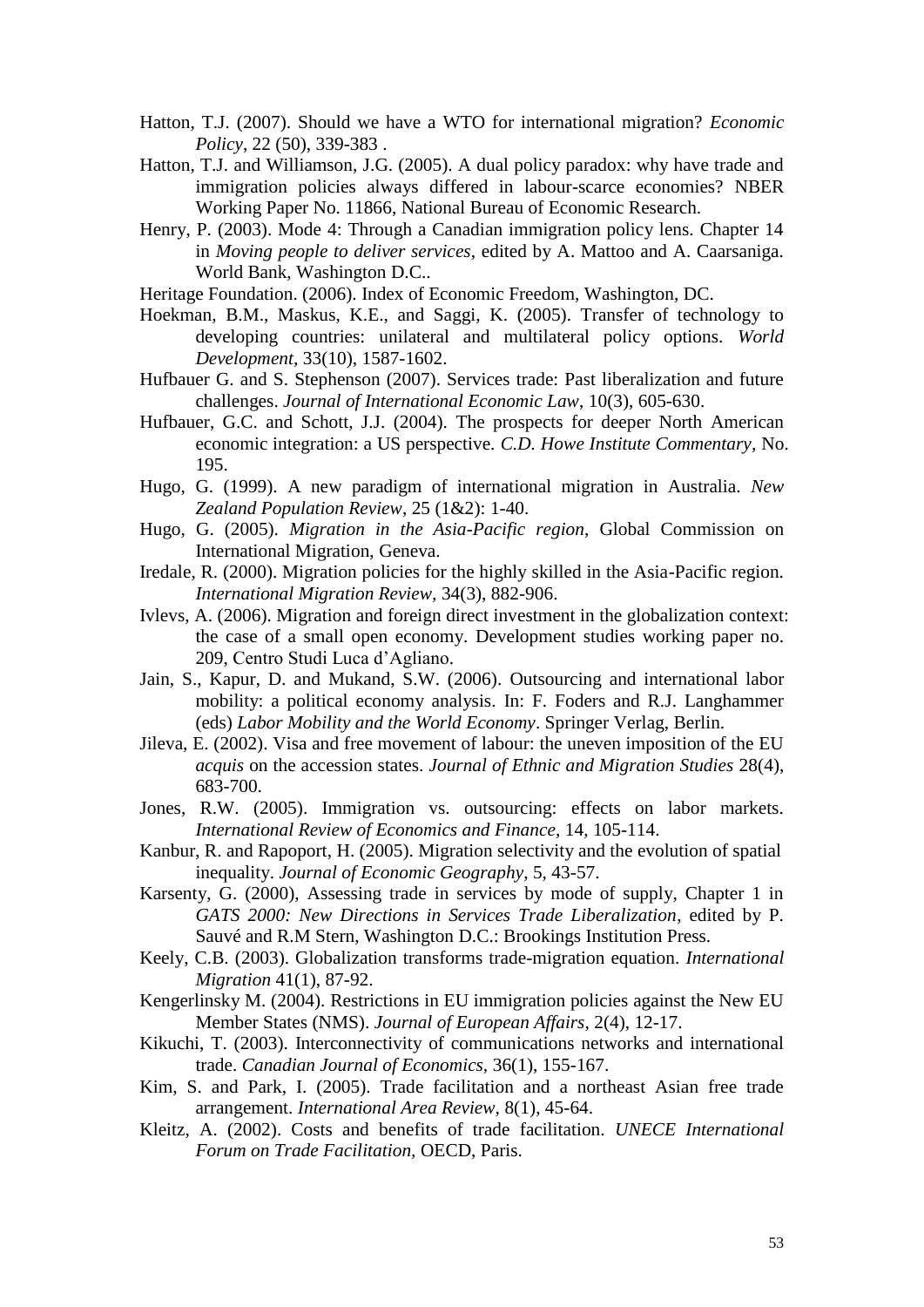- Kugler, M. and Rapoport, H. (2007). International labor and capital flows: Complements or substitutes? *Economics Letters*, 94(2): 155-162.
- Lach, S. (2007). Immigration and Prices. *Journal of Political Economy*, 115(4), 548- 587.
- Lambinon, I. and Oriani-Ambrosini, M.G.R. (2003). Mode 4: A South African regulator"s view. Chapter 17 in *Moving people to deliver services*, edited by A. Mattoo and A. Caarsaniga. World Bank, Washington D.C.
- Larsen, K., Martin, J.P. and Morris, R. (2002). Trade in educational services: Trends and emerging issues. *World Economy*, 25(6), 849.
- Layard, R., Blanchard, O., Dornbusch, R. and Krugman, P. (1992). *East-West Migration*, MIT Press, Cambridge, Mass.
- Longhi, S., Nijkamp, P. and Poot, J. (2005a). A Meta-analytic Assessment of the Effect of Immigration on Wages, *Journal of Economic Surveys*, 19(3): 451- 477.
- Longhi S., Nijkamp, P. and Poot, J. (2005b). "The fallacy of "job robbing": A metaanalysis of estimates of the effect of immigration on employment', *Journal of Migration and Refugee Issues*, 1(4): 131-152.
- Luterbacher, U., and Theler, J. (1994). Some game-theoretical considerations on negotiations about migrations. In A. Pierre and C. Schmidt (eds). *Game theory and international relations: preferences, information and empirical evidence.*  Ashgate, Aldershot UK.
- Manning, C. and Bhatnagar, P. (2004). Liberalizing and facilitating the movement of individual service providers under AFAS: Implications for labour and immigration policies and procedures in ASEAN. REPSF Project 02/2004, Final Report.
- Manning, C. and Sidorenko, A. (2007). The regulation of professional migration: Insights from the health and IT sectors in ASEAN. *The World Economy*, 30(7), 1084-1113.
- Marginson, S. (2007). Global position and position taking: The case of Australia. *Journal of Studies in International Education*, 11(1), 5-32.
- Markusen, J.R. (1983). Factor movements and commodity trade as complements. *Journal of International Economics,* 14, 341-356.
- Mattoo, A. (2001). Developing countries in the new round of GATS negotiations: towards a pro-active role. In: B.M. Hoekman and W. Martin (eds) *Developing Countries and the WTO: A Pro-active Agenda*, Blackwell.
- Mattoo, A. (2003). Introduction and overview. Chapter 1 in *Moving People to Deliver Services*, edited by A. Mattoo and A. Caarsaniga. World Bank, Washington D.C.
- Mattoo, A. and Carzaniga, A. (2003). Moving People to Deliver Services. World Bank, Washington D.C.
- Mayda, A.M. (2006). Who is against immigration? A cross-country investigation of individual attitudes toward immigrants. The Review of Economics and Statistics, 88(3), 510-530.
- Mayda, A.M. (2007). Why are people more pro-trade than pro-migration? Forschungsinstitut zur Zukunft der ArbeitInstitute for the Study of Labor. IZA DP No. 2855.
- McCann, P. and Poot, J. (2008). An Integrated Analysis of Trans-Border Employment, Home Country Attachment, Remittances and Travel. In: *Proceedings of the 1st Annual Conference of the Bangladesh Regional Science Association*, March 16-17, 2007. Bangladesh University of Engineering and Technology, Dhaka.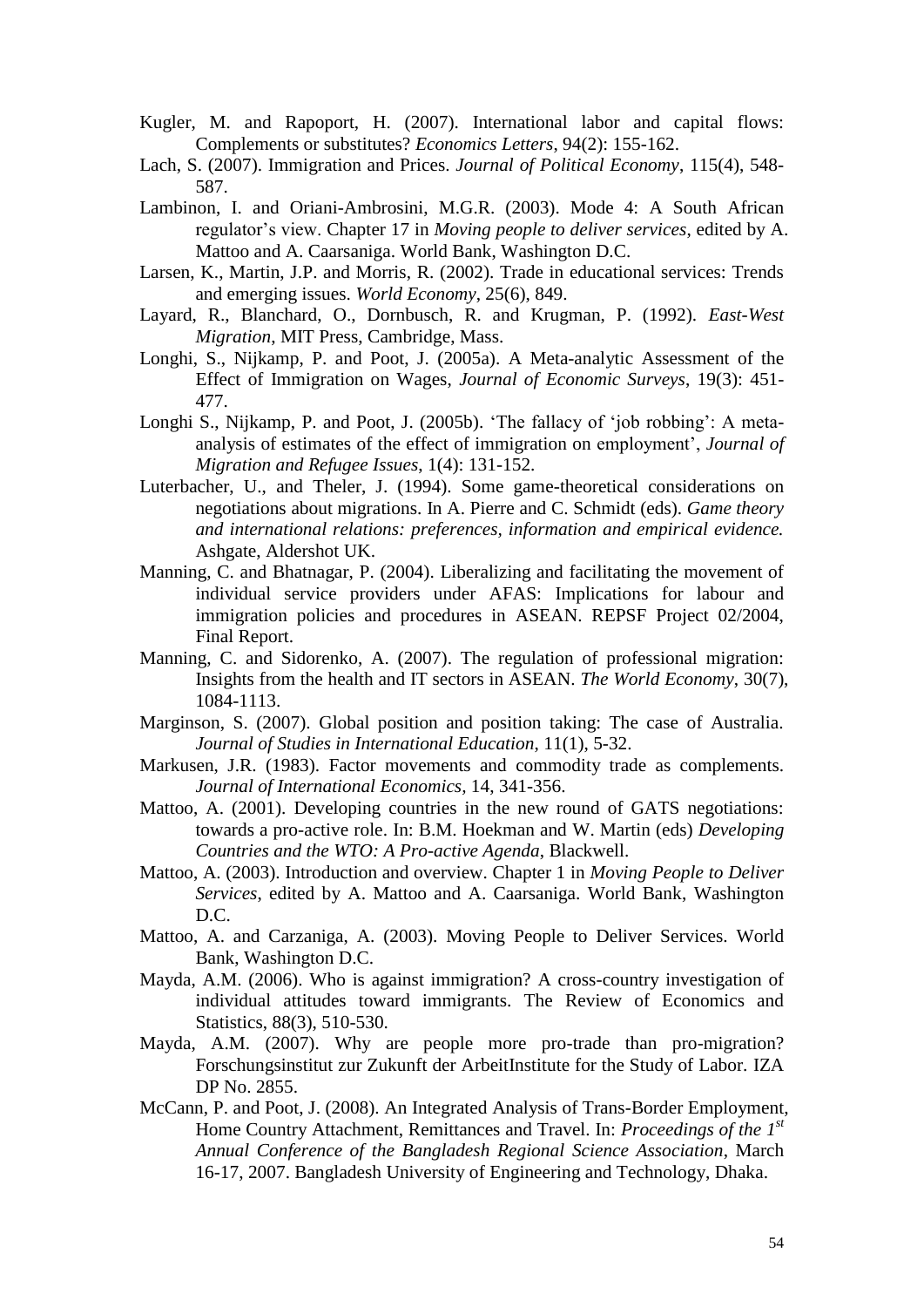- McMaster, J. and Nowak, J. (2006). The evolution of trade portals and the Pacific islands countries e-trade facilitation and promotion. *The Electronic Journal of Information Systems in Developing Countries,* 26(3), 1-27.
- Miller, P.W. and Neo, L.M. (2003). Labour market flexibility and immigrant adjustment. *The Economic Record,* 79(246), 336-356.
- Ministry of Foreign Affairs and Trade (MFAT) [www.mfat.govt.nz](http://www.mfat.govt.nz/) (2006; 2007) -http://www.mfat.govt.nz/Trade-and-Economic-Relations/APEC/index.php -http://www.mfat.govt.nz/Trade-and-Economic-Relations/NZ-and-the-WTO/index.php -http://www.mfat.govt.nz/Trade-and-Economic-Relations/TradeAgreements/index.php
- Nadkarni, D. (2006). Views from Auckland: seasonal labour pains. Islands Business. Retrieved October 15, 2006 from [www.islandsbusiness.com](http://www.islandsbusiness.com/)
- Nana, G. and Poot, J. (1996). A study of trade liberalisation and factor mobility with a CGE model of Australia and New Zealand. *Studies in Regional Science*, 26(2), 27-52.
- Ng, C. and Whalley, J. (2005). Visas and work permits: possible global negotiating initiatives. CESifo Working Paper No 1614, CESifo.
- Nielson, J. (2003). Labour mobility in regional trade agreements. Chapter 5 in *Moving People to Deliver Services*, edited by A. Mattoo and A. Caarsaniga. World Bank: Washington D.C..
- OECD (2004). *Internationalisation and Trade in Higher Education: Opportunities and Challenges.* Organisation for Economic Co-operation and Development, Paris.
- Osborne, M.J. (2004). *An Introduction to Game Theory*. Oxford University Press, New York.
- Ottaviano, G.I.P. and Peri, G. (2006) Rethinking the effects of immigration on wages. NBER Working Paper 12497, National Bureau of Economic research, Cambridge MA 02138.
- Parasnis, J., Fausten, D., and Smyth, R. (2005). The impact of immigration on native workers in Australia.  $34<sup>th</sup>$  Conference of Economists, Economic Society of Australia, Melbourne, 26-28 September.
- Parsons, C., Skeldon, K., Walmsley, T., and Winters, L.A. (2005). Quantifying the international bilateral movements of migrants. *Migration DRC* Working paper T13.
- Pasquetti, S. (2006). Do we need an international regime for migration? In: F. Foders and R.J. Langhammer (eds) *Labor Mobility and the World Economy*. Springer Verlag, Berlin.
- Poot, J. (2008). Demographic change and regional competitiveness: The effects of immigration and ageing. *International Journal of Foresight and Innovation Policy* 4(1/2): 129-145.
- Poot, J. (ed.) (2004). *On the Edge of the Global Economy*. Edward Elgar, Cheltenham UK.
- Poot, J. and Cochrane, B. (2005). *Measuring the Economic Impact of Immigration: a Scoping Paper*. PSC Discussion Paper. No. 48, Population Studies Centre, University of Waikato.
- Poot, J., Nana, G. and Philpott, B. (1988). *International Migration and the New Zealand Economy: A Long-Run Perspective*. Institute of Policy Studies, Wellington.
- Poot, J. and Sanderson, L. (2007). Changes in social security eligibility and the international mobility of New Zealand citizens in Australia. PSC Discussion Paper. No. 65, Population Studies Centre, University of Waikato.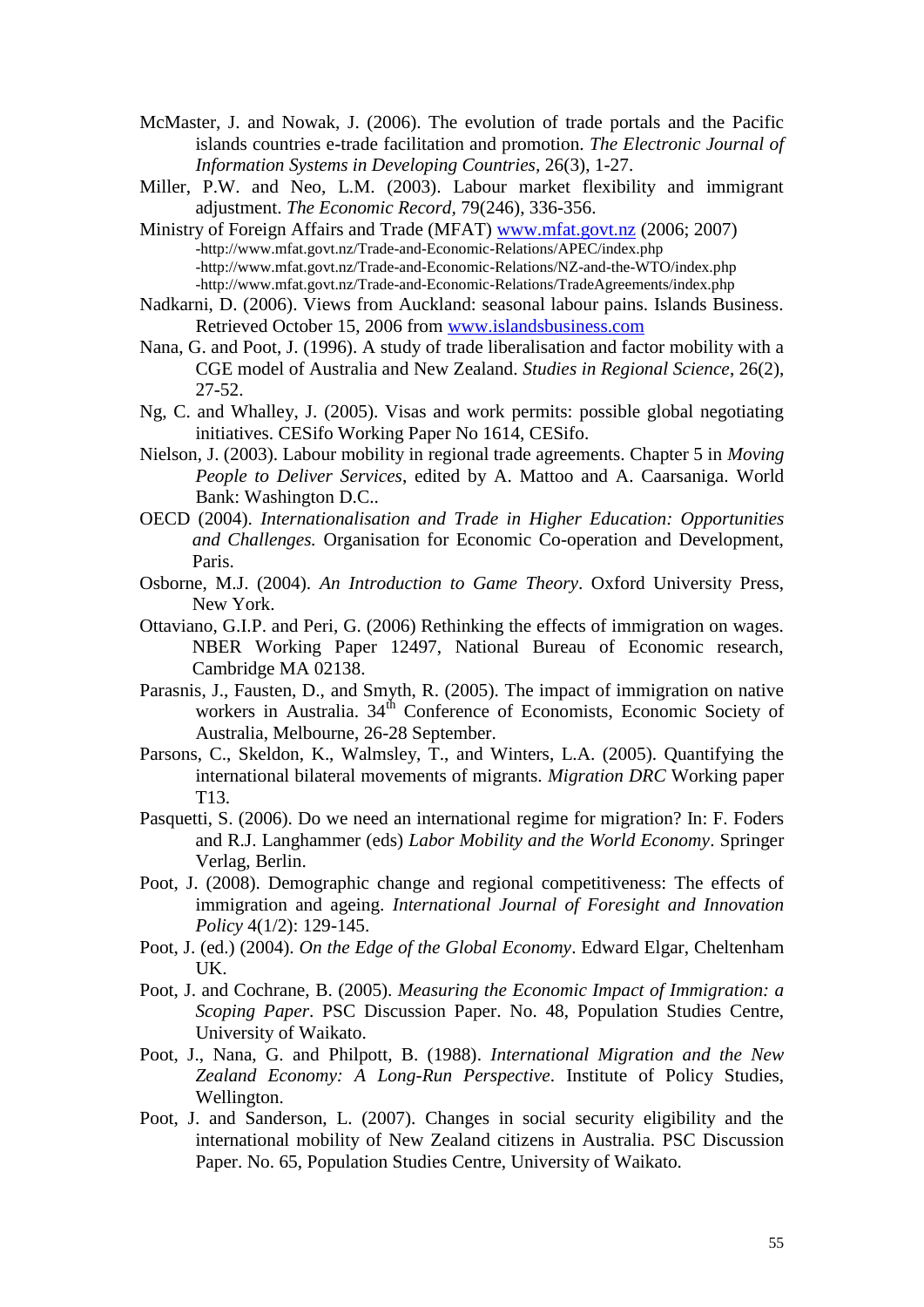- Productivity Commission. (2006). *Economic Impacts of Migration and Population Growth, Final Report, April,* Commonwealth of Australia, Melbourne.
- Qalo, V. (2006). Labour movement and international trade: WTO, FTAs and bilateral labour market access agreements, Pacific Islands Trade and Investment Commission, N.Z., www.pitic.org.nz/site/pacificislandstrade/files/Qalo.ppt
- Rauch, J. E. and Trindade, V. (2002). Ethnic Chinese networks in international trade. *Review of Economics and Statistics,* 84(1), 116-130.
- Saiz, A. (2007). Immigration and housing rents in American cities. *Journal of Urban Economics*, 61(2), 345-371.
- Sanderson, L. (2004) Trade and networks: mechanisms for productivity growth. Ministry of Economic Development Occasional Paper 06/05, Ministry of Economic Development, Wellington.
- Saner, R. and Fasel, S. (2003). Negotiating trade in educational services within the WTO/GATS context. *Aussenwirtschaft*, 59(II), 275–308.
- Sauvé, P. (2002). Trade, education and the GATS: what's in, what's out, what's all the fuss about? *Paper prepared for the OECD/US Forum on Trade in Educational Services* 23-24 May 2002. OECD Trade Directorate, Paris.
- Schiff, M. (2000). Love thy neighbor: trade, migration, and social capital. World Bank Working Paper, Development Research Group, World Bank.
- Schiff, M. (2006). Migration, trade, and investment: complements or substitutes? *Centre for International Studies on Economic Growth* Working Paper No. 89, University Tor Vergata, Rome.
- Smith, J.P. and Edmonston, B. (1997). *The New Americans: Economic, Demographic and Fiscal Effects of Immigration*. National Academy Press, Washington, D.C.
- Stahl and Appleyard (2007) *Migration and Development in the Pacific Islands: Lessons from the New Zealand Experience*, mimeo available from *[www.ausaid.gov.au/publications/pdf/migration.pdf](http://www.ausaid.gov.au/publications/pdf/migration.pdf)*
- Statistics NZ. (n.d.). Retrieved October 19, 2006, from [www.stats.govt.nz](http://www.stats.govt.nz/)
- Tempest, R. (1996). Barbie and the world economy. *Lost Angeles Times,* September 22, A1 and A12.
- te Velde, D.W. and Nair, S. (2006). Foreign direct investment, services trade negotiations and development: the case of tourism in the Caribbean. *Development Policy Review*, 24(4), 437-454.
- Thapa, P. J. (2004). On the risk of unemployment: a comparative assessment of the labour market success of migrants in Australia. *Australian Journal of Labour Economics,* 7(2), 199-229.
- Tullao, T.S. and Cortez, M.A.A. (2006). Issues and prospects on the movement of natural persons and human capital development in the Philippine-American economic relations. PIDS Discussion Paper 2006-07, Philippine Institute for Development Studies.
- The Economist (2007). Fit at 50? A special report on the European Union, *The*  Economist. March 17<sup>th</sup>.
- The Economist (2008) Open up. A special report on migration. *The Economist*, January 5<sup>th</sup>.
- Venter, N. (2001). Clark"s agreement with Howard widens the Ditch. *The Dominion Post.*
- Vinokur, A. (2006). Brain drain migration revisited. *Globalisation, Societies and Education*, 4(1), 7-24.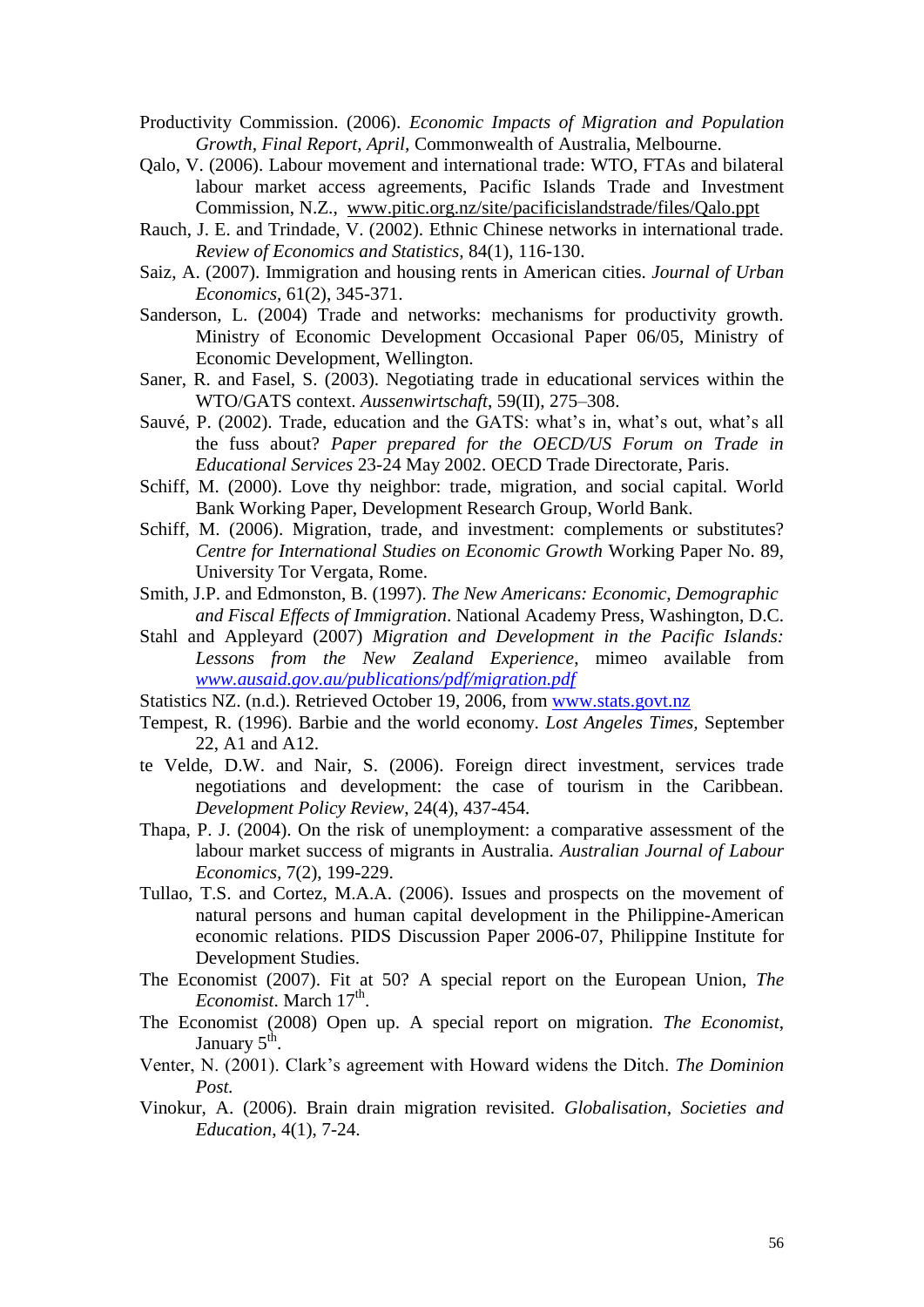- Voigt-Graf, C. (2006). The potential social and developmental impacts of temporary movements of people in the Pacific. *The Future of the Pacific Labour Market Conference,* Pacific Cooperation Foundation, Wellington 29-30 June, 2006.
- von Neumann, J. and Morgenstern, O. (1944). *Theory of games and economic behavior*. Princeton University Press.
- Walmsley, T.L. and Winters, L.A. (2005). Relaxing the restrictions on the temporary movement of natural persons: A simulation analysis. *Journal of Economic Integration*, 20(4), 688-726.
- Walmsley, T.L., Ahmed, S.A. and Parsons, C.R. (2005a). The impact of liberalizing labor mobility in the Pacific Region. *GTAP Working Paper* No. 31, Centre for Global Trade Analysis, Purdue University.
- Walmsley, T.L., Ahmed, S.A. and Parsons, C.R. (2005b). The GMig2 data base: a database of bilateral labour migration, wages and remittances. GTAP Research Memorandum No. 6. Centre for Global Trade Analysis, Purdue University.
- Walmsley, T.L., Winters, L.A., Ahmed, S.A. and Parsons C.R. (2005c). Measuring the impact of the movement of labour using a model of bilateral migration flows. Paper presented at the 8<sup>th</sup> Annual Conference on Global Economic *Analysis*, Lübeck, Germany.
- Welch, A. R., and Zhen, Z. (2005). The Chinese knowledge diaspora: Communication networks among overseas Chinese Intellectuals in the globalisation era. Keynote address at the International Congress on Overseas Chinese, October, Hong Kong University of Science and Technology, Hong Kong.
- White, R. (2007). Immigrant-trade links, transplanted home bias and network effects. *Applied Economics*, 39(7), 839-852.
- Williams, A. M. and Hall, C. M. (2000). Tourism and migration: new relationships between production and consumption. *Tourism Geographies,* 2(1), 5-27.
- Williamson, J.G. (1996). Globalization, convergence, and history. *Journal of Economic History,* 56(2), 277-306.
- Wilson, J.S. (2003). Trade facilitation: new issues in a development context. *World Bank Trade Note* No. 12.
- Winters, L.A. (2003a). GATS mode 4: The temporary movement of natural persons. Background paper prepared for Trade for Development. UN Millennium Project, New York.
- Winters, L.A. (2003b). The economic implications of liberalizing mode 4 trade. Chapter 4 in *Moving people to deliver services*, edited by A. Mattoo and A. Carzaniga. World Bank: Washington D.C..
- Winters, L.A., Walmsley, T. L., Wang, Z. K. and Grynberg, R. (2003). Liberalising temporary movement of natural persons: an agenda for the development round. *World Economy,* 26(8), 1137-1161. "
- Wolf, H.C. (2000). International home bias in trade. *Review of Economics and Statistics,* 82(4), 555-563.
- Wong, K.Y. (2006) Are international capital movement and international labor migration substitutes under national externality? In: F. Foders and R.J. Langhammer (eds) *Labor Mobility and the World Economy*. Springer Verlag, Berlin.
- Woo, Y.P. and Wilson, J. (2000). New directions for APEC"s trade facilitation agenda. *Asia Pacific Foundation of Canada* [\(www.asiapacific.ca\)](http://www.asiapacific.ca/).
- World Bank. (2006). Global Economic Prospects: Economic Implications of Remittances and Migration. World Bank, Washington D.C.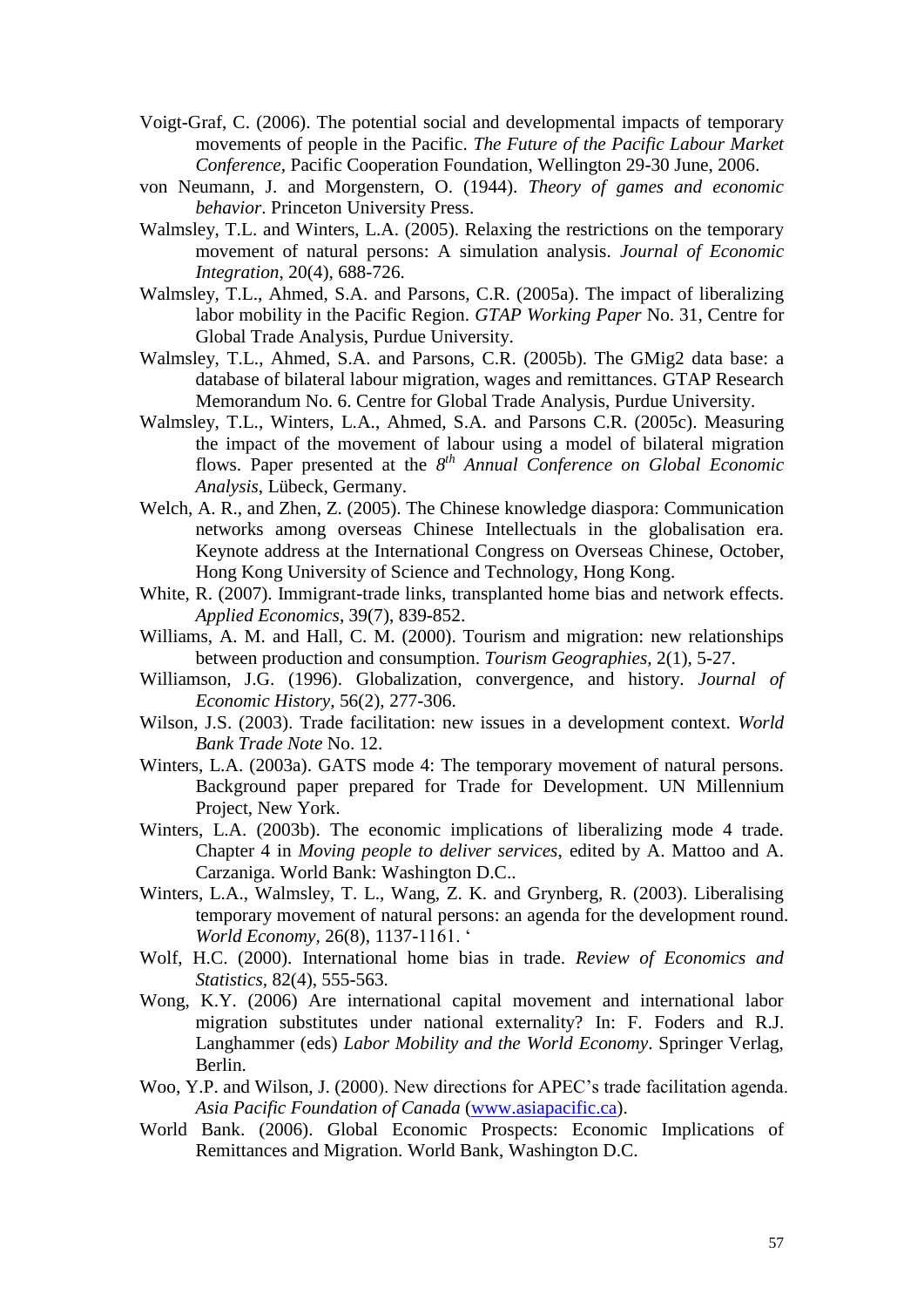- World Commission. (2004). The world commission on the social dimension of globalisation: on the cross-border movement of people. *Population and Development Review,* 30(2), 375-380.
- World Trade Organisation (WTO). (2006). Retrieved October 19, 2006, from [www.wto.org](http://www.wto.org/)
- Yamagata, T. (2006). Comment on "Labor mobility and East Asian integration" by S.Y. Chia. *Asian Economic Policy Review*, 1: 370-371.
- Yomogida, M. and Zhao, L. (2005). The labor market effect of fragmentation, outsourcing and immigration: Two sides of the same story? mimeo, Hitotsubashi University.
- Zhao, L. and Kondoh, K. (2007). Temporary and permanent immigration under unionization. *Review of Development Economics*, 11( 2), 346-358.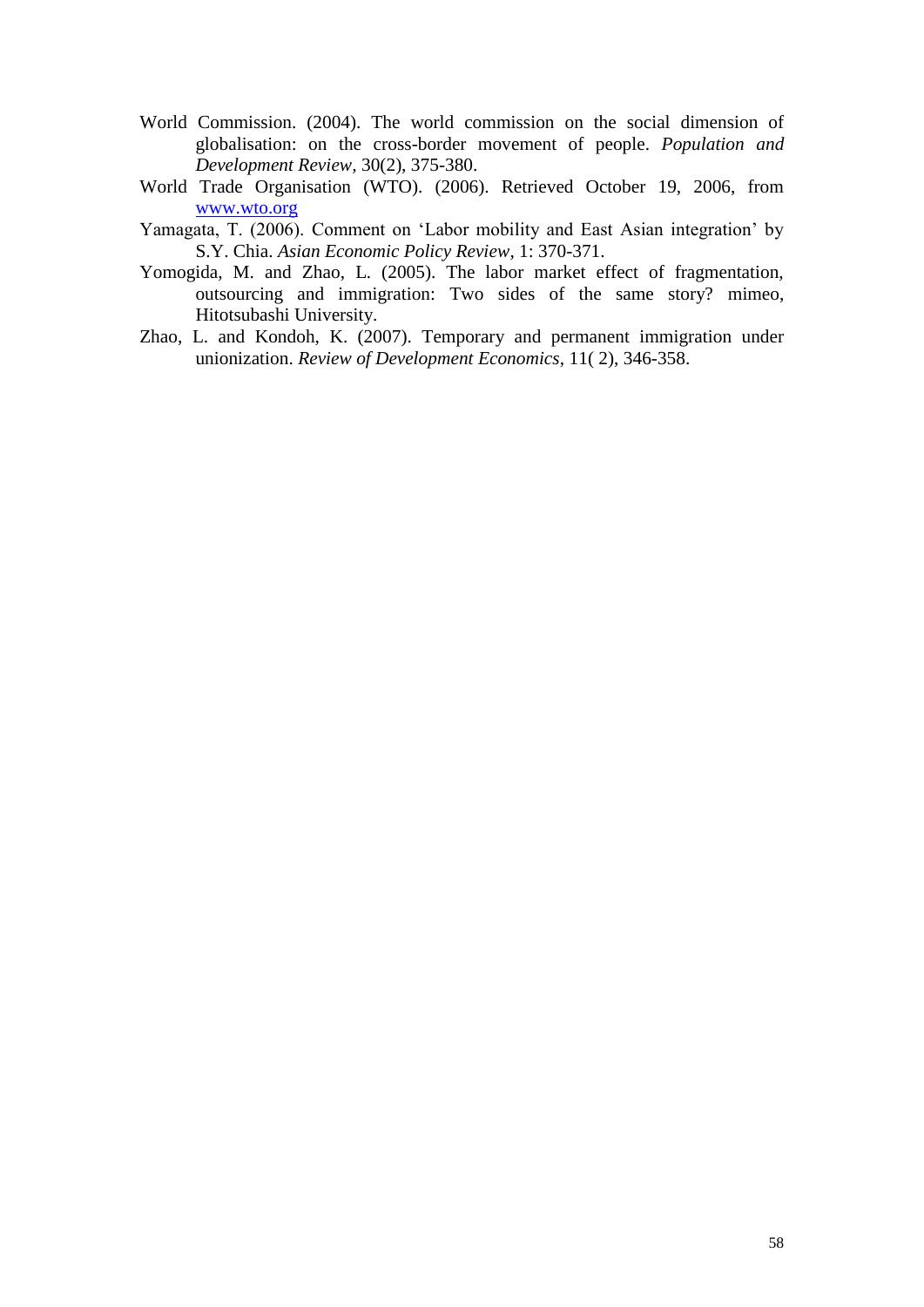#### *Population Studies Centre Discussion Papers*

- 37 Bedford, R., Ho, E. & Lidgard, J. *International Migration in New Zealand: Context, Components and Policy Issues*. October 2000.
- 38 Bedford R., Lidgard, J. with Mclaughlin, B., Newell, J. *Demographic Change and Employment in the Central North Island, 1986-1996.* April 2001.
- 39 Hutton, D. *Solo Parenting in New Zealand: who are the Children?* August 2001.
- 40 Honey, J. *New Zealand Jobs, 1976-1996: A Demographic Accounting.* September 2001.
- 41 Lidgard, H. & McLeay, C. *Researching Characteristics of People Moving Into and Out of the Western Bay of Plenty and Tauranga Districts: Some Methodological Issues.* April 2002.
- 42 Pool, I. *Transfers of Capital and Shifts in New Zealand's Regional Population Distribution, 1840-1996*. June 2002.
- 43 Pool, I. *Why Were New Zealand Levels of Life-Expectation so High at the Dawn of the Twentieth Century?* September 2002.
- 44 Pool, I., Baxendine, S. & Cochrane, B. *Components of Regional Population Growth, 1986-2001*. May 2004.
- 45 Joseph, A., Lidgard, J. & Bedford R. *Rural Trajectories: Diversification and Farm-Community Linkages in Whakatane District, 1999-2003.* July 2004.
- 46 Hillcoat-Natéllamby, S. & Dharmalingam, A. *Solidarity Across Generations in New Zealand: Factors Influencing Parental Support for Children within a Three-Generational Context.* October 2004.
- 47 Longhi, S., Nijkamp P., Poot, J. *A Meta-Analytic Assessment of the Effect of Immigration on Wages*. December 2004.
- 48 Poot, J. & Cochrane, B. *Measuring the Economic Impact of Immigration: A Scoping Paper.* February 2005.
- 49 Hillcoat-Nallétamby, H & Baxendine, S. *The 'Ins and Outs' of Work – Diversity or Homogeneity in New Zealand Women's Employment Patterns?* March 2005.
- 50 Baxendine, S., Cochrane, B., Dharmalingam, A., Hillcoat-Nallétamby, S. & Poot, J. *The New Zealand Population: A Synopsis of Trends and Projections 1991 – 2016*. May 2005.
- 51 Baxendine, S., Cochrane, B., Poot, J. *Demographic Change and Transport Needs in the Waikato Region.* September 2005.
- 52 Pool, I., Baxendine, S., Cochrane, W., & Lindop, J. *New Zealand Regions, 1986-2001: Population Dynamics.* September 2005.
- 53 Pool, I., Baxendine, S., Cochrane. W., & Lindop, J. *New Zealand Regions, 1986-2001: Population Structures.* October 2005.
- 54 Pool, I., Baxendine, S., Cochrane, W., & Lindop, J. *New Zealand Regions, 1986-2001: Population Geography.* October 2005.
- 55 Pool, I., Baxendine, S., Cochrane, W., & Lindop, J. *New Zealand Regions, 1986-2001: Households and Families and their Dwellings.* October 2005.
- 56 Pool, I., Baxendine, S., Cochrane, W., & Lindop, J. *New Zealand Regions, 1986-2001: Education and Qualifications.* October 2005.
- 57 Baxendine, S., Cochrane, B. & Poot, J. *Description and Spatial Analysis of Employment Change in New Zealand Regions 1986-2001*. November 2005.
- 58 Pool, I., Baxendine, S., Cochrane, W., & Lindop, J. *New Zealand Regions, 1986-2001: Incomes.* November 2005*.*
- 59 Pool, I., Baxendine, S., Cochrane, W., & Lindop, J. *New Zealand Regions, 1986-2001: Industries and Occupations.* December 2005.
- 60 Pool, I., Baxendine, S., Cochrane, W., & Lindop, J. *New Zealand Regions, 1986-2001: Labour Market Aspects of Human Capital.* February 2006.
- 61 Pool, I. & Baxendine, S. *Population Trends, Convictions and Imprisonment: Demographic Divergence, Dichotomy and Diversity.* February 2006.
- 62 Pool, I., Baxendine, S., Cochrane, W., & Lindop, J. *Dependency and Development of Social Capital.* February 2006.
- 63 Pool, I., Baxendine, S., Katzenellenbogen, J., Howard, S. *New Zealand Regions, 1986-2001: Hospitalisation and some Related Health Facts.* March 2006.
- 64 Poot, J. *Demographic Change and Regional Competitiveness: The Effects of Immigration and Ageing.* February 2007.
- 65 Poot, J., & Sanderson, L. *Changes in Social Security Eligibility and the International Mobility of New Zealand Citizens in Australia.* June 2007
- 66 Cameron, M., Cochrane, W., & Poot, J. *End-user Informed Demographic Projections for Hamilton up to 2041.* December 2007.
- 67 Longhi, S., Nijkamp, P., & Poot, J. *Meta-Analysis of Empirical Evidence on the Labour Market Impacts of Immigration.* February 2008.
- 68 Strutt, A., Poot, J., & Dubbeldam, J. *International Trade Negotiations and the Trans-Border Movement of People: A Review of the Literature*. June 2008.

Copies (if still in print) can be requested from the Administrative Secretary of the Population Studies Centre at the University of Waikato, Private Bag 3105 Hamilton, New Zealand. Email:pscadmin@waikato.ac.nz. Discussion Paper # 33 onwards can be downloaded at [http://www.waikato.ac.nz/wfass/populationstudiescentre/discussion](http://www.waikato.ac.nz/wfass/populationstudiescentre/discussion-papers.shtml)[papers.shtml](http://www.waikato.ac.nz/wfass/populationstudiescentre/discussion-papers.shtml)